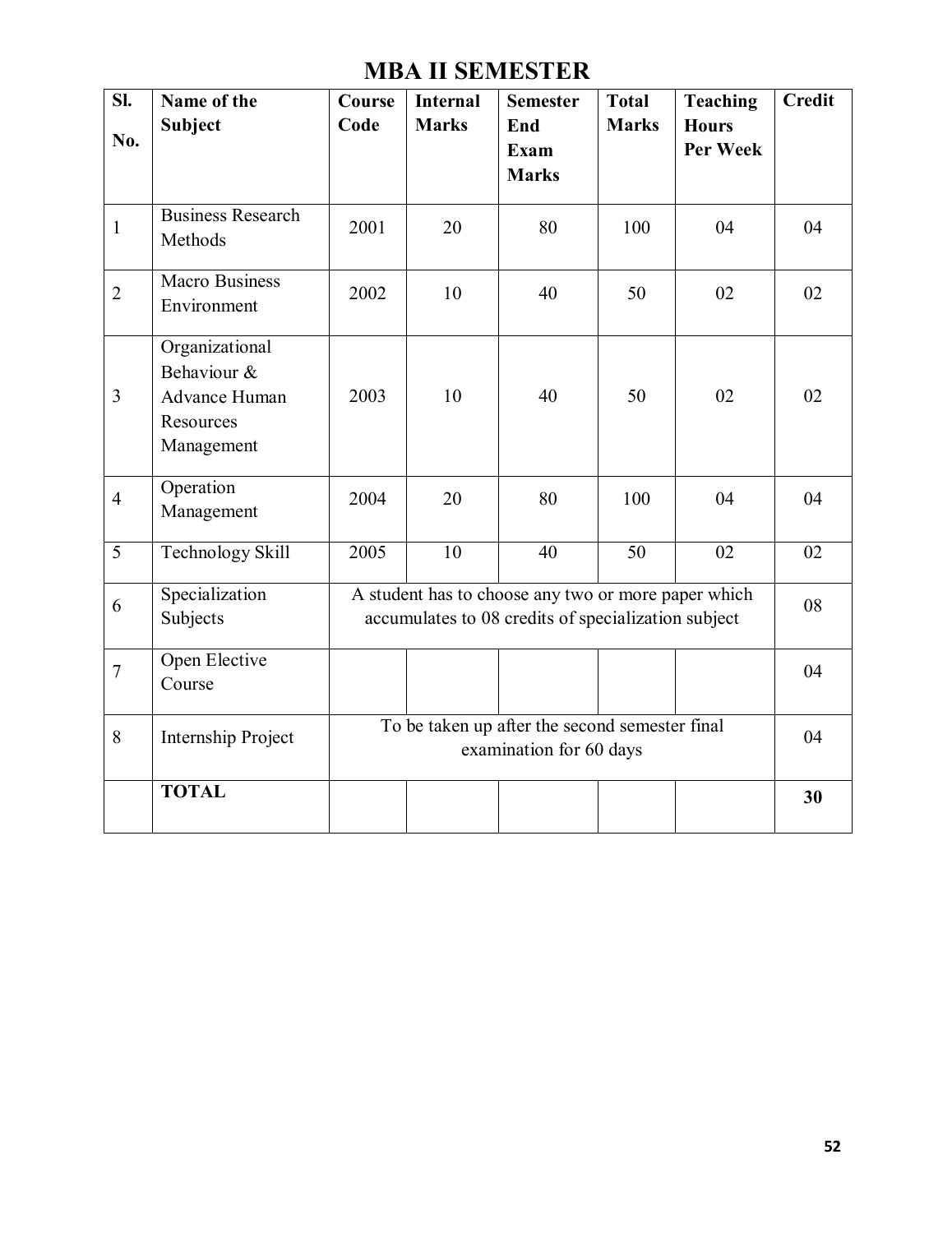# **BUSINESS RESEARCH METHODS**

| <b>Subject Code:</b>         | Credits: 04               |
|------------------------------|---------------------------|
| <b>Contact Hours: 60 hrs</b> | Hours/Week: 4             |
| <b>External Marks: 80</b>    | <b>Internal Marks: 20</b> |

# **Objectives**

- 1. To understand the importance of business research as management decision tool.
- 2. To equip the students with the concept and methods of Business Research.

# **Expected Outcome**:

1. To prepare students to plan, design and execute business research using scientific methods.

# **Module I 14 hours**

# **Business Research – An Introduction**

Meaning of Research, Objectives of Research. Characteristics of Good Research. Meaning of Business Research, Research agencies (Internal research department, External research agencies/suppliers). Topics for Research in Business, Research Process. Types of Research-Quantitative v/s. Qualitative, Basic v/s. Applied, Descriptive v/s. Analytical, Conceptual v/s. Empirical). Ethical issues in Business Research.

# **Research Design**

Identification of problem, statement of problem, process of problem definition, Research Design - Exploratory, Descriptive, & Causal research.

Exploratory research - Meaning, suitability categories of exploratory design – Experience surveys, secondary data analysis, case studies, pilot studies, and qualitative techniques

Descriptive research: Meaning, types of descriptive studies, data collection methods.

Causal research: Meaning, types of experimental design (Informal experimental designs – Before & after without control, after only with control, Before & after with control design. Formal experimental designs – Completely randomized design, Randomized Block design, Latin Square design, and factorial design)

Steps involved in preparing business research plan/proposal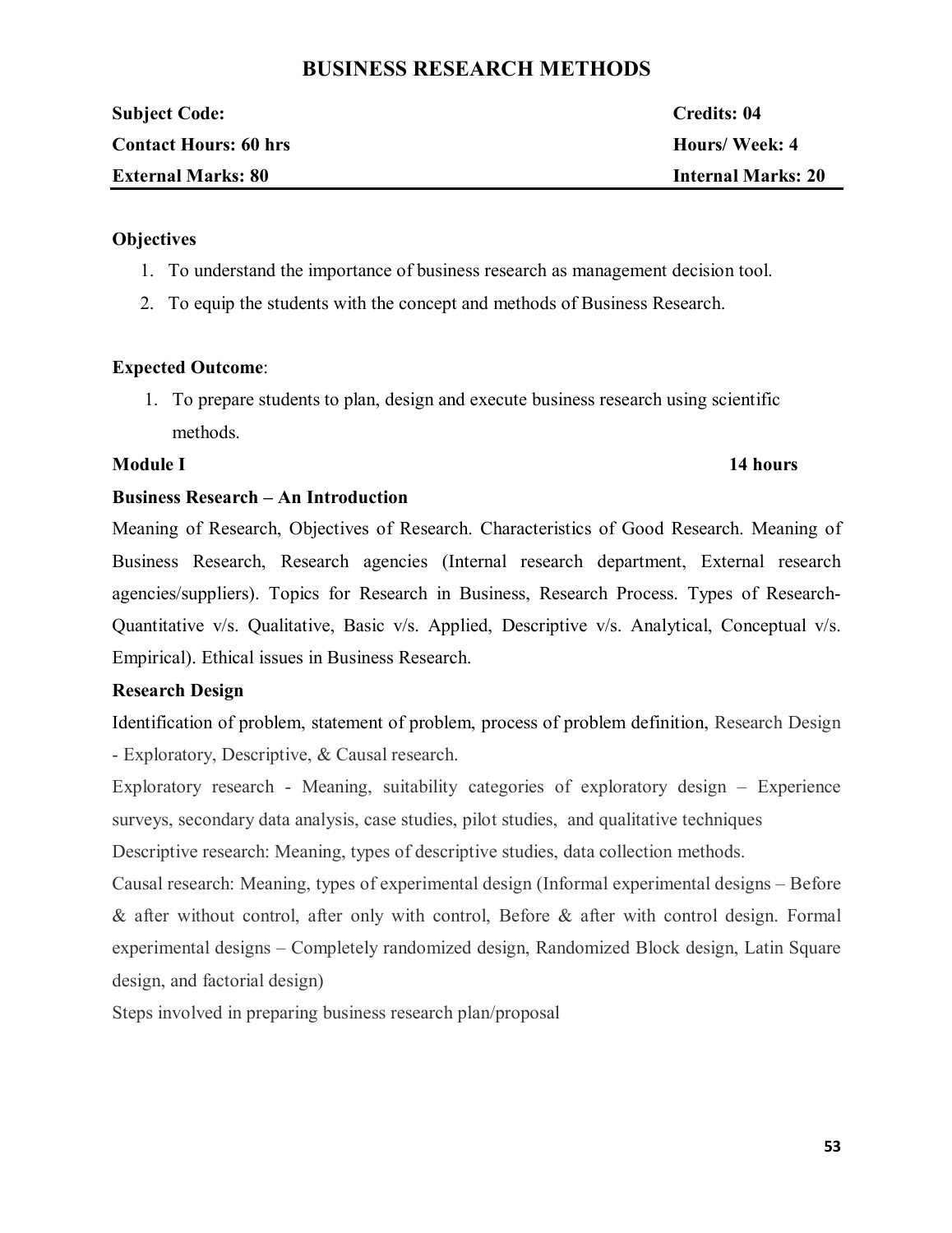## **54**

# **Module II 8 hours**

# **Sampling**

Meaning, Stages in selection of a sample, Types of Sampling - Probability and non probability Sampling Techniques, Standard Error, sample size calculation, factors influencing sample size, errors in sampling

# **Module III 12 hours**

# **Measurement and Scaling**

Types of Scales – Nominal, Ordinal, Interval, and Ratio. Criteria for good measurement Attitude Measurement – Simple Attitude Scales, Category Scales, Likert scale, semantic differential scale, numerical scales, staple scale, graphical rating scales, scales measuring behavioural intentions and expectation

# **Module IV 10 hours**

# **Data Collection**

Secondary Data – meaning, advantages  $\&$  disadvantages of secondary data, characteristics of secondary data, sources of secondary data (Internal & External)

Primary data – meaning, methods of primary data collection(observation method, interview methods, questionnaire method, Schedules, difference between questionnaire and Schedules, consumer panels, use of electronic and mechanical devices, projective techniques - Word Association, sentence completion, story completion, verbal projection test, pictorial techniques, OZMET-Olson and Zaltman Test and TAT-Thematic Appreciation Test) Construction of Questionnaire/schedule

# **Module V 16 hours**

# **Data Analysis and Reporting**

Stages of data analysis – Processing, analyzing and interpretation

Processing of data - editing, coding, tabulation, cross tabulation

Hypothesis – null and alternate hypothesis, type I and Type II errors

Hypothesis testing - Hypothesis testing of means (Z test, t test), Hypothesis testing for differences between means (Z test, t test), Hypothesis Testing for Proportions (Z test), Hypothesis Testing for Paired-t Test, Difference between proportions (Z test) (Theory + Problems)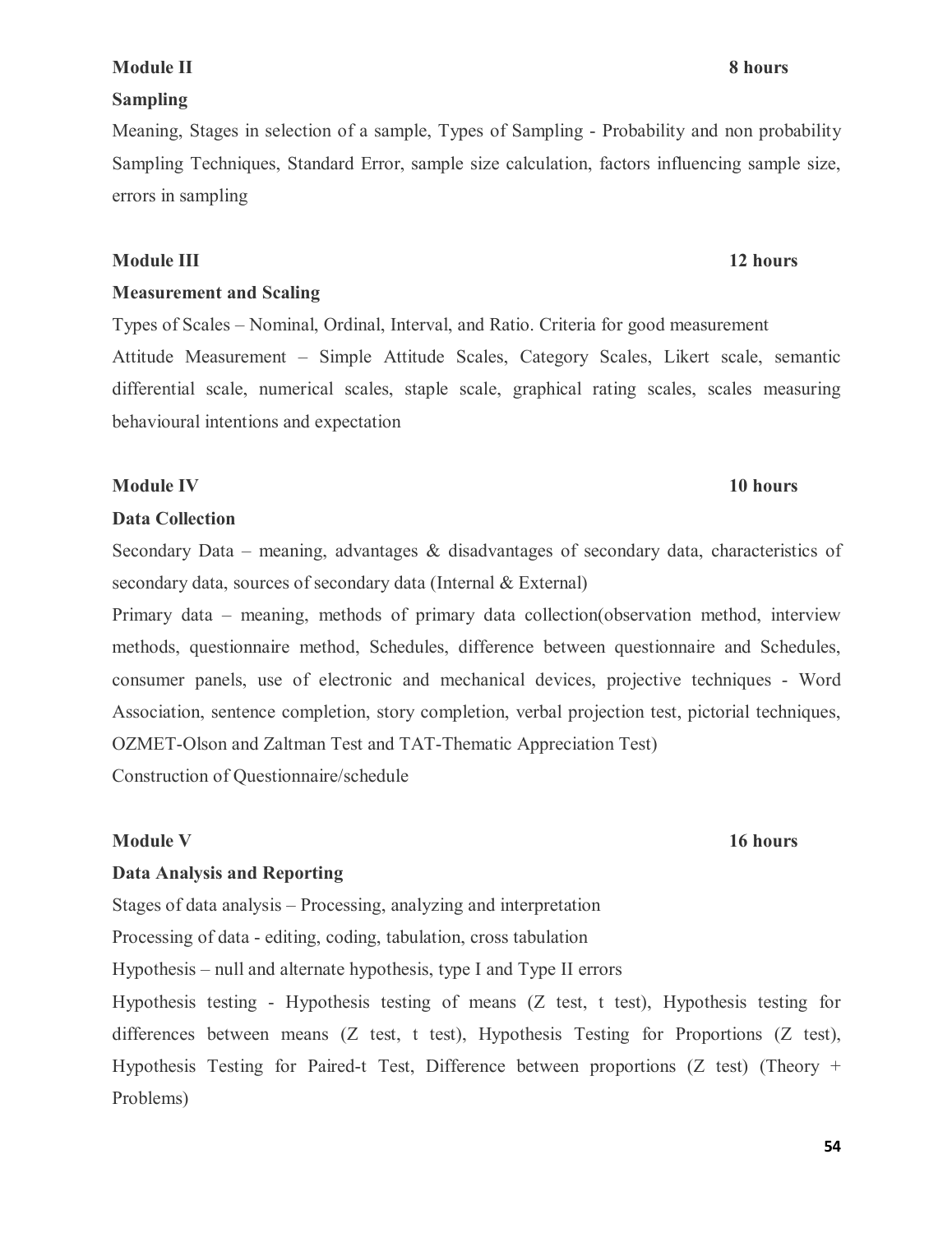Chi- Square test for Goodness of Fit, and test of Independence (Theory + Problems). Sign Test, Fisher-Irwin Test, Wilcoxon Matched Pair Test (Theory Only). Interpretation of data analysis – meaning, techniques and precautions in interpretations Reporting - Oral, and Written Reports, Components of Research Report Introduction to SPSS

# **Activities**

1. A Live Project on Business Research.

# **Recommended Reading**

# **Essential Reading:**

- 1. Donald Cooper & Pamela Schindler, Business Research Methods, TMGH, 9E.
- 2. C. R. Kothari, Research Methodology Methods & Techniques, New Age International Publishers, 2E

# **Suggested Reading:**

- 1. William G. Zikmund, Business Research Methods, Cengage Learning, India 7E.
- 2. Donald Cooper, Pamela Schindler & J.K .Sharma, Business Research Methods, McGraw Hill, 11E
- 3. Donald S. Tull, Del I. Hawkins, Marketing Research, Measurement and Methods, PHI Learning, 6E
- 4. Naresh Malhotra and Satya Bhushan Das, Marketing Research: An applied Orientation, Pearson Education, 2008.
- 5. J.K. Sachadeva, Business Research Methodology, Himalaya Publication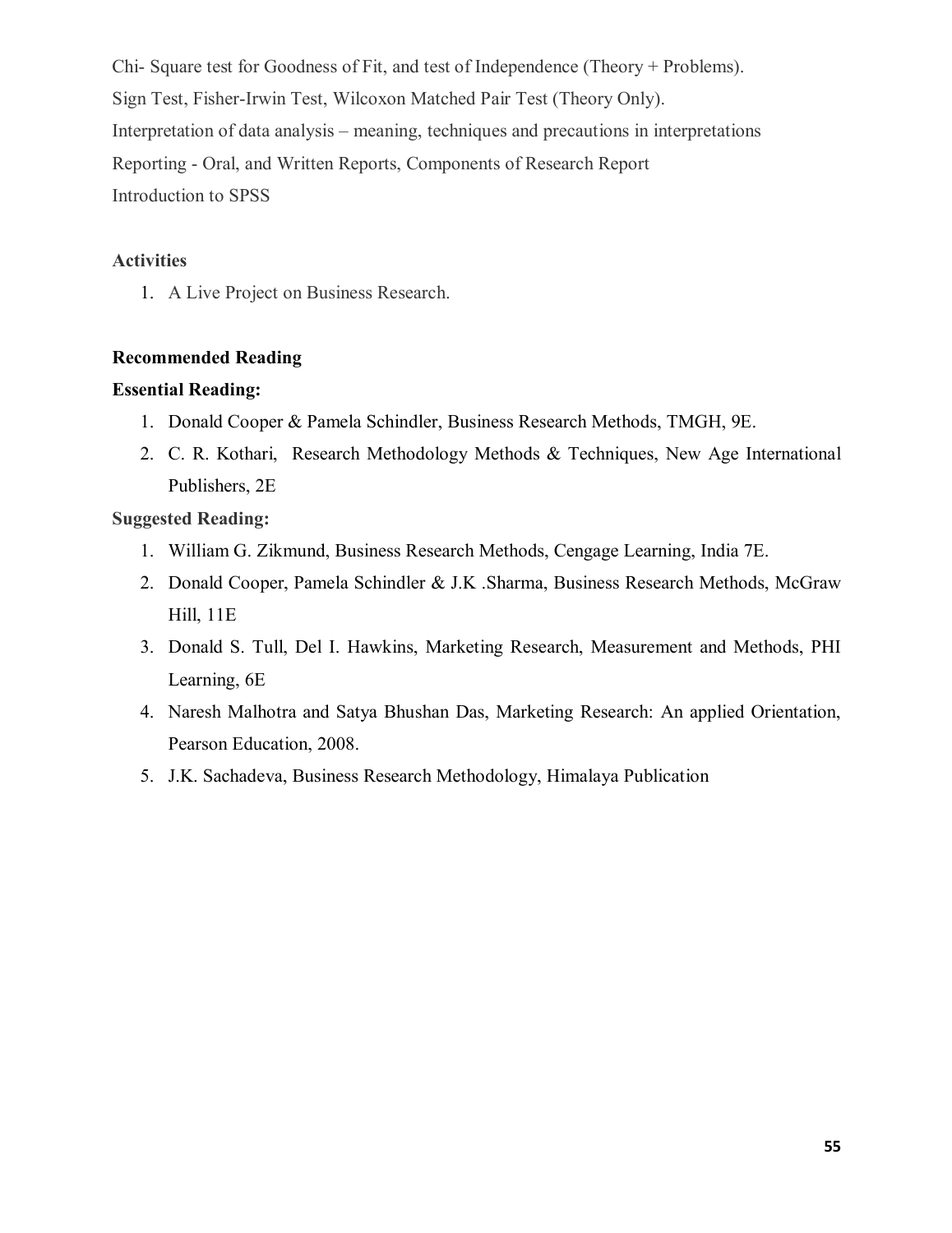# **MACRO BUSINESS ENVIRONMENT**

| <b>Subject Code:</b>      | <b>Credits: 2</b>        |
|---------------------------|--------------------------|
| <b>Contact Hours: 30</b>  | Hours/Week: 02           |
| <b>External Marks: 40</b> | <b>Internal Marks:10</b> |

# **Objectives:**

- 1. The students with Macro Economic Concepts and their application in decision making
- 2. In dealing with practical problems & challenges of business

# **Expected Outcome**:

1. To understand the impact of national and global developments on business.

# **Module I 10 Hours**

# **Business Environment**–

Business- Meaning, Objectives Business environment- Meaning, Nature, Scope and Classification (Micro/ Macro, Internal/External, Controllable/Non Controllable Environment) Overview of PESTEL. Global Environment (UNDP's HDI & GDI). India & WTO – Opportunities and Challenges

# **Module II 10 Hours**

# **Economic Development An Overview-**

India as a Developing Economy and contribution of different sectors to Indian Economy (Primary, Secondary and Tertiary). Changes in the occupational structure. Demographic profile – Demographic Dividend, opportunities & challenges

National Income- Meaning and concepts, Methods of measuring national income (Income, Production and Expenditure methods). Difficulties in measuring National Income. Business Cycles- Meaning and Phases

# **Module III 10 Hours**

**Economic Policies- Industrial, Fiscal, Monetary and EXIM Policies :** An introduction to New Economic Policy1991

**Industrial Policy**- A brief review of industrial policies since 1991(LPG), FDI, FII importance and determinants & Disinvestment (Meaning, objectives and Progress).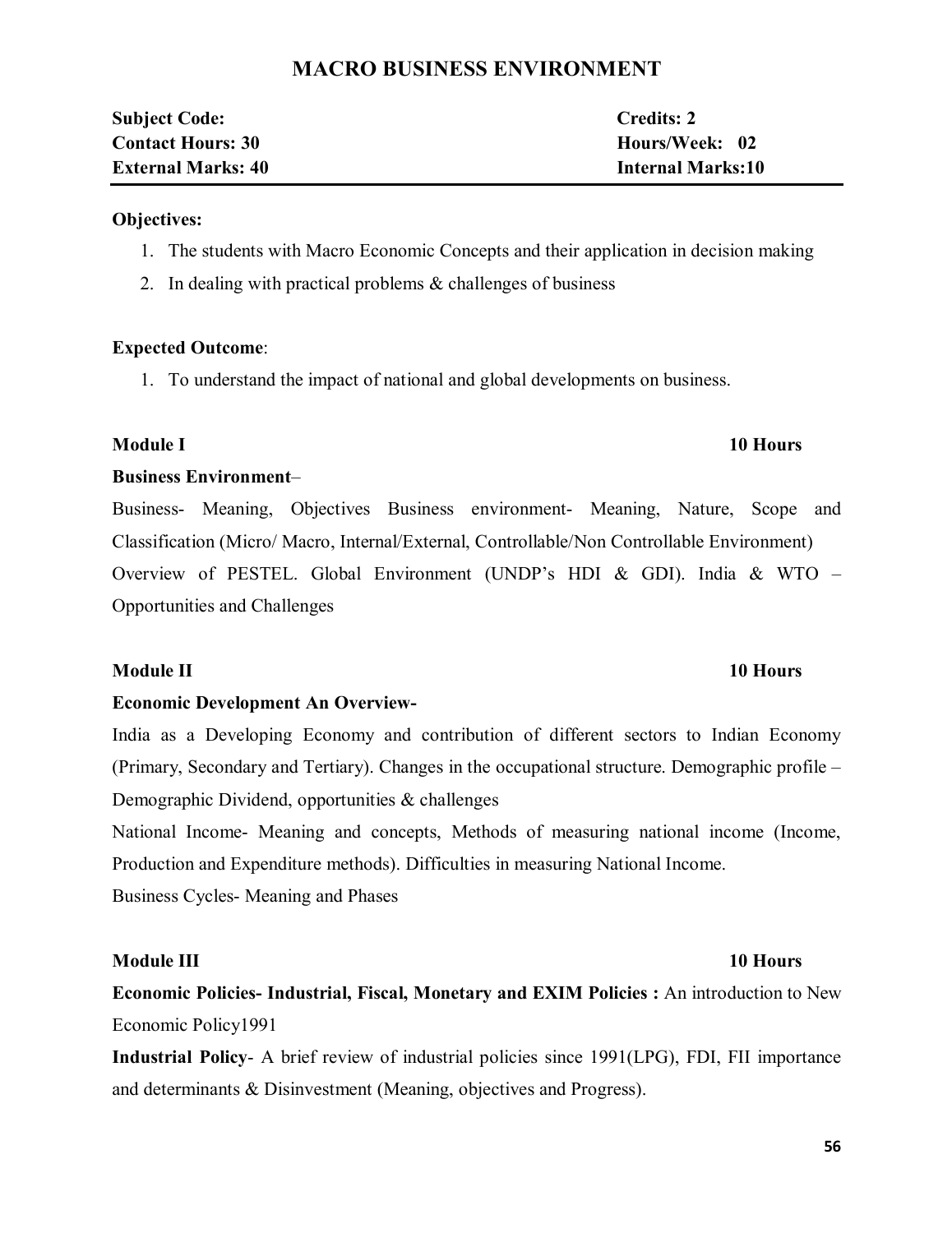# **Fiscal Policy-**

Components of Public Finance- public revenues, public expenditure, public debt/deficit financing.

An evaluation of recent fiscal policy of Government of India

Key economic indicators – an economic survey. Highlights of Recent Union Budget.

**Monetary Policy meaning** and its Objectives. RBI and Credit control measures.

**EXIM Policy** (Recent) & EDBI (MGI's Ease of doing business index)

# **Activities:**

- 1. Presentation on the Historic, Geographic & SWOT analysis of India
- 2. Comparative Study India and China / India in BRICS
- 3. Ideas for an Emerging India / Presentations on NITI Aayog, SBA, Jan Dhan, Smart City, GIM, WEF, Small Business Finance, PPP, UIDAI, Make in India etc.

# **Recommended Reading**

# **Essential Reading:**

- 1. Business Environment Text and Cases by Justin Paul,  $2<sup>nd</sup>$  edition, McGraw Hill Companies
- 2. Economic Environment of Business by Misra and Puri- HPH

# **Suggested Reading:**

- 1. Indian Economy by K P M Sundharam and Ruddar Datt
- 3. Indian Economy by Misra and Puri- HPH
- 4. Business Environment by Suresh Bedi –Excel Books
- 5. World Bank Reports.
- 6. RBI bulletin.
- 7. CMIE Reports

# **Other References:**

Economic Times Daily, Business Standard Daily, Business Line Daily , Business Today Business India , Latest Monetary policy, Latest Fiscal Policy, www.finmin.nic.in www.indiabudget.nic.in, Economic &Political Weekly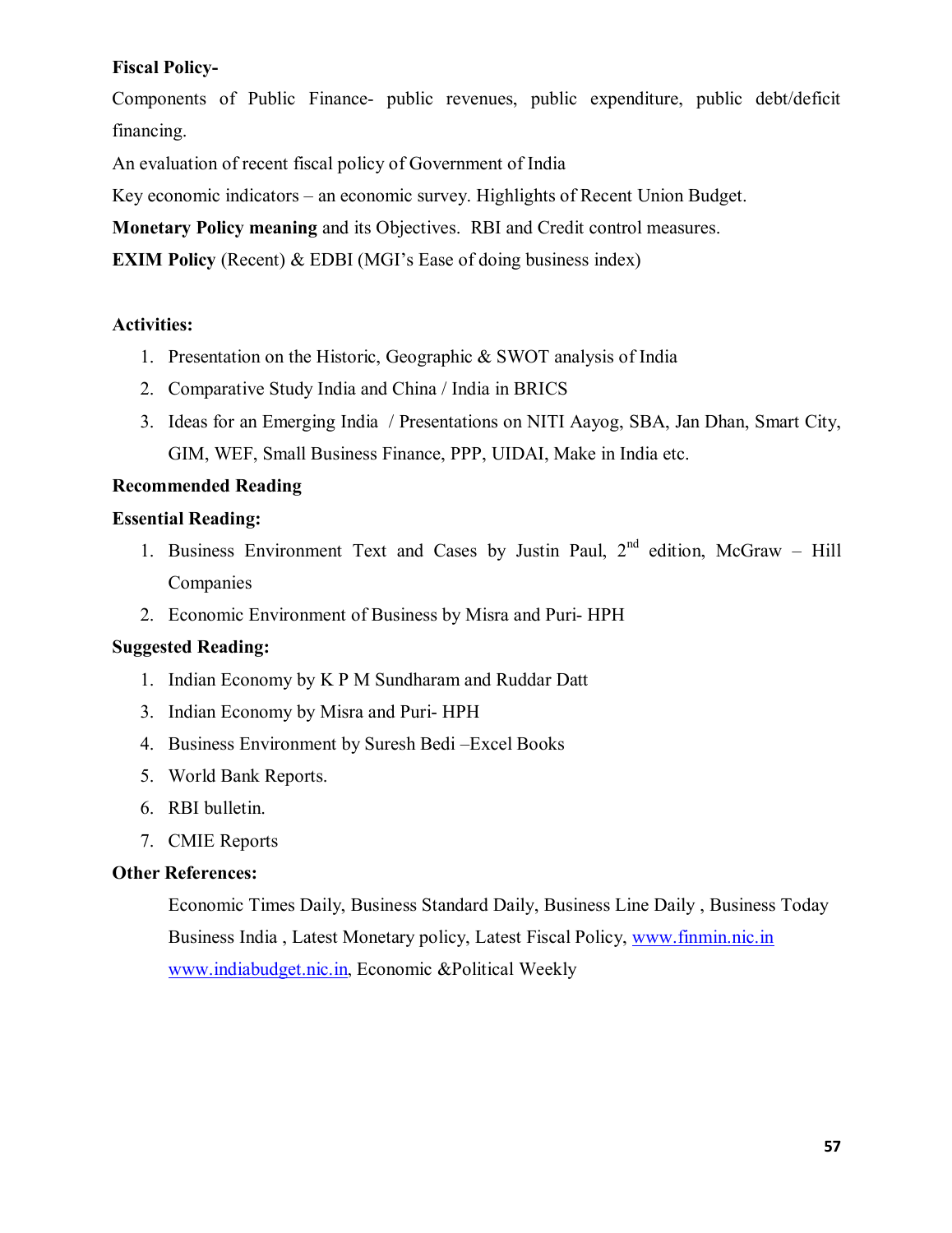# **OB AND ADVANCED HRM**

| <b>Subject Code:</b>         | Credits: 4                |
|------------------------------|---------------------------|
| <b>Contact Hours: 60 hrs</b> | <b>Weekly hours: 4</b>    |
| <b>External Marks: 80</b>    | <b>Internal Marks: 20</b> |
|                              |                           |

# **Objectives: -**

- 1. To facilitate the student to understand fundamentals of organization behaviour
- 2. To understand the dynamics of organisations and how to manage individuals and group behaviour.
- 3. To provide inputs on how to motivate people at work.

# **Expected Outcome: -**

This Course will aid the students in having a clear understanding about the concepts, methods and techniques and issues involved in managing human resource so as to facilitate employing, maintaining and promoting a motivated force in an organization.

# **MODULE 1 12 hours**

# **Managing People at work**

Behavioural Dynamics,Conceptual Introduction to the Individual Determinants of Organization. Behaviour: Perception, Learning, Personality, Attitudes and Values, Job Anxiety and Stress.

**MODULE 2 10 hours**

# **Group Dynamics and Interpersonal Relations**

Group Dynamics and Interpersonal Relations-Definition of Groups, Formation of groups, Management of Organizational Conflicts, Management of Change, Leadership and Theories and Styles

# **MODULE 3 8 hours**

# **Motivation and Productivity**

Concept of Motivation, Theories (Maslow's, X and Y, ERG and Herzberg's Theory), Theory of Z, Contemporary theories of Motivation.

Motivation of employees – Incentives and Fringe benefits, (All types of financial and nonfinancial motivators) .Salary and Wages, concept and meaning. Pay for performance,

# **58**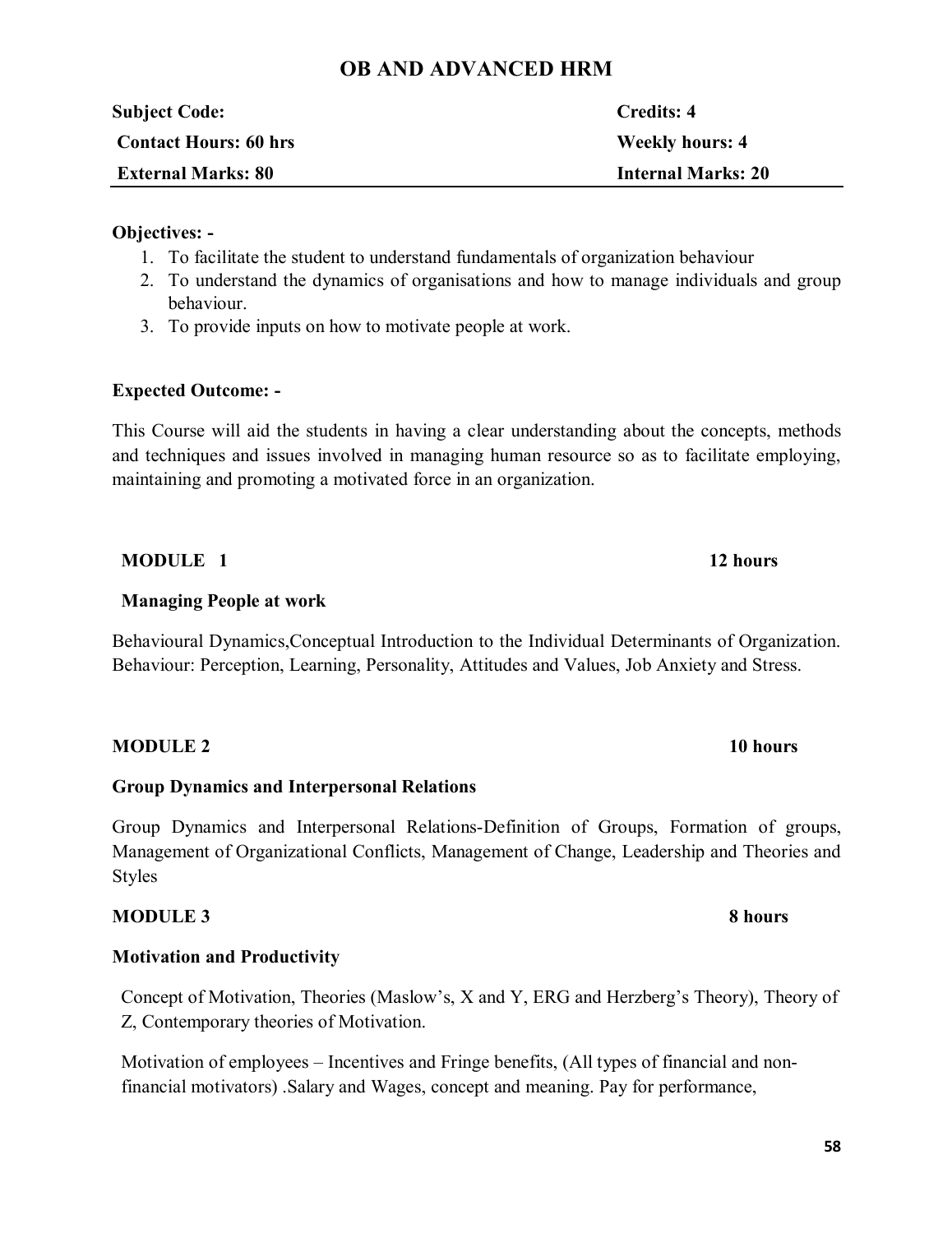# **SUGGESTED PRACTICAL COMPONENT:-**

- 1. Students can profile leaders from various walks of life and identify how they manage people .They can also identify leadership styles.
- 2. Group Exercises like Broken Squares,
- 3. Give a student any group task. After the task let them ask themselves the question What individual personality characteristics enhance a team's performance? What characteristics hinder team performance? Ask them if it is better to have teams composed of individuals with similar or dissimilar traits.

# **Recommended Book:**

- 1. Organizational Behaviour by Stephen Robbins, Timothy Judge and SeemaSanghi , Pearson
- 2. Managing Human resources Productivity, Quality of Work Life and Profits By Wayne F. Cascio ,RanjeetNambudri , McGraw Hill Publications.

# **Reference Books:**

- 1. Human resource Management by SeemaSanghi ,Vikas Publishing House Pvt. Ltd.
- 3. Organizational Behaviour by Fred Luthans, McGraw Hill Publications.
- 2. Compensation By B.D. Singh

# **Supplementary Reading Material:-**

- 1. Human Capital
- 2. Indian Society of Training and Development ( **ISTD**) Journal

# **Websites:**-

www.humancapitalonline.com

www.citehr.com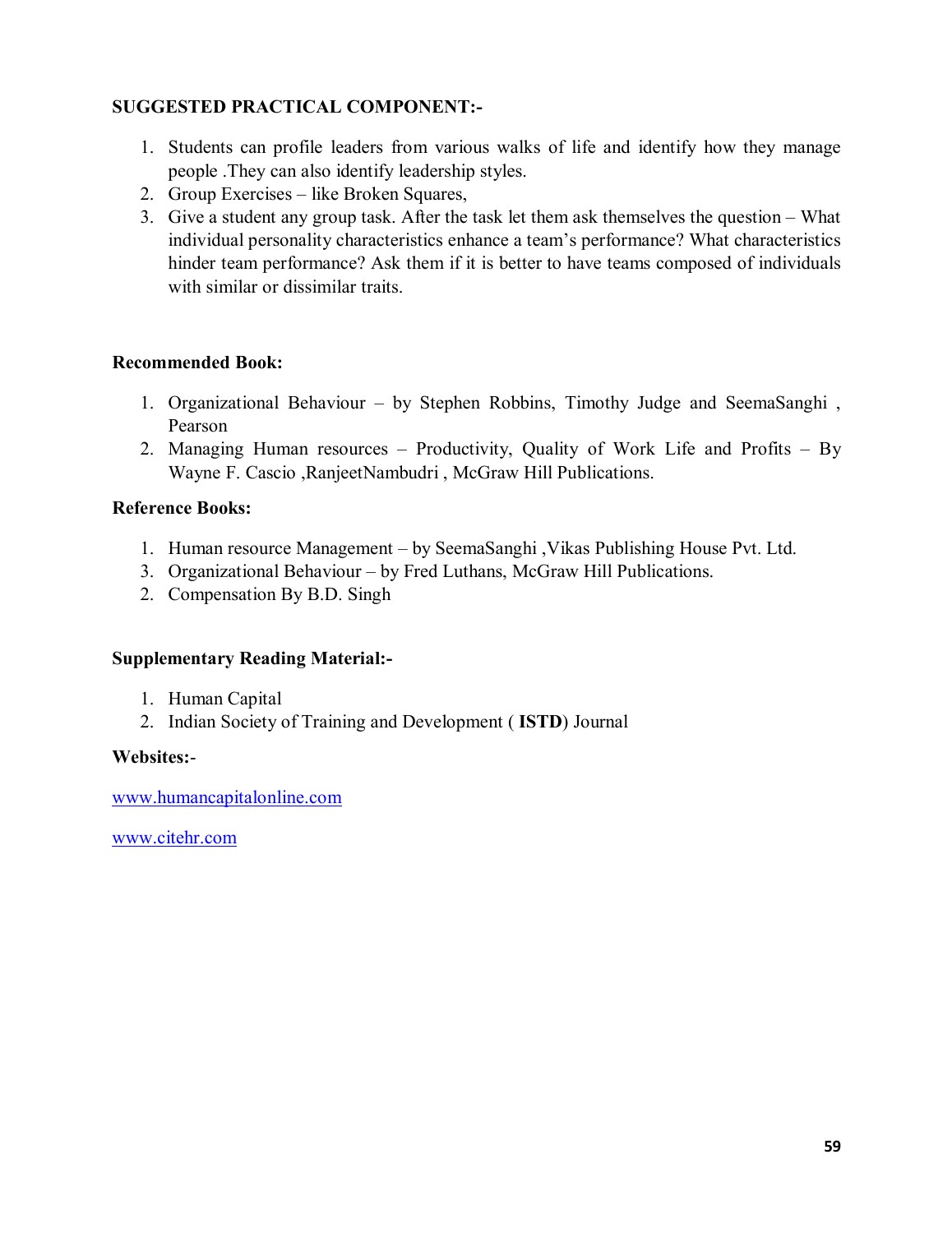# **OPERATIONS MANAGEMENT**

| <b>Subject Code:</b>      | Credits: 4                |
|---------------------------|---------------------------|
| <b>Teaching Hours: 60</b> | <b>Weekly hours: 4</b>    |
| <b>External Marks: 80</b> | <b>Internal Marks: 20</b> |

# **Objective:**

- 1. To understand a system's view of operations
- 2. To provide conversion capabilities for meeting the organization's goals and strategies.

# **Expected Outcome**:

1. To provide an understanding of the process of manufacturing and services in industry

# **Module 1 15 hours**

# **Operations Management- an overview**

Concept of operation, production as a system function, Evolution from manufacturing to Operations Management, Role & importance of OM, Product V/s Services, Historical evolution of OM- Scientific Management, Moving Assembly Line, Hawthorne Studies, Operations Research, Global scenario of Industrialization

**Recent trends in OM:** Technological changes in OM, Evolution and impact on management

# **Production Planning and Control**

Basic functions of PPC and its variants in different systems of manufacture (mass production, Batch production, Job- shop production, projects), production cycle( Understanding the concepts only)

# **Module 2 10 hours**

# **Location Strategy**

Importance of location decisions, factors influencing locations, selection of locality, exercises on Point Rating method, factor rating and Locational Break- Even Analysis, Qualitative Factor Analysis Method

# **Layout Strategy**

Meaning, definition, scope, objectives of good layout, types of layout, service facility layout, Special arrangements for particular types of plants, Basics of layout planning models- Graphic, Load distance analysis, Computer models- CRAFT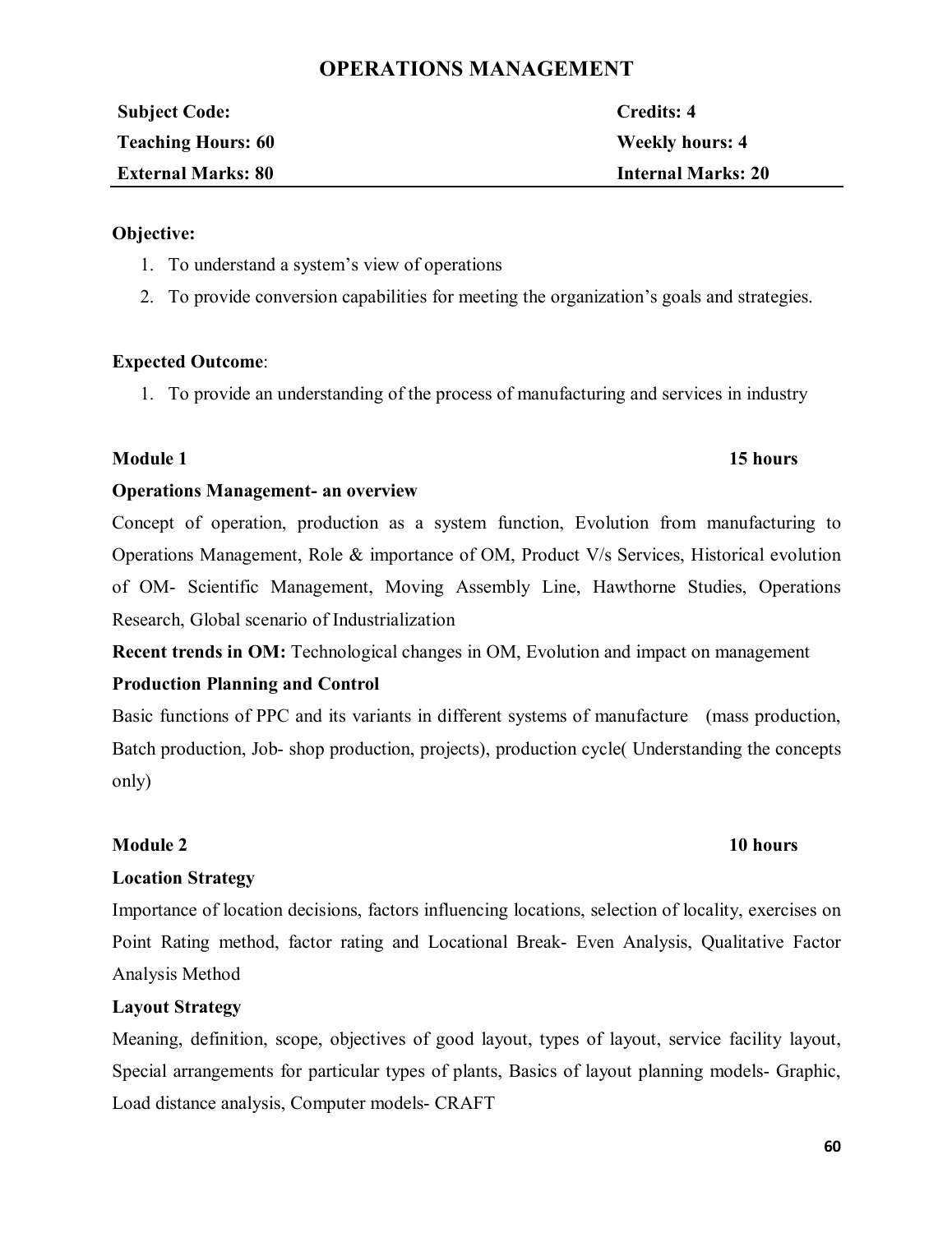# **Module 3 10 hours**

# **Aggregate Planning tactics**

Introduction, need of aggregate planning, role of aggregate planning, involvement of various functions in formulating aggregate plan

MRP & MRP II- general concepts, objectives, advantages, Bill of material (BOM), ERP (scope, advantages &industrial applications)

# **Fundamentals of Inventory Control**

Purpose of inventories, basic requisites for management of inventory, types of inventory costs, EOQ, Safety Stock, ABC Classification, JIT(Concept understanding), Materials handling equipment

# **Module 4 20 hours**

# **Operations Scheduling Techniques**

Forms of scheduling, basic scheduling problems- n jobs with m machines, product sequencing (Exercises on Johnson's rule of sequencing), Project Management techniques

Basics of project scheduling- Construction of a network, Networking techniques: CPM, PERT, Difference between CPM/PERT.

# **Quality Control Techniques**

Introduction, Quality Control, Cent percent Inspection, Sample inspection, Statistical Quality Control- acceptance sampling, attribute sampling, Statistical process control- Types of Quality Control Charts( $\hat{X}$ , R, n, p, c, np)(numerical expected for control charts)

# **Module 5 5 hours**

# **Maintenance Management**

Introduction to areas of maintenance, types of maintenance, Planning and control of maintenance.

# **Recommended Reading:**

# **Essential Reading**:

- 1. Production & Operations Management-  $5<sup>th</sup>$  Edition K. Aswthappa, Shridhar Bhat
- 2. Production & Operations Management, Ajay k. Garg, McGraw Hill Education(India)Pvt. Ltd, PP83-88, 688-700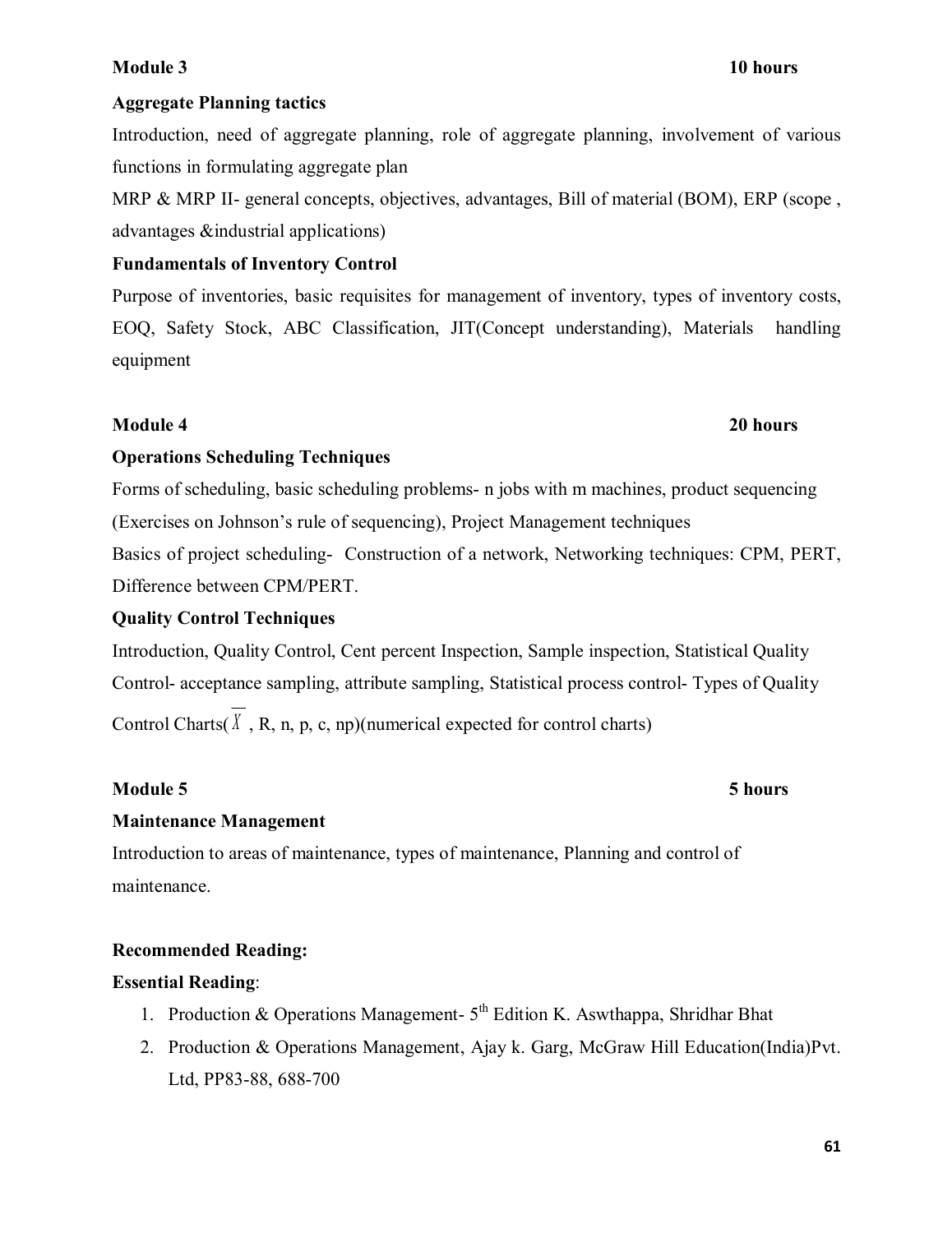# **Suggested Reading:**

- 1. Elements of PPC- 5<sup>th</sup> Edition Samuel Eilion
- 2. Production & Operations Management, Reprint 2009, S. A. Chunawala, D. R. Patel, Himalaya Publishing House
- 3. Productions & Operations Management, N.G. Nair, TMH  $(21<sup>st</sup>$  Reprint)
- 4. Productions & Operations Management, S.N. Chary, TMH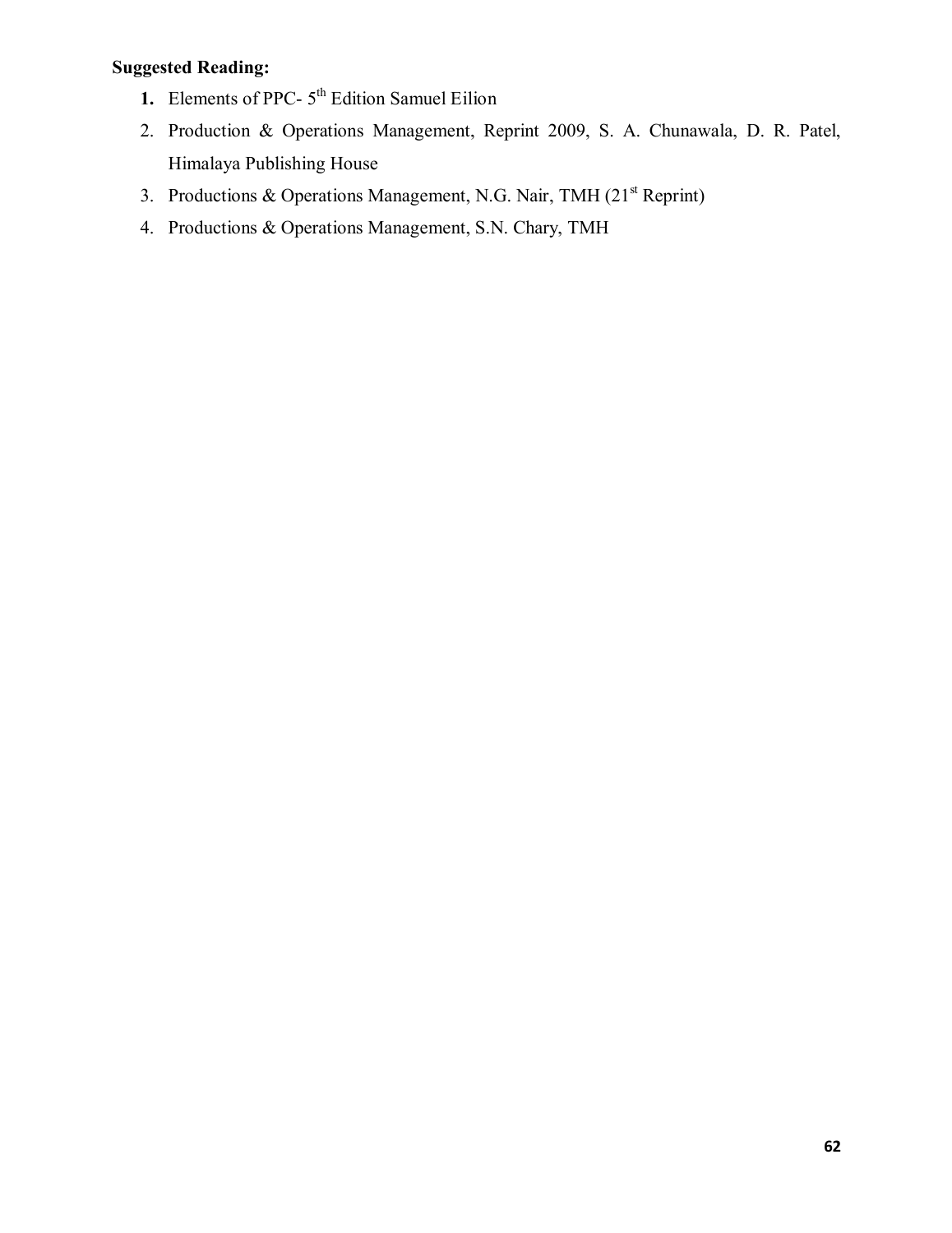# **TECHNOLOGY SKILLS**

| <b>Subject Code:</b>      | Credits: 02               |
|---------------------------|---------------------------|
| <b>Contact Hours: 30</b>  | <b>Hours/week: 2</b>      |
| <b>External Marks: 40</b> | <b>Internal Marks: 10</b> |
|                           |                           |

# **Objectives:**

- 3. To introduce the basic technical skills required for students
- 4. To enable students gain knowledge of latest developments in IT

# **Expected Outcome:**

1. The students to understand the use and application of technology

# **Module I: Microsoft Word 10 hours**

- Opening a New Document, Saving a Document, Getting Help with MS Word 2007
- Editing the document : inserting, deleting, moving text
- Formatting the document : Applying a Font, Changing Font Size, Font Attributes, Font Color, Clear Formatting, Text Alignment
- Editing Features of Word : Spell Check, Thesaurus, Auto Correct, Check Word Count, Track Changes, Page View, Zoom,
- · Paragraph formatting: Changing Paragraph Alignment, Indenting Paragraphs, Add Borders or Shading to a Paragraph, Apply Paragraph Styles, Creating Links within a Document, Change Spacing Between Paragraphs and Lines,
- · Working with Tables: Creating Tables, Converting text into a table, Quick Tables, Entering Text, Table Tools, Inserting rows and columns, Deleting Cells, Rows or Columns, Merging Cells and Splitting Cells, Adjusting Column Width, Borders and Shading,
- · Bulleted and Numbered Lists, Creating a Nested List, Format Your List, Creating Outlines,
- Page formatting: Page Margins, How to Change the Orientation, Size of the Page, or Size of the Columns, Apply a Page Border and Color, Insert Headers and Footers (Including Page Numbers),
- Inserting Graphics, Pictures, and Table of Contents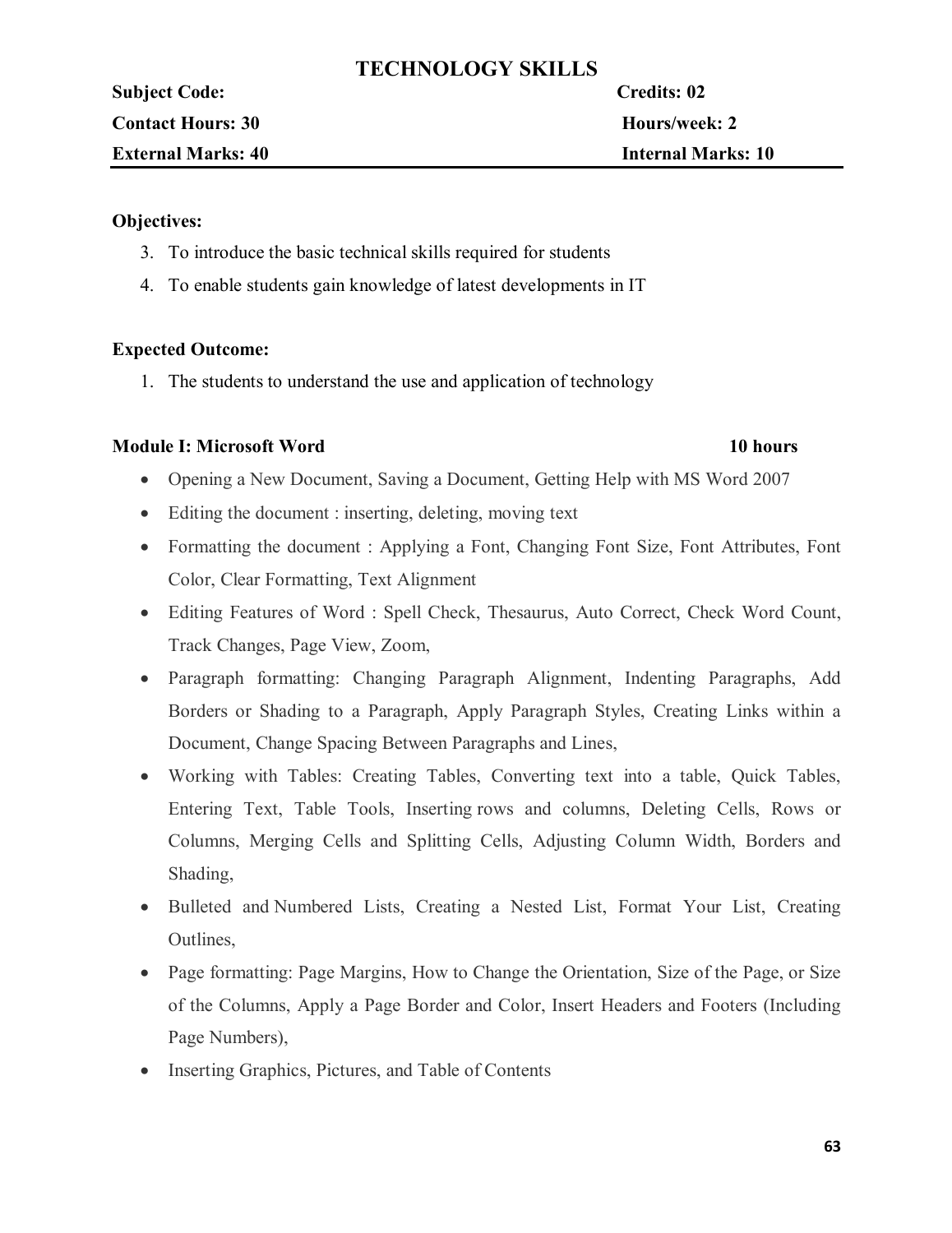· Advanced Tools : Compare and Merge Documents, Protect Document , Mailing Lists, Creating a List for Mail Merge

# **Module II: Microsoft Excel 10 hours**

- Introduction: Organization of this Training Guide, Uses of Excel, New Functions and Features in Excel 2007/ 2010
- · Getting Started with Excel: Opening a Blank or New Workbook, General Organization
- · Highlights and Main Functions: Home, Insert, Page Layout, Formulas, Data, Review, View, Add-Ins
- Using the Excel Help Function
- · Creating and Using Templates, Working with Data: Entering, Editing, Copy, Cut, Paste, Paste Special
- Data from External Sources, Using and Formatting Tables
- · Basic Formulae and Use of Functions
- · Data Analysis Using Charts and Graphs
- Managing, Inserting, and Copying Worksheets
- Securing the Excel Document (Protect Cells and Workbook)
- Advanced Formulae and Functions
- · Advanced Worksheet Features
- · Advanced Data Analysis using PivotTables and Pivot Charts

# **Module III: Presentation & E Technologies 10 hours**

- Basics of MS PowerPoint
- Introduction to Internet
- Creating an E-mail Account
- Search Engine
- Surfing WebPages
- Basics of Social Networking Site
- · Virus : General introduction, and Antivirus utilities
- Mobile Apps necessary for the students
- Online entry for jobs/competitive exams
- Concept of OTP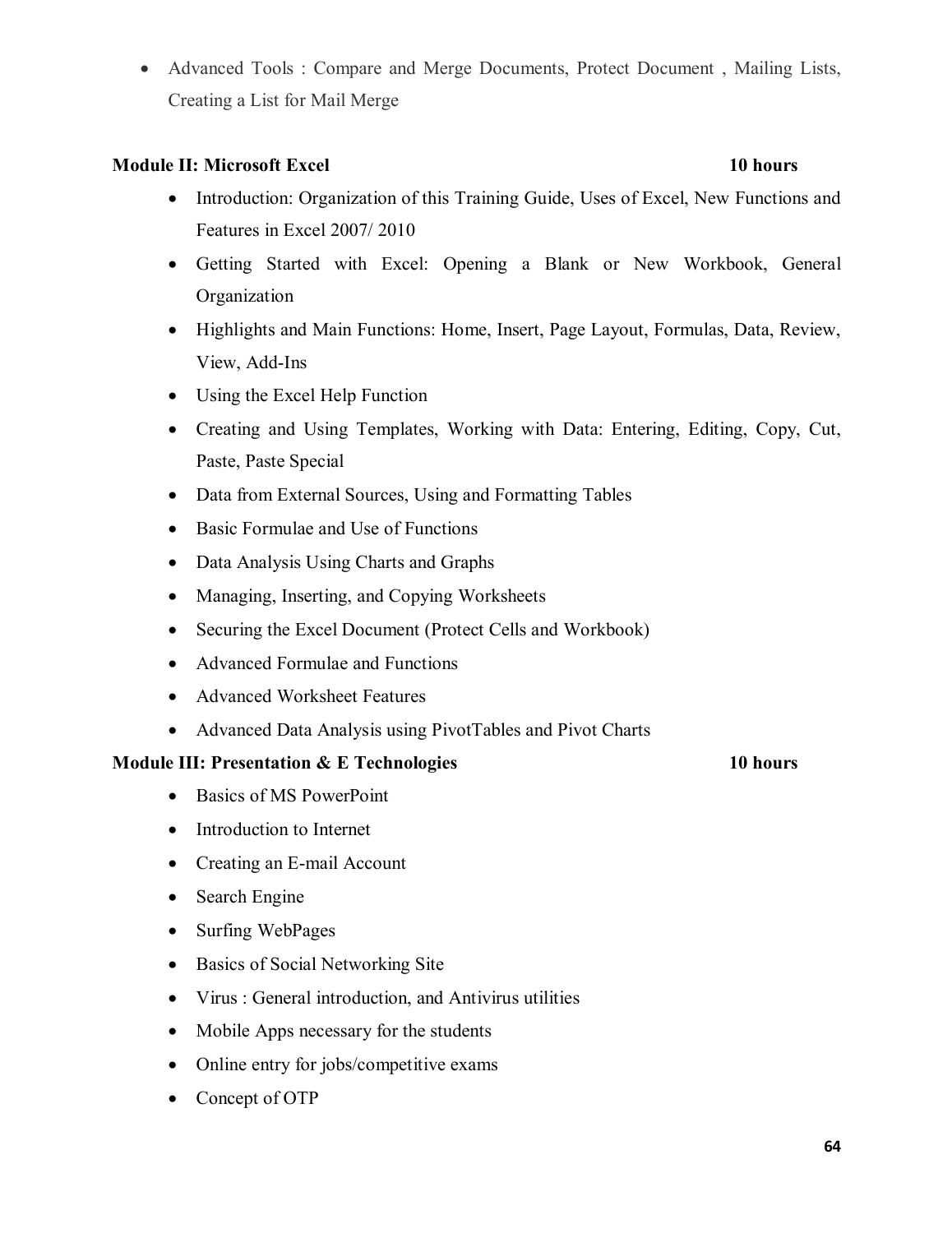# **Activities:**

- 8. Lab assignment on calculating various statistical and financial variables
- 9. Sending an email to job aspirants in a company using mail merge
- 10. Preparing a PowerPoint presentation using different options available
- 11. Designing a poster/advertisement copy using MS Word
- 12. Assignments on conditional formatting, sort and filter, Vlookup, Pivot Table and Pivot chart etc.

# **Evaluation:**

3. Internal Assessment: (10 Marks)

Assignment, Presentation, Role play, Field visit and presentation

- 4. External Assessment: (40 Marks)
	- a. Project Report 20 Marks
	- b. Viva Voce 20 Marks.

Skills are evaluated through the mode of assessment to measure the skill level. Assessment rating are given below

- O Outstanding (45 and above)
- $A Excellent$  (41 to 44)
- B Good (31 to 40)
- $C -$ Moderate (21 to 30)
- D Must Improve (Less than or equal to 20)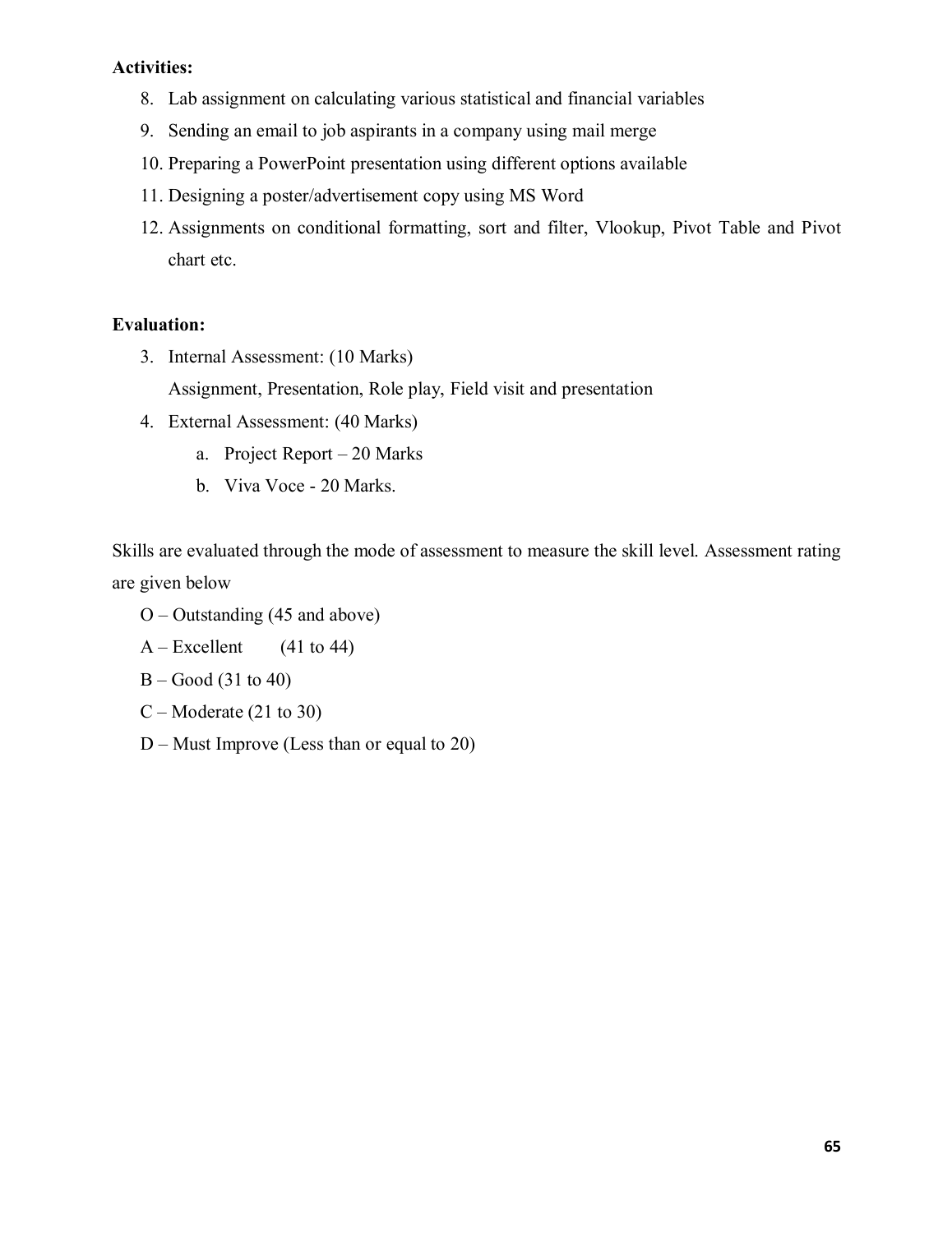# **ADVANCE BUSINESS MANAGEMENT SPECIALIZATION**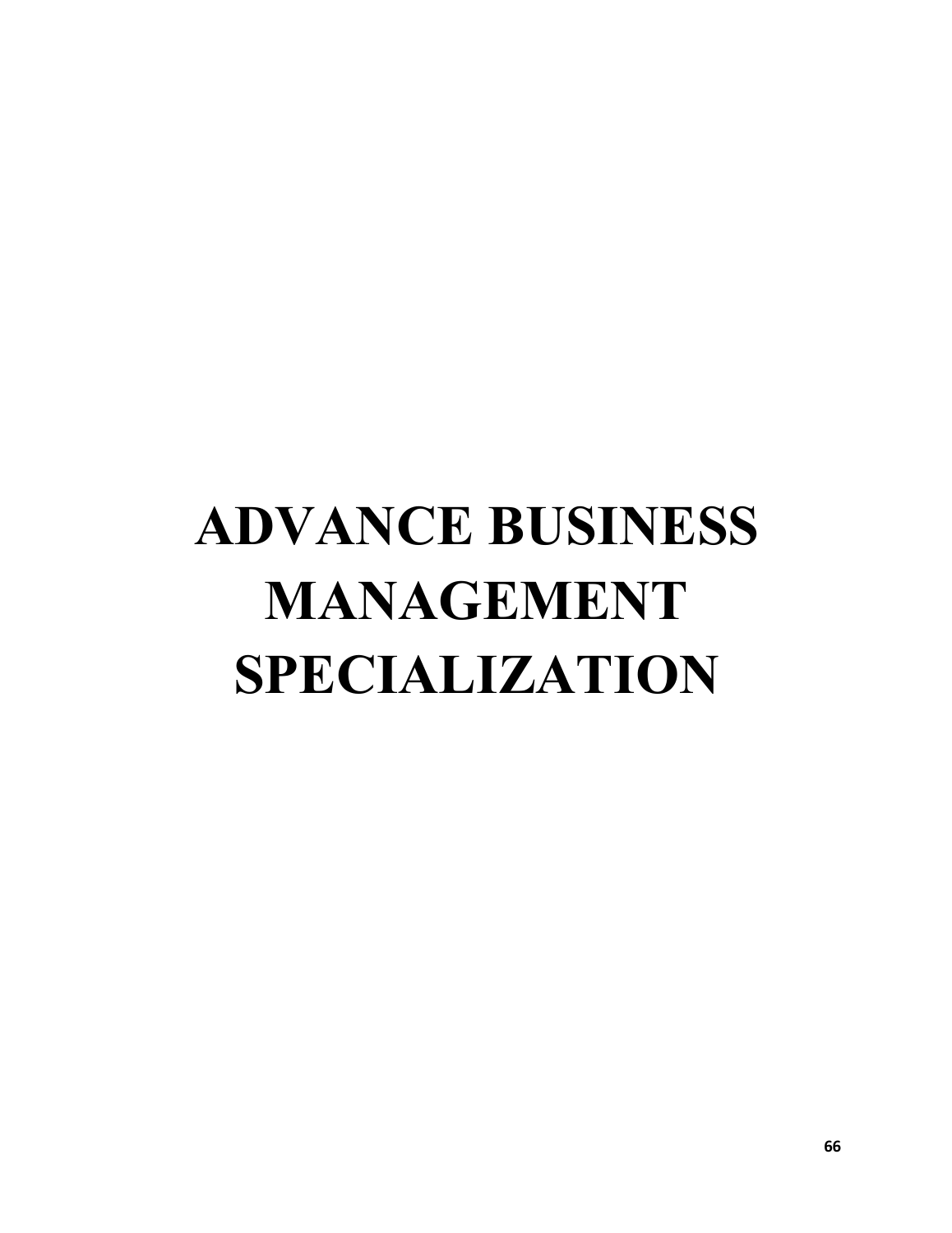# **ADVANCED BUSINESS MANAGEMENT SPECIALIZATION**

| $S1$ .         | Name of the Subject        | Course | Internal     | Semester | Total        | Teaching  | Credit |
|----------------|----------------------------|--------|--------------|----------|--------------|-----------|--------|
|                |                            | Code   | <b>Marks</b> | End      | <b>Marks</b> | Hours Per |        |
| No.            |                            |        |              | Exam     |              | Week      |        |
|                |                            |        |              | Marks    |              |           |        |
|                | Hospitality                |        |              |          |              |           |        |
| 1              | Management                 | 2006   | 20           | 80       | 100          | 04        | 04     |
| $\overline{2}$ | <b>Operations Research</b> | 2007   | 20           | 80       | 100          | 04        | 04     |
|                | Managing Micro             |        |              |          |              |           |        |
| 3              | Small & Medium             | 2008   | 20           | 80       | 100          | 04        | 04     |
|                | Enterprises                |        |              |          |              |           |        |
| $\overline{4}$ | New Venture                | 2009   | 20           | 80       | 100          | 04        | 04     |
|                | Creation                   |        |              |          |              |           |        |
|                |                            |        |              |          |              |           |        |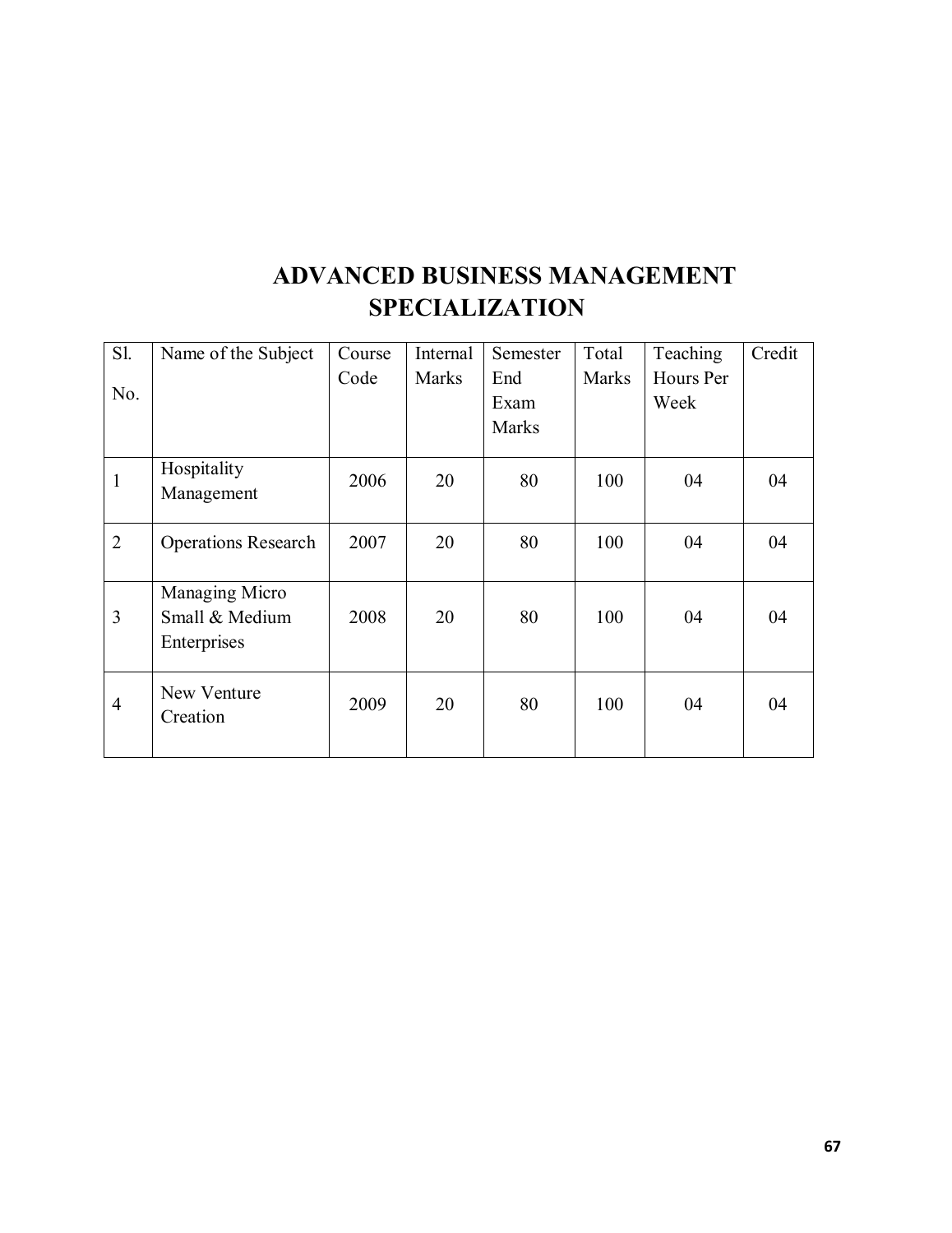# **HOSPITALITY MANAGEMENT**

| <b>Subject Code:</b>         | Credits: 4                |
|------------------------------|---------------------------|
| <b>Contact Hours: 60 hrs</b> | Week Hours: 4             |
| <b>External Marks: 80</b>    | <b>Internal Marks: 20</b> |

# **COURSE OBJECTIVES:**

- 1. To gain an overview about the hospitality and tourism industry.
- 2. To identify the major areas of coverage of hospitality industry.

# **COURSE OUTCOMES:**

1. The students will be able to explain the fundamentals of hospitality, Tourism and Hospital industry.

2. the student shall make clear understanding of various perspectives of hotel, tourism, travel and transport.

# **Module I: 14 Hours**

The Hospitality Industry – Origin and Growth – Tourism Industry – Importance of Tourism. Factors Affecting Hospitality and Tourism Industry – Definition of Tourism – Features – Types of Tourists – Tourism Activities – Components of Tourism Infrastructure

# **Module II: 10 Hours**

Elements and Characteristics of Tourism Products- Scope of Tourism – Motivation for Tourism – Relation of hospitality industry with Tourism. Employment Opportunities in Hospitality

# **Module III: 10 Hours**

Hotel Industry: Classifications of Hotels – Major Departments of a Hotel – Star Ratings of Hotels – Global Standards for Hotels – Managing Other Services – Speciality Resorts – Book Sellers – SPA – Beauty Clinics – Gymnasium.

# **Module IV: 14 Hours**

Travel & Transport: History growth and present status of travel agency – Travel formalities – Linkages and arrangements with hotels, airlines and transport agencies – Transport system – Different types of transport – Impact of Science and Technology.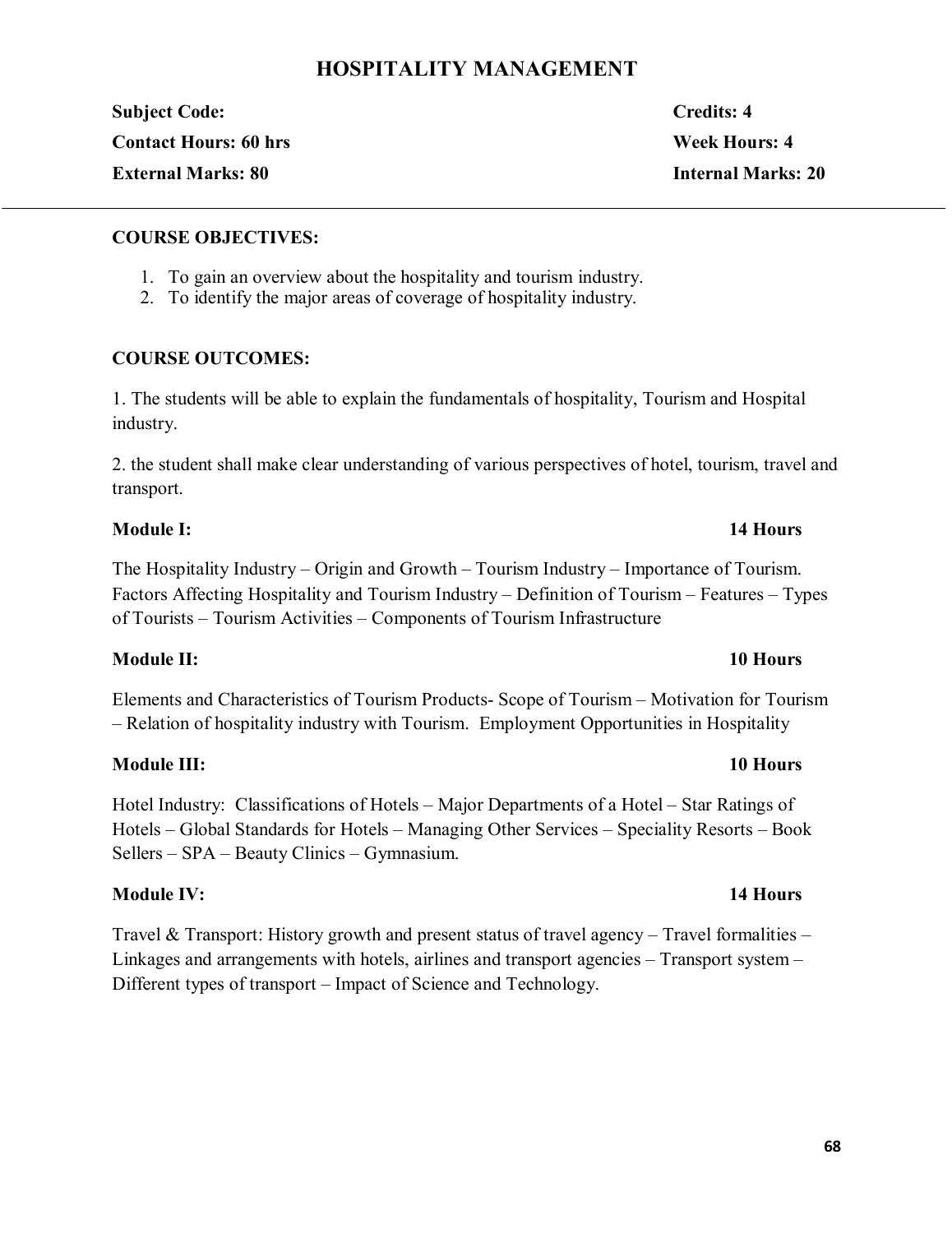# **Module V: 12 Hours**

Hospitality and its Related Sectors: Theme Parks – Conventions – Cruising – Special events – recreation and leisure – Tourism and Hospitality in 21st century – Global gaming and Casino operations – Recent trends.

# **Activities:**

- 1. Visit to a hotels and study on their working pattern.
- 2. Visit to a tourist place and study the environment.
- 3. Studying the map and creating a tour plan with a budget.

# **Essential Reading:**

- 1. Rajat Gupta, Nishant Singh, Ishita Kirar & Mahesh Kumar Bairwa, Hospitality and Tourism, Vikas Publishing House Pvt Ltd.
- 2. Clayton W. Barrows, Tom Powers and Dennis Reynolds. (2012) Introduction to Management in the Hospitality industry. Tenth Edition. John Wiley and Sons, Inc.
- 3. Lockwood.A & Medlik.S, Tourism and Hospitality in the 21st Century, Elsevier, 2001
- 4. Jha S.M. (2008) Hospital Management. Himalaya Publishing House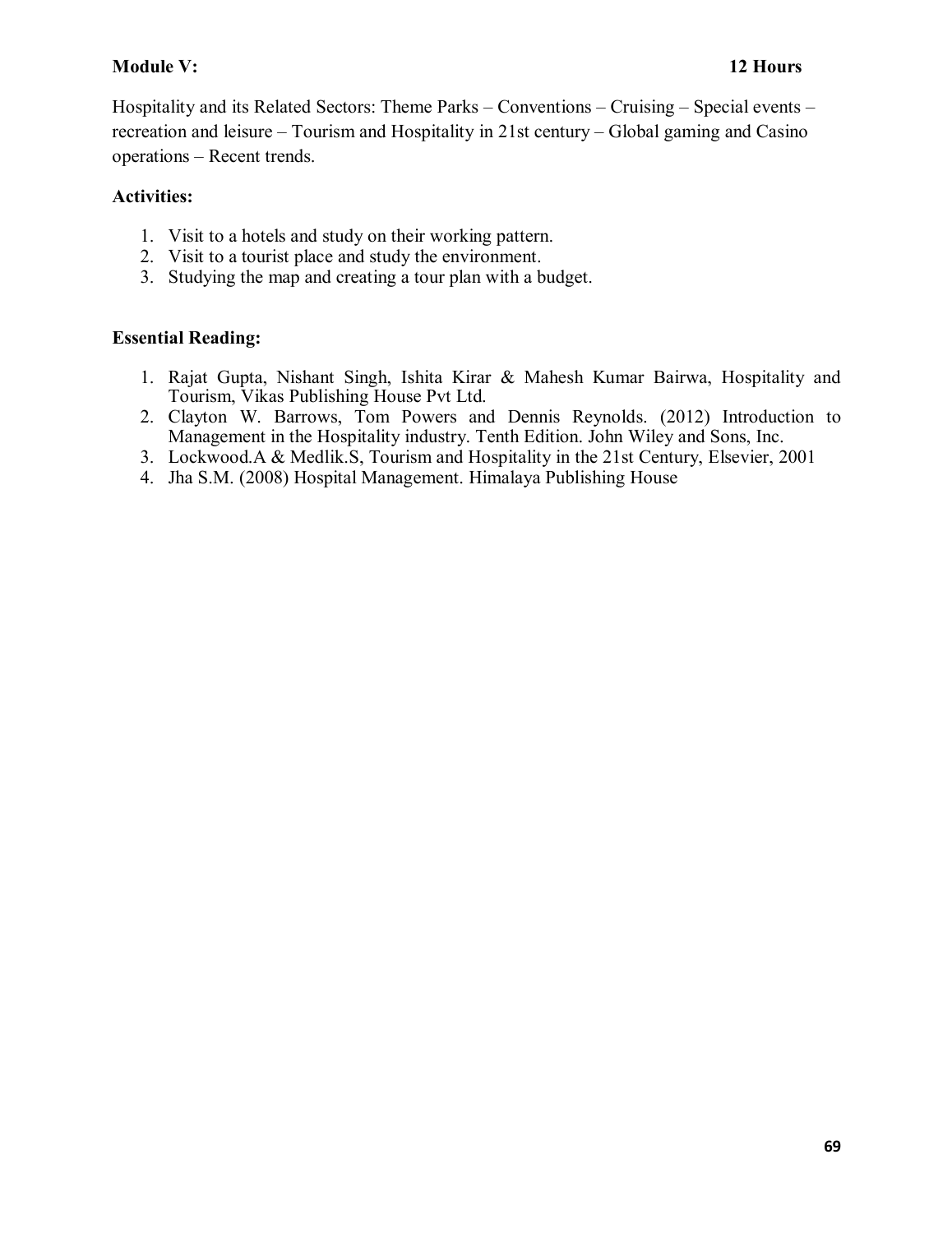# **Operations Research**

**Contact Hours: 60 hrs Weekly hours: 4**

# **Objective:**

• To equip the students with applications of quantitative methods and operations research techniques for managerial decision making.

# **Outcome:**

Students should get acquainted with operations techniques used in Industry.

# **Module 1** 15 Hours

**Operation Research Techniques (OR):** Definition of OR, Mathematical modeling, Methodology of OR applications and limitations of OR; Linear Programming – Concept, Characteristics, assumptions, Formulation of LPP, Graphical method , Slack & Surplus variables, Simplex method, Big M Method.

# **Module 2 10 Hours**

**Transportation Problems:** Mathematical formulation, Initial solution by North- West Corner Rule, Maxima- Minima Method, VAM, Degeneracy, Test for Optimality- MODI, Unbalanced Transportation

# **Module 3 10 Hours**

**Assignment Problems:** Assignment Problems: Hungarian Method: Initial solution, optimal solution, Maximization problem as assignment problem.

# **Module 4 10 Hours**

**Game Theory:** Definition; Characteristics of Competitive Game; Basic terms and terminologies used in Game Theory, **Minimax-Maxmin Principle** (Cases), **Dominance Principle** (Cases), **Graphical Method –** Cases on 2xn and mx2 game.

# **Module 5** 15 Hours

**Decision Theory:** Introduction – Steps of decision-making process – types of decision making environments – Decision-making under certainty, Decision-making under uncertainty – Maximin, Minimax, Laplace Criterion, Savage Regret principle, Hurwicz criterion Management Applications of Decision Theory Decision tree analysis – construction, advantages and disadvantages

# **Activity:**

- 1. Graphial Method for LPP, Transportation Problems, Assignment Problems and Game Theoryusing TORA
- 2. Caselets
- 3. Live projects

# **Subject Code: Credits: 4 External Marks: 80 Internal Marks: 20**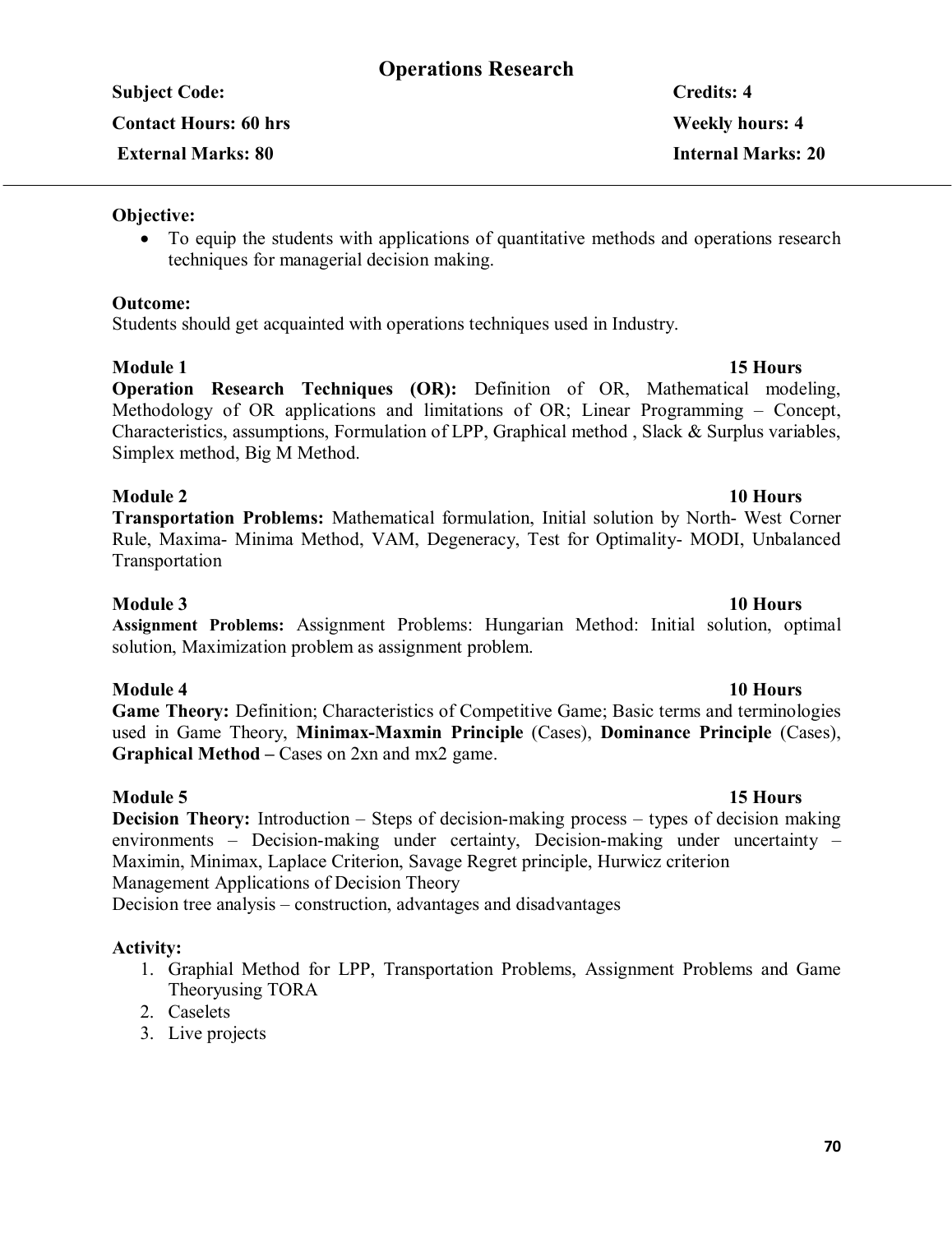# **Recommended Books:**

# **Essential Reading:**

- 1. Quantitative Techniques in Management, 4<sup>th</sup> Edition, N D Vohra, Mcgraw Hill Education (India) Pvt Ltd.,
- 2. Operations Research, Revised & Enlarged Edition 2014, Premkumar Gupta & Dr. D. S. Hira, S. Chand Publications
- 3. Quantitative Techniques, Jhamb

# **Books for Reference:**

- 1. Operations Research, 3<sup>rd</sup> Edition, Kanti Swaroop, P. K. Gupta, Man Mohan, sultan Chan & Sons Educational Publishers
- 2. Quantitative Techniques For Managerial decisions, Second Edition, U. K. Srivastava, G. V. Shenoy& S. C. Sharma, New Age International Publication
- 3. Managerial Decisions Modeling with Spreadsheets Balakrishnan, Render, Stair, Jr. Pearson Education.
- 4. Production and Operations Management Chary Tata McGraw- Hill Publications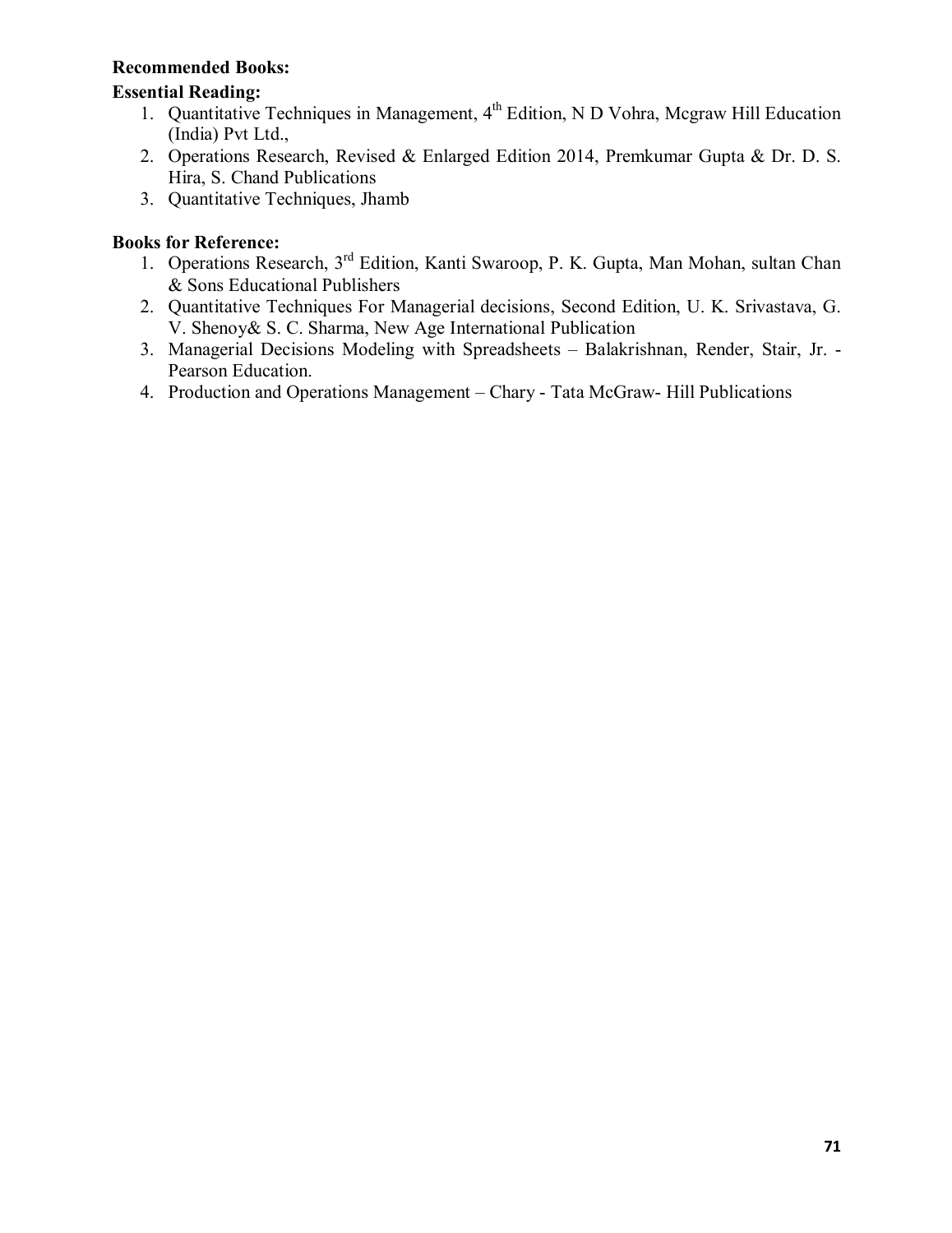# **Managing Micro Small & Medium Enterprises**

| <b>Subject Code:</b>         | <b>Credits: 4</b>         |
|------------------------------|---------------------------|
| <b>Contact Hours: 60 hrs</b> | <b>Weekly hours: 4</b>    |
| <b>External Marks: 80</b>    | <b>Internal Marks: 20</b> |

# **Objectives:**

- · To provide an overview of Micro Small and Medium Enterprises (MSMEs) in the Indian Context
- To find out the role of institutional support to MSME

# **Outcome:**

Students are introduced to the world of MSMEs and ways of managing them.

# **Module 1:** 10 Hours

Introduction, role and importance of Micro, Small and Medium Enterprises in Indian Economy. Concepts and Definitions of MSME, The MSMED Act, Government policy and initiatives, Growth and development of MSME in India, The All-India Census on MSME.

# **Module 2:** 10 Hours

Problems facing the MSME sector in India, Role of Clusters in Promoting MSME, Sickness in MSMEs, Causes of sickness, Detecting Sickness, Assessment of viability of sickness and their rehabilitation.

# **Module 3:** 15 Hours

Institutional Support to MSME's set up by Central Government and State Government – NBMSME, KVIC, The Coir Board, MSME-DO, NSIC, NSTEDB, NPC, EDI, NRDCI, DIC, SFC, SIDC, SIADB, TCO, HUDCO, NABARD, SIDBI, EPCs.

**Module 4:** 10 Hours **Business Organisations :** Introduction, Sole proprietorship, Joint Hindu family Business, Partnership, Franchising, Limited Liability Partnership (LLP), Joint Stock Company, Corporate Governance, Cooperative Society.

# **Module 5:** 15 Hours

**Introduction to MSMEs Laws:** The Indian Contract Act, The Sale of Goods Act, The Indian Partnership Act, The Limited Liability Partnership Act, The Indian Companies Act, The Negotiable Instruments Act, The Information Technology Act, The Consumer Protection Act, The Right to Information Act, The Competition Act, The Foreign Exchange Management Act.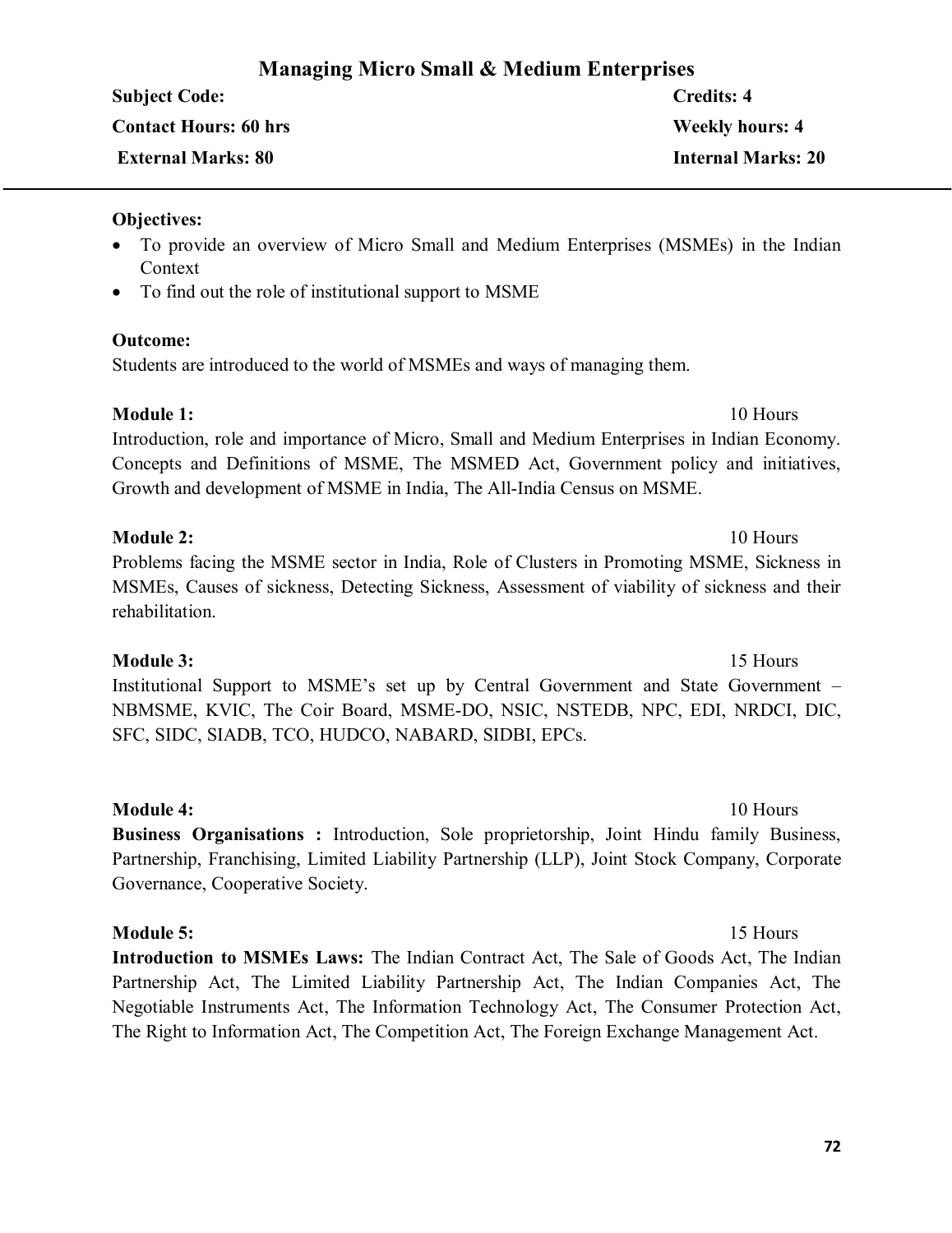# **Practical Component:**

- 1. Visit to an incubation centre.
- 2. Study the Fourth All-India Census on MSME and prepare a brief report containing the summary of the results and prepare a Power point presentation for the class.
- 3. Conduct a SWOT analysis of MSME in India and prepare a brief report
- 4. Divide the class into small groups consisting of four to six members. Each group will visit a nearby micro/small/medium enterprise, study the problems of the enterprise, and prepare a 15 minute power point presentation on the problems faced by the enterprise.

# **Recommended Readings:**

1) Small Business Management, by Megginson Byrd, McGraw Hill Eucation Pvt Ltd., Edition 2013.

2) Doing Business in Indian Street Smart Entrepreneurs in an Imperfect Market Place, by Padmanand & P C Jain, Sage Publications PvtLtd.

# **References Books:**

- 1. Entrepreneurship and Small Business Management by Dr C L Bansal, Anand Publications Pvt., Ltd., New Delhi 2012
- 2. Fundamentals of Entrepreneurship & Small Business Management, by Vasant Desai, Himalaya Publishing House Pvt Ltd.
- **3.** The Dynamics of Entrepreneurial Development  $\&$  Management,  $5<sup>th</sup>$  Edition, by Vasant Desai, Himalaya Publishing House Pvt Ltd.
- 4. Small Scale Industries & Entrepreneurship, 9<sup>th</sup> Edition, by Vasant Desai, Himalaya Publishing House Pvt. Ltd.
- 5. Entrepreneurial Small Business, by Jerome Katz, Richard Green, McGraw Hill Eucation Pvt Ltd., Edition 2013.
- 6. Entrepreneurship Development and Small Business Enterprises-2/e by Poornima M Charantimath, Pearson.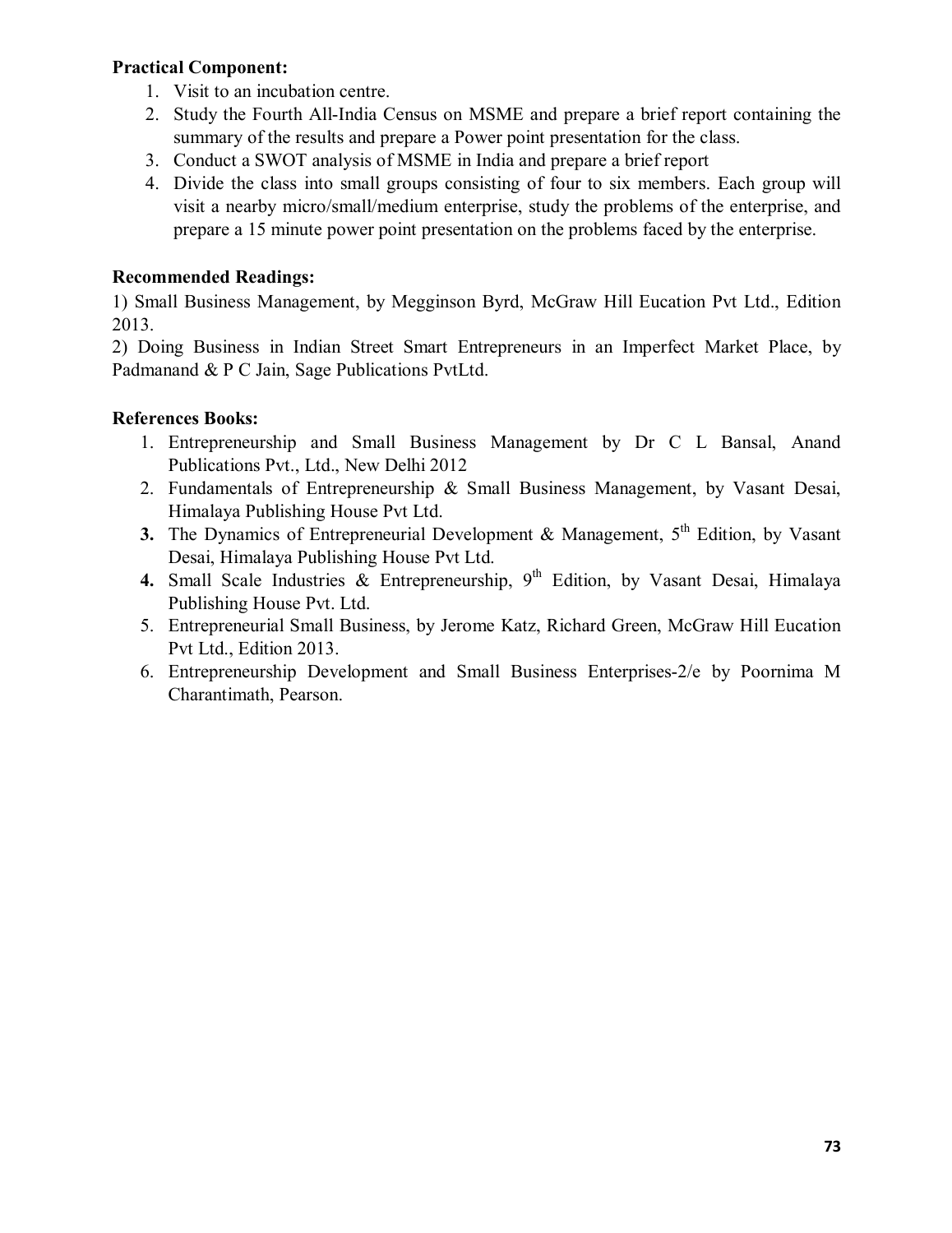# **New Venture Creation**

| <b>Subject Code:</b>         | <b>Credits: 4</b>         |
|------------------------------|---------------------------|
| <b>Contact Hours: 60 hrs</b> | <b>Weekly hours: 4</b>    |
| <b>External Marks: 80</b>    | <b>Internal Marks: 20</b> |
|                              |                           |

# **Objectives:**

- · To impart basic entrepreneurial skills and understandings to start a business
- · To provide platform to identify business opportunities and prepare a Business plan

# **Outcome:**

At the end of the course a student shall be acquainted with the necessary skills of starting a new venture.

# **Module 1: 10 Hours**

**Creating the Venture:** Creativity, Exercises on creativity, sources of new ideas, Business idea evaluation, Preliminary research, Ideas into opportunities, Evaluation of business opportunity, Creative problem solving: Heuristics; Brainstorming; Synectics; Value analysis. Innovation and Entrepreneurship - Concept and models of innovation.

# **Module 2: 15 Hours**

**Business Planning Process:** Purpose of a business plan, Contents of a business plan, Writing a business plan, Kinds of business plans, Importance of Executive summary, Description of the business, The Management team, The Industry and the market, presenting a business plan, Project feasibility study, preparing a model project report for starting a new venture.

# **Module 3: 15 Hours**

**Starting the Venture:** Selection of a project, New product development, Decide on the constitution, Registration of the unit, obtaining clearances from departments as applicable, arrange for land, Capital, Plant, Machinery and Infrastructure., Entrepreneurial support- Policies, Institutions, Business Incubation and Business Clusters.

# **Module 4: 10 Hours**

**Mobilizing resources for the venture:** Informal risk, capital market, Equity, Angel, Debt, Venture capital, Networking, Buying a Business

# **Module 5: 10 Hours**

**Intellectual Property:** Introduction, Trademarks, Copyright, Patents, Geographical indication of goods, Designs, Laws relating to IPR in India, Trade secrets.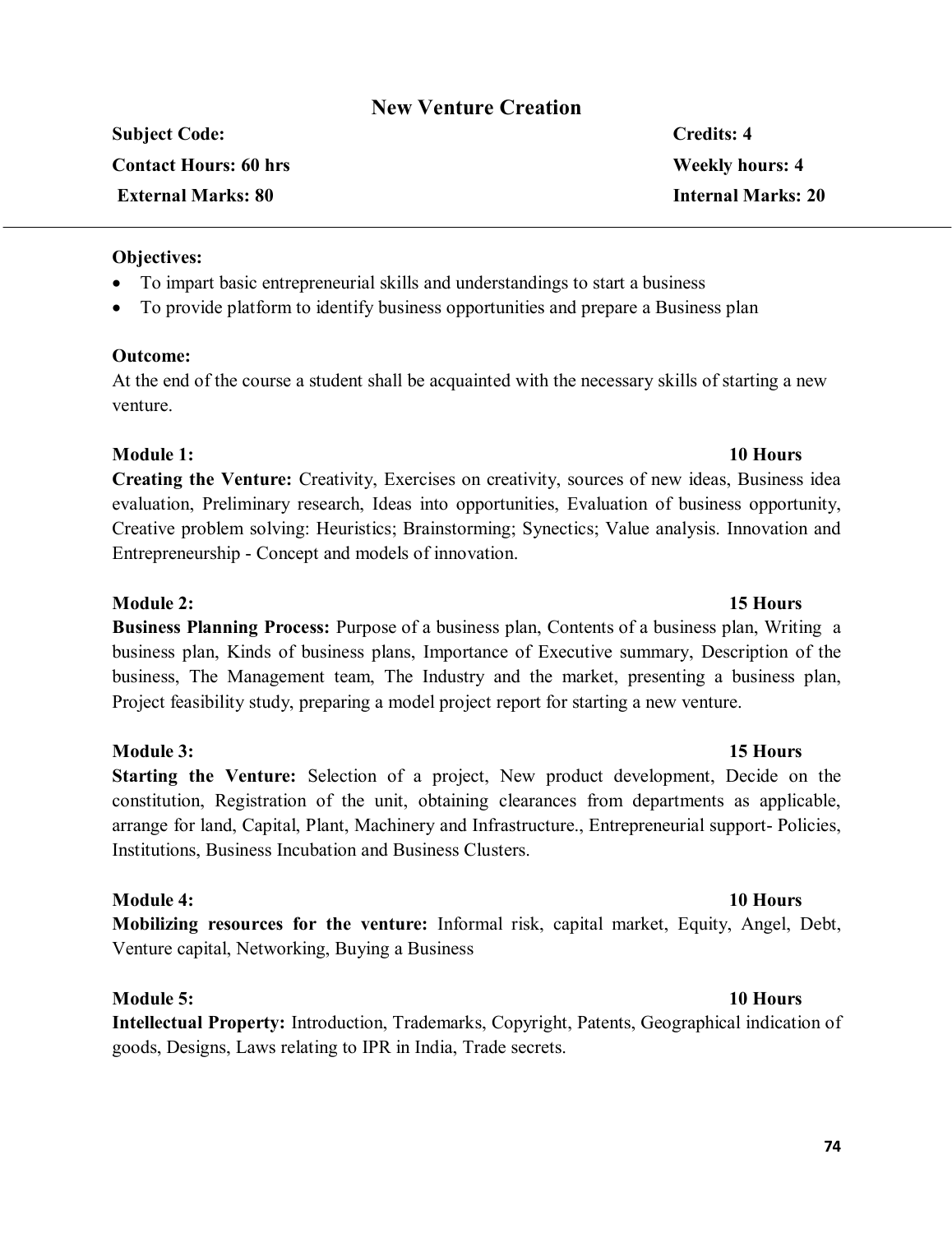# **Practical Component:**

- 1. Make a business plan for your intended business, talk to bankers to find out what they look for in a business plan, modify accordingly and present it in the class.
- 2. Research on innovation that has been done in the Indian setting that has alleviated the life in rural India. Find out extent of its commercial success and analyze the reasons behind the same. Present your thoughts in the class.

# **Recommended Books:**

- **1.** A Handbook for New Entrepreneurs Edited by P C Jain, Oxford University Press India
- **2.** Charantimath Poornima, Entrepreneurship Development 2/e, Pearson 2014

# **References:**

- **1.** Robert D Hisrich, Michael P Peters, Deam A Shepherd, Entrepreneurship 6/e, Mc-Graw Hill International Edition, 2007.
- **2.** Entrepreneurship and Small Business Management by Dr C L Bansal, Anand Publications Pvt., Ltd., New Delhi 2012
- **3.** Fundamentals of Entrepreneurship & Small Business Management, by Vasant Desai, Himalaya Publishing House Pvt Ltd.
- 4. Small Scale Industries & Entrepreneurship, 9<sup>th</sup> Edition, by Vasant Desai, Himalaya Publishing House Pvt. Ltd.
- **5.** Entrepreneurial Small Business, by Jerome Katz, Richard Green, McGraw Hill Eucation Pvt Ltd., Edition 2013.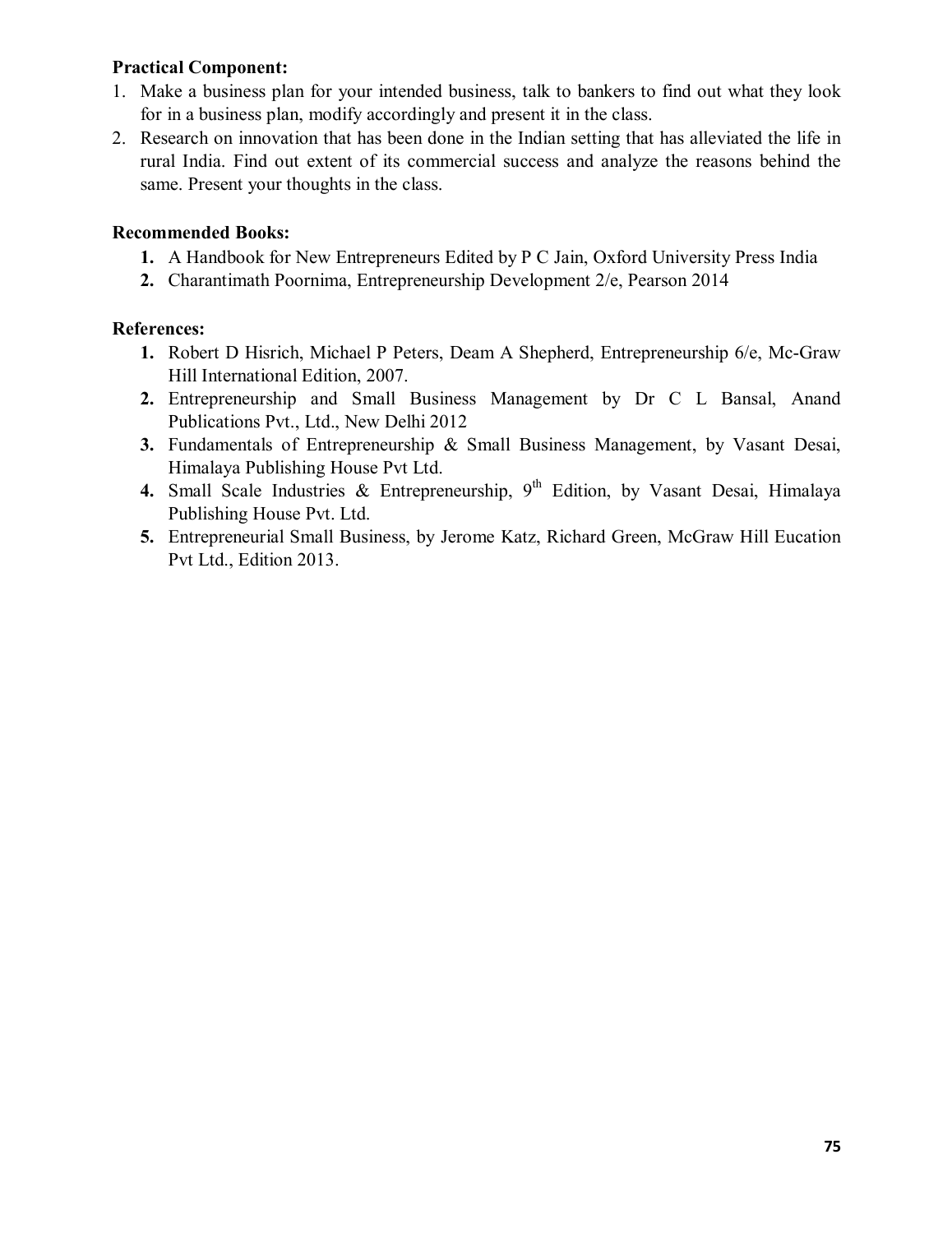# **FINANCE SPECIALIZATION**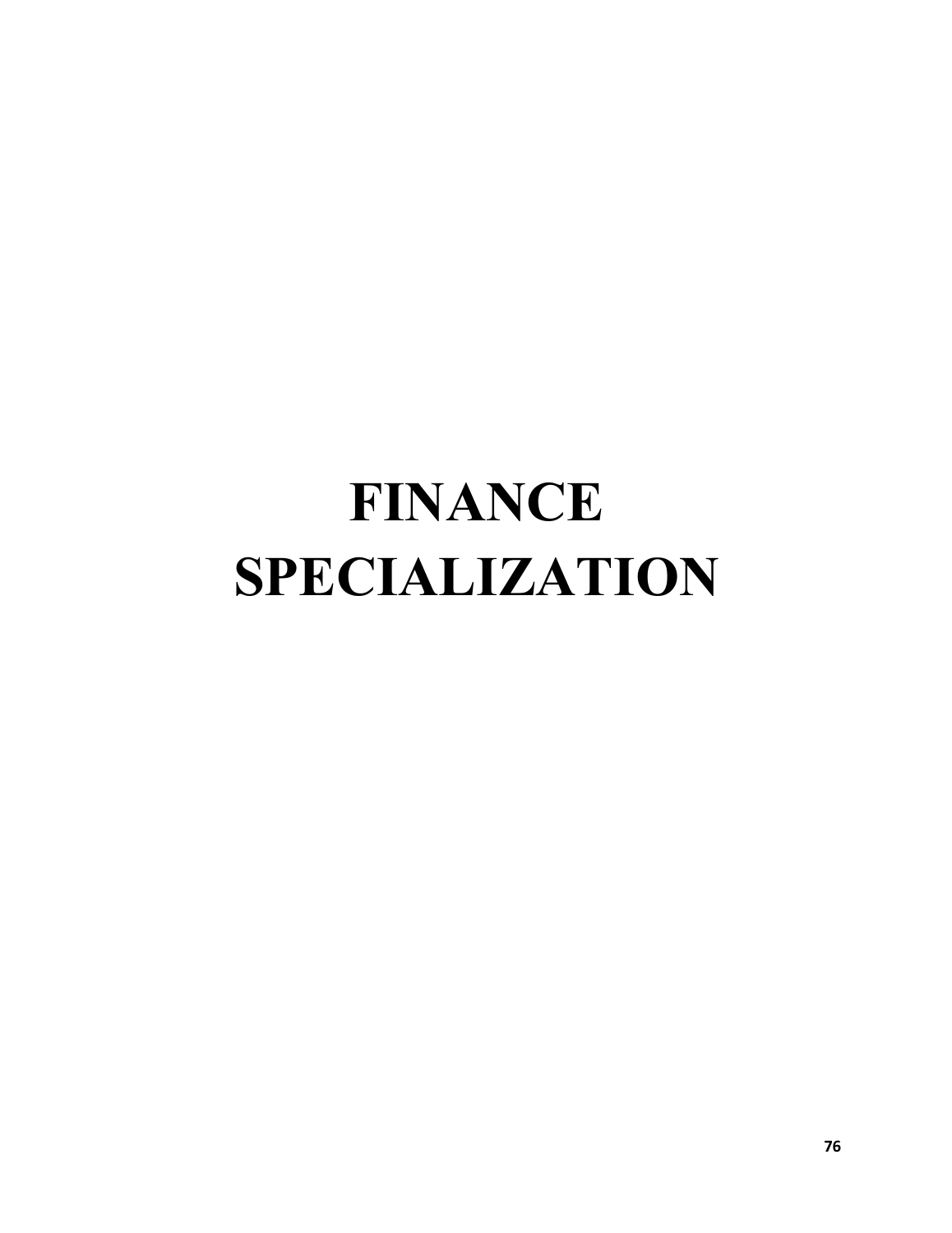# **FINANCE SPECIALIZATION**

| <b>S1.</b>     | Name of the Subject                  | Course | Internal     | Semester     | Total        | Teaching  | Credit |
|----------------|--------------------------------------|--------|--------------|--------------|--------------|-----------|--------|
|                |                                      | Code   | <b>Marks</b> | End          | <b>Marks</b> | Hours Per |        |
| No.            |                                      |        |              | Exam         |              | Week      |        |
|                |                                      |        |              | <b>Marks</b> |              |           |        |
|                |                                      |        |              |              |              |           |        |
| 1              | <b>Advanced Cost</b><br>Management   | 2010   | 20           | 80           | 100          | 04        | 04     |
|                |                                      |        |              |              |              |           |        |
| $\overline{2}$ | Corporate Finance                    | 2011   | 20           | 80           | 100          | 04        | 04     |
|                |                                      |        |              |              |              |           |        |
| 3              | Social Banking $\&$<br>Micro Finance | 2012   | 20           | 80           | 100          | 04        | 04     |
|                |                                      |        |              |              |              |           |        |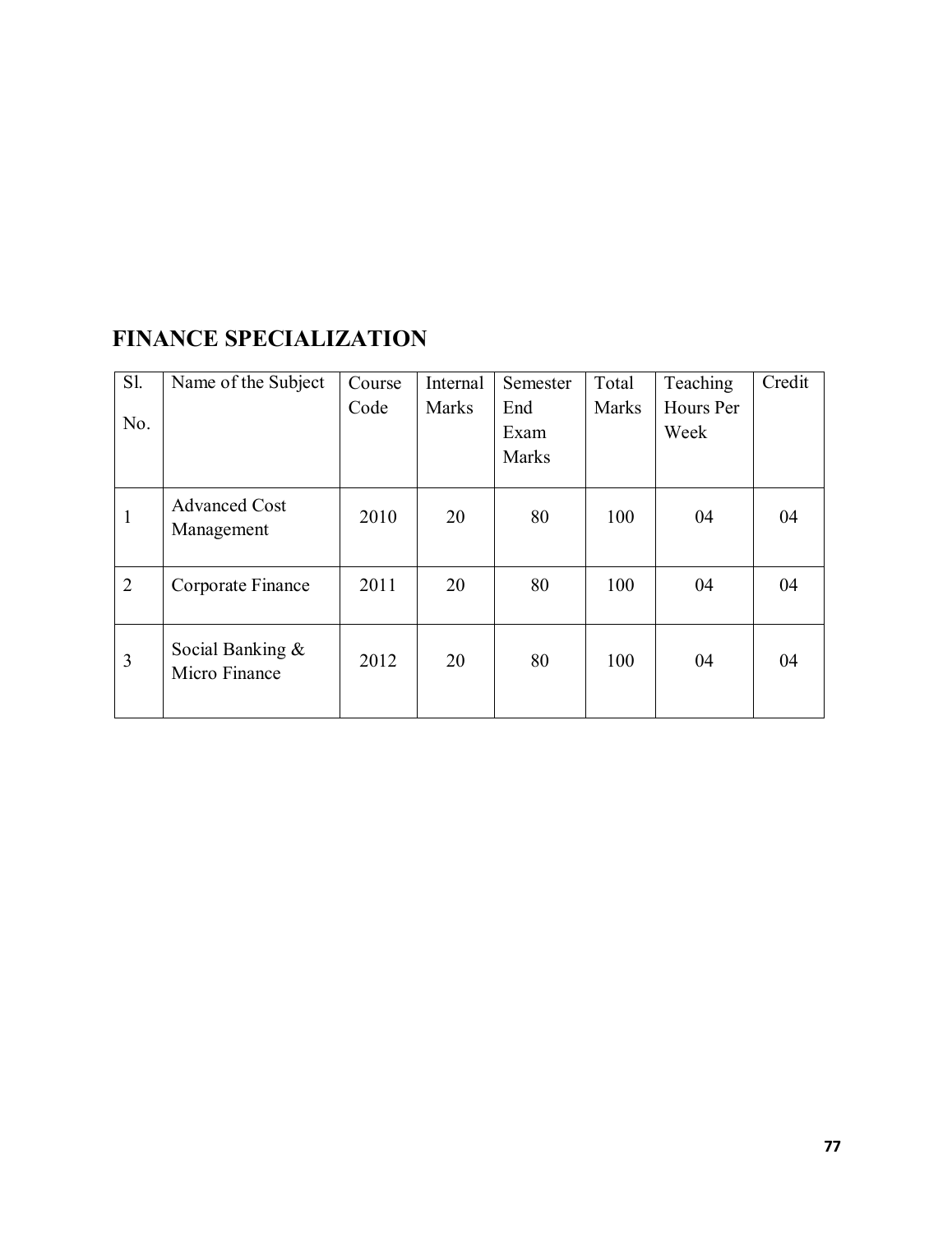# **ADVANCED COST MANAGEMENT**

| <b>Subject Code:</b>         | Credits: 4                |
|------------------------------|---------------------------|
| <b>Contact Hours: 60 hrs</b> | <b>Weekly hours: 4</b>    |
| <b>External Marks: 80</b>    | <b>Internal Marks: 20</b> |

This course has been designed for students who are aspiring to make their career in Finance.

# **COURSE OBJECTIVE**:

- 1. To acquaint student with the knowledge of advanced cost management techniques
- 2. To make student to understand the changing role of Finance Manager

# **EXPECTED OUTCOME:**

Students are expected to understand Advanced Costing Methods and Techniques and apply the same for Managerial Decision Making.

| <b>MODULE</b>    | <b>TITLE AND CONTENT</b>                                         | No. of<br><b>Hours</b> |
|------------------|------------------------------------------------------------------|------------------------|
| $\mathbf{1}$     | <b>Introduction to Advanced Costing</b>                          |                        |
|                  | Controllable and Uncontrollable Costs; Control Reports; Relevant |                        |
|                  | Cost Analysis - Relevant & Irrelevant Costs - Sunk & Historical  |                        |
|                  | Costs - Committed Cost - Absorbed Cost; Situations where Fixed   |                        |
|                  | Costs become relevant for Decision Making; Cost Reduction, Cost  |                        |
|                  | Control and Value Analysis                                       | 8                      |
| $\boldsymbol{2}$ | <b>Service Costing</b>                                           |                        |
|                  | Service Costing of Services - Information Technology, Transport, |                        |
|                  | Hospital, Catering, Tourism, Solicitors, Education,<br>Retail    |                        |
|                  | Distribution, Financial Services, Power Generation; Service Cost |                        |
|                  | Units; Computation of Service Cost; Exercises                    | 12                     |
| $\mathbf{3}$     | <b>Advanced Costing Methods &amp; Techniques-Part I</b>          |                        |
|                  | Activity Based Costing: Concept - Process of Implementation of   |                        |
|                  | ABC - Application of ABC - Benefits and Limitations - Exercises; |                        |
|                  | Target Costing - Target Cost - Determinants of Target Cost -     |                        |
|                  | Components of Target Costing - Process of Target Costing -       |                        |
|                  | Methods of Establishment of Target Costs - Target Cost Gap -     |                        |
|                  | Exercises.                                                       | 13                     |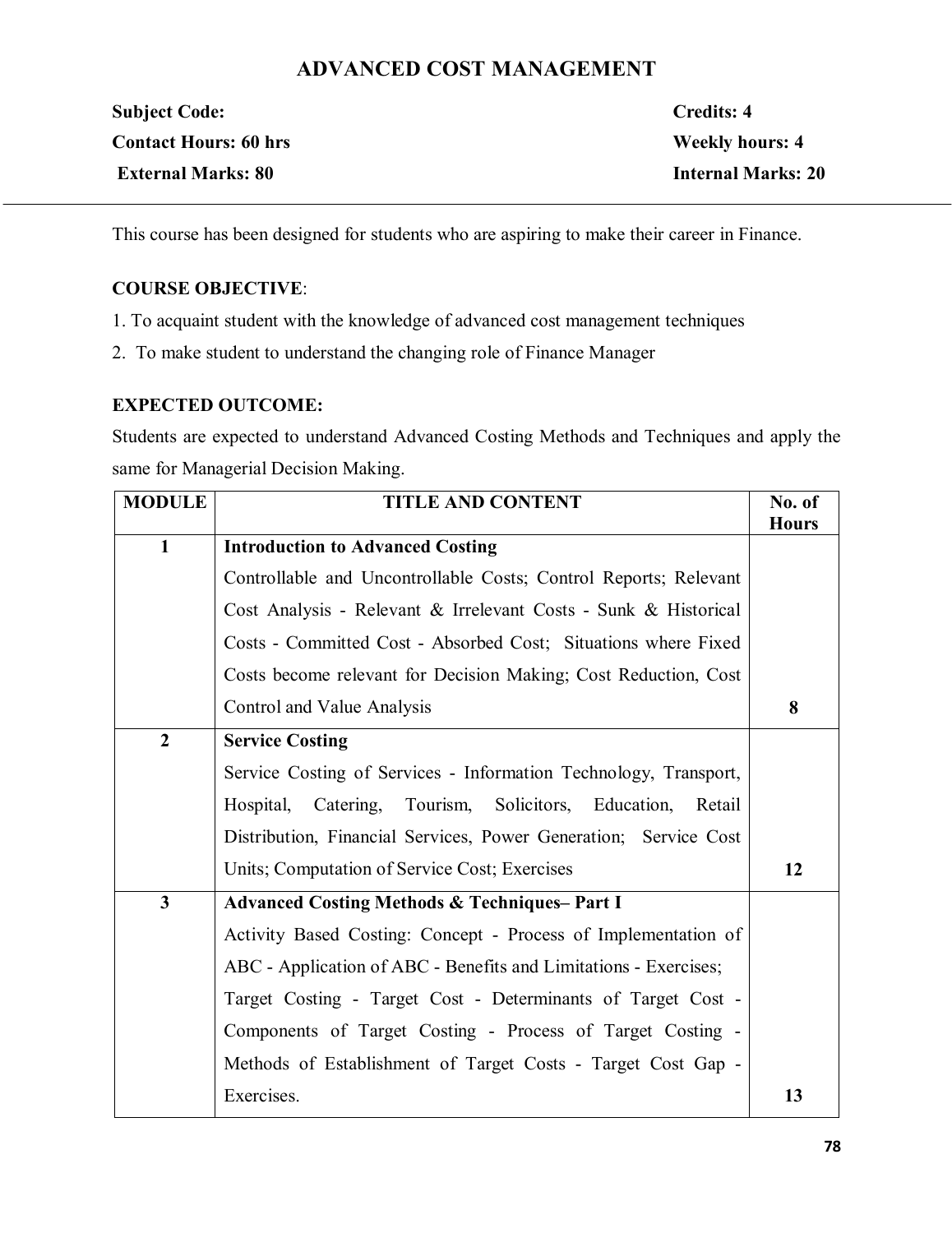| $\overline{\mathbf{4}}$ | <b>Advanced Costing Methods &amp; Techniques-Part II</b>           |    |  |  |  |  |  |  |
|-------------------------|--------------------------------------------------------------------|----|--|--|--|--|--|--|
|                         | Product Life Cycle Costing: Product Life Cycle - Total Cost of PLC |    |  |  |  |  |  |  |
|                         | - PLC and Forecasting Cost; Quality Costing: Concept of Quality    |    |  |  |  |  |  |  |
|                         | Cost - Cost of Controlling Quality - Cost of failure to Control    |    |  |  |  |  |  |  |
|                         | Quality - Measurement of Cost of Quality - Exercises; Kaizen       |    |  |  |  |  |  |  |
|                         | $Costing - Concept - Process - Evaluation - Exercises.$            | 15 |  |  |  |  |  |  |
| $5\overline{)}$         | <b>Advanced Costing Methods &amp; Techniques–Part III</b>          |    |  |  |  |  |  |  |
|                         | Differential Costing and Incremental Costing: Concept - Method of  |    |  |  |  |  |  |  |
|                         | Calculation - Decision Making such as Sales, Replacement $\&$      |    |  |  |  |  |  |  |
|                         | Buying – Exercises; Just- in-Time Approach - JIT Techniques –      |    |  |  |  |  |  |  |
|                         | Methodology-Exercises; ERP and its application in Cost             |    |  |  |  |  |  |  |
|                         | Management, Exercises; Responsibility Accounting (Concept)         | 12 |  |  |  |  |  |  |

# **RECOMMENDED BOOK:**

1. Cost Accounting: A Managerial Emphasis by Charles T.Horngren, Srikant M.Datar, George Foster, Madhav V. Rajan & Christopher IIttner, Pearson

# **REFERENCE BOOKS AND SUPPLEMENTARY READING MATERIALS:**

- 1. Cost Accounting: Principles and Practice by M.N. Arora
- 2. Advanced Cost Accounting by J.K. Mitra
- 3. Principles and Practice of Cost Accounting by Asish K. Bhattacharya
- 4. Advanced Management Accounting by Dr. J.B Gupta, *Taxmann Publication*
- 5. Advanced Management Accounting By Ravi M.Kishore, Taxman Publication
- 6. Advanced Management Accounting by Kaplan & Atkinson, Prentice Hall of India
- 7. Cost Management by Ravi Kishor
- 8. Cost &Management Accounting by Colin Drurry
- 9. Cost Management by Maheshwary
- 10. Cost Management A strategic Emphasis by Blocher, Chen, Cokins, Lin
- 11. The Management Accountants Journal of ICAI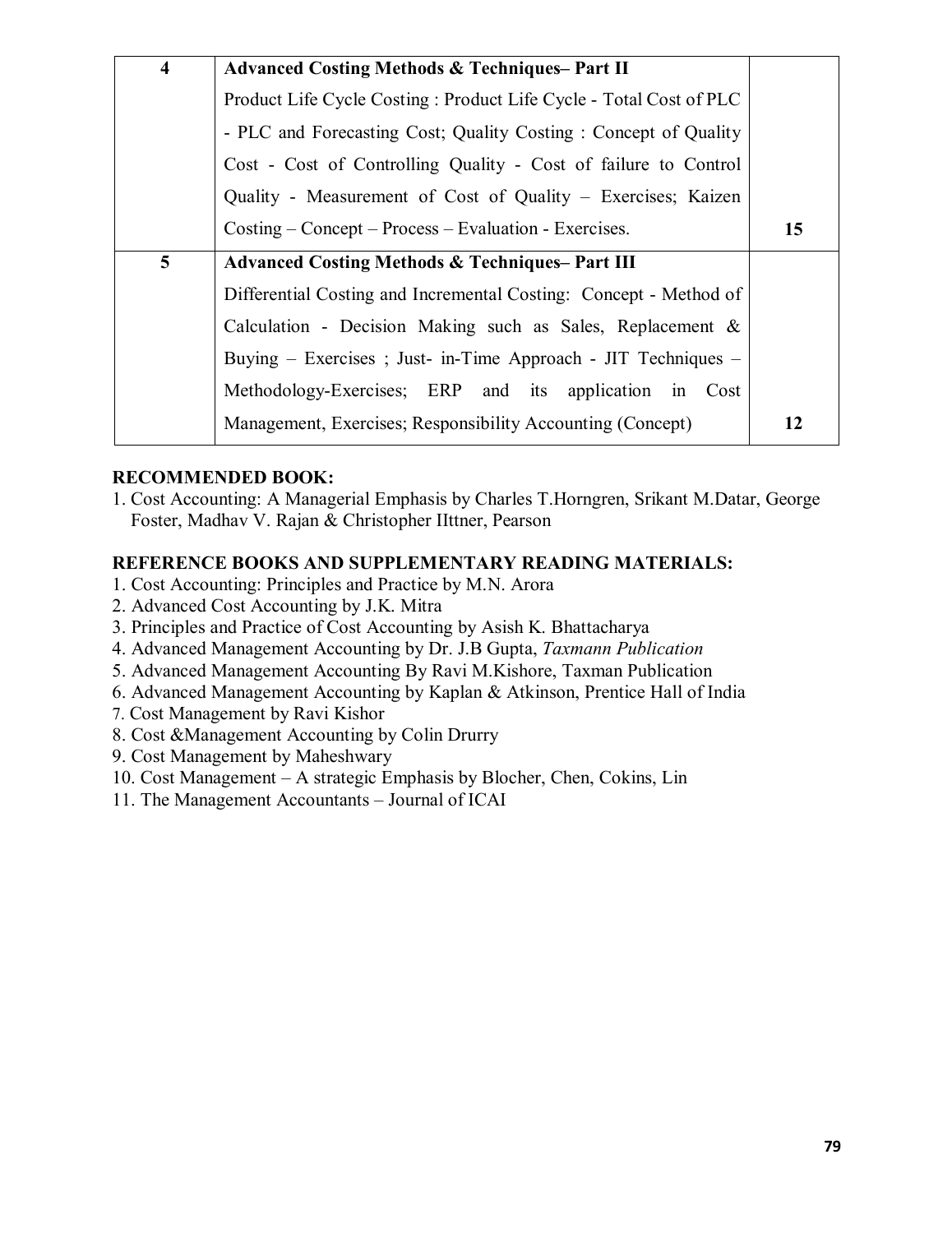# **CORPORATE FINANCE**

| <b>Subject Code:</b>         | Credits: 4                |
|------------------------------|---------------------------|
| <b>Contact Hours: 60 hrs</b> | <b>Weekly hours: 4</b>    |
| <b>External Marks: 80</b>    | <b>Internal Marks: 20</b> |

This course has been designed for students who are aspiring to make their career in Finance.

# **COURSE OBJECTIVE**:

- 3. To acquaint student with the knowledge of corporate financial decisions
- 4. To make student to understand the changing role of Finance Manager

# **EXPECTED OUTCOME:**

The students were expected to master the art of financing decision

| <b>MODULE</b>  | <b>TITLE AND CONTENT</b>                                        | No. of<br><b>Hours</b> |  |  |  |  |
|----------------|-----------------------------------------------------------------|------------------------|--|--|--|--|
| $\mathbf{1}$   | <b>Corporate Finance and Capital Structure Theories</b>         |                        |  |  |  |  |
|                | Corporate Finance: Introduction; Concept; Role of CFO/Finance   |                        |  |  |  |  |
|                | Executive; Ethical aspects of Corporate Finance                 |                        |  |  |  |  |
|                | Capital Structure: Concept; Capital Structure Theories/Models : |                        |  |  |  |  |
|                | NIA, NOIA, Traditional Approach, Merton Miller Argument;        |                        |  |  |  |  |
|                | Modigliani and Miller; Agency Cost; Financial Distress;         |                        |  |  |  |  |
|                | Asymmetric Information; Proposition I & II; Signaling Theory;   |                        |  |  |  |  |
|                | Trade-off Theory; Bankruptcy Cost Theory; Pecking Order Theory; |                        |  |  |  |  |
|                | Market Timing Theory; Free Cash Flow Theory;- Capital Structure |                        |  |  |  |  |
|                | and Firm Performance and Ownership Pattern; Exercises           | 10                     |  |  |  |  |
| $\overline{2}$ | <b>Cost of Capital and Leverage</b>                             |                        |  |  |  |  |
|                | Cost of Capital : Introduction; Cost of Equity : Concept &      |                        |  |  |  |  |
|                | Computation Models - CAPM, Dividend Discount Model; Cost of     |                        |  |  |  |  |
|                | Retained Earnings & Preference Shares; Cost of Debt: Concept &  |                        |  |  |  |  |
|                | Computation Models; WACC, Bond Yield Plus Risk Premium;         |                        |  |  |  |  |
|                | Marginal Cost of Capital & Floatation Cost; Exercises           |                        |  |  |  |  |
|                | Leverage: Concept; Types; Operating Leverage: Concept –         |                        |  |  |  |  |
|                | Computation - Degree of Operating Leverage; Financial Leverage: |                        |  |  |  |  |
|                | Concept – Computation — Degree of Financial Leverage- Optimum   |                        |  |  |  |  |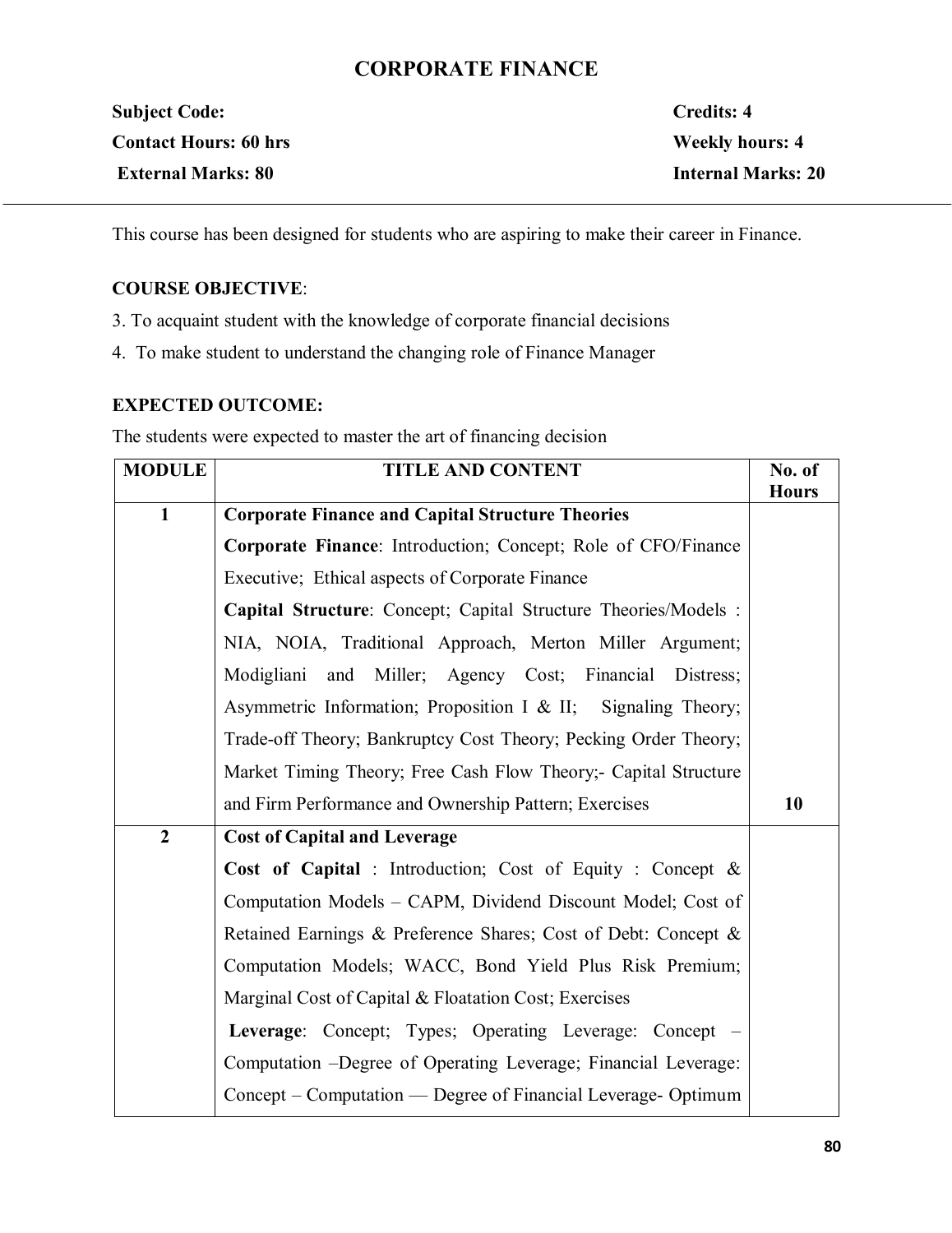|                         | Financial Leverage and Methods of determination; Total Leverage: |    |
|-------------------------|------------------------------------------------------------------|----|
|                         | Concept - Computation - Degree of Total Leverage; Exercises      | 12 |
| $\overline{\mathbf{3}}$ | <b>Capital Budgeting Decision</b>                                |    |
|                         | Concept; Techniques – Cash Payback Method, Discounted Payback    |    |
|                         | Method, NPV Method, IRR Method, Mutual Exclusive Projects,       |    |
|                         | Profitability Index, Annual Rate of Return, Capital Rationing,   |    |
|                         | Supplementary Capital Budgeting Tools –<br>Modified IRR;         |    |
|                         | Sensitivity Analysis, Scenario Analysis, Inflation Adjusted Cash |    |
|                         | Flow, Incremental IRR, Simulation, EVA, MVA, Environmental       |    |
|                         | Value Added; Exercises                                           | 15 |
| $\overline{\mathbf{4}}$ | <b>Dividend, Bonus and Stock Split</b>                           |    |
|                         | Concept; Types of Dividend; Dividend Policy; Dividend Valuation  |    |
|                         | Models: Gordon Model, Walter's Model, Lintner's Model, Two-      |    |
|                         | Stage Growth Model, Three-Stage Growth Model, H Model,           |    |
|                         | DuPont Model; Exercises; Dividend Decision; Accounting and Tax   |    |
|                         | Treatment; Bonus Share: Concept, Impact, Issue Decision,         |    |
|                         | Accounting and Tax Treatment, Exercises; Stock Split: Concept,   |    |
|                         | Impact, Accounting Treatment, Exercises; Concept of ESOP         | 12 |
| 5                       | <b>Working Capital Management</b>                                |    |
|                         | Concept; Determinants; WC Estimation; Exercises; Cash Mgt.       |    |
|                         | Techniques; Exercises; Receivable Mgt.: Optimum Credit Policy,   |    |
|                         | Monitoring Receivables; Exercises; Inventory Mgt. - Concept,     |    |
|                         | Techniques of Inventory Mgt.; Exercises; Financing of WC.        | 11 |
|                         |                                                                  |    |

# **RECOMMENDED BOOK:**

1. Financial Management: Khan and Jain, TMH Publications.

# **REFERENCE BOOKS AND SUPPLEMENTARY READING MATERIALS:**

- 1. Cases in FM: I.M.Pandey and Ramesh Bhat
- 2. Cases in FM: Bhasin
- 3. Fundamentals of FM: Brigham and Housten
- 4. Fundamentals of FM: James C Horne
- 5. Principles of Managerial Finance: Gitman
- 6. Contemporary Financial Management: Kothari & Dutta, Macmillan India Ltd.
- 7. Financial Management: G.Sudarsana Reddy, Himalaya Publishing House
- 8. Financial Management: Prasanna Chandra, TMH Publications.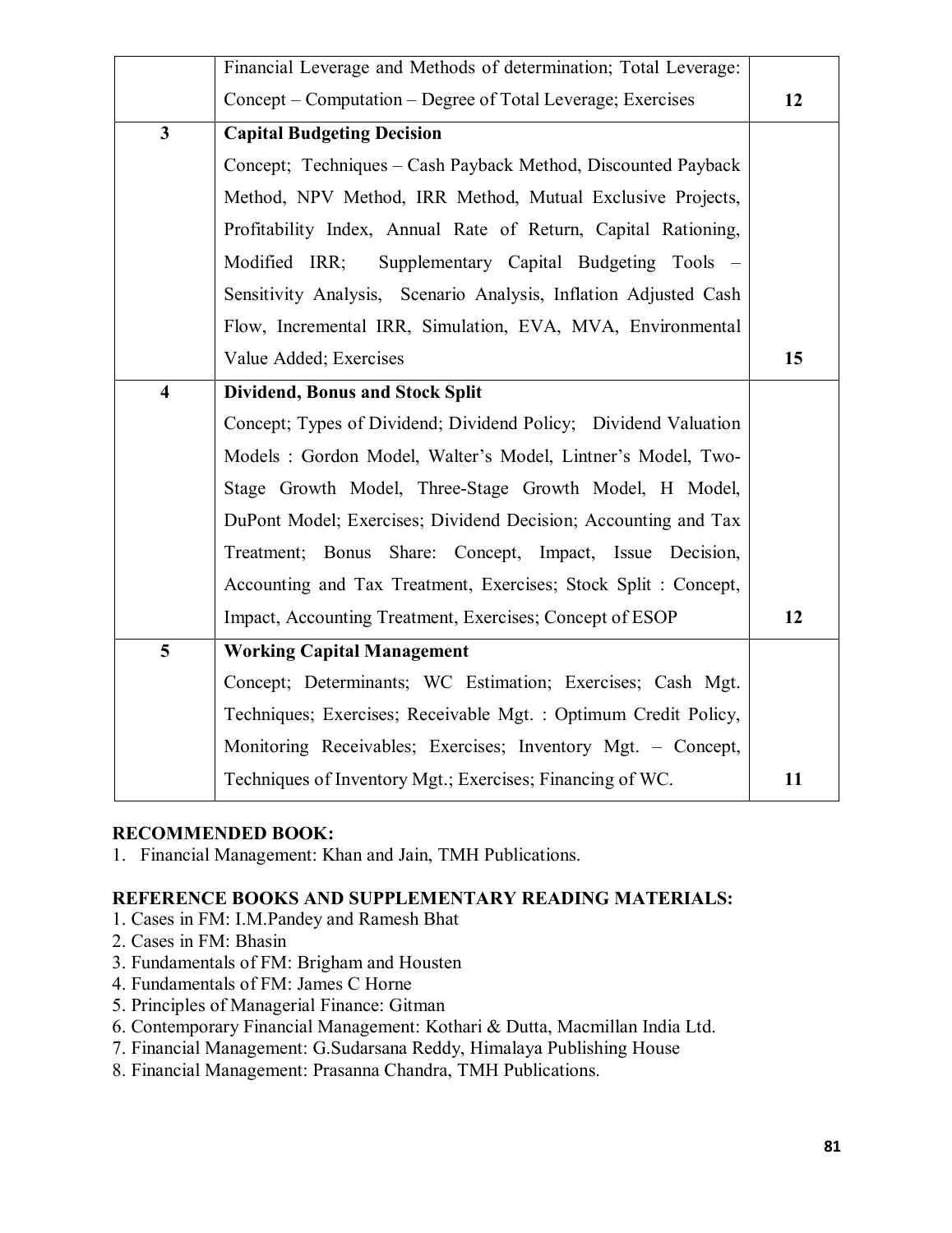# **SOCIAL BANKING AND MICROFINANCE**

| <b>Subject Code:</b>         | Credits: 4                |
|------------------------------|---------------------------|
| <b>Contact Hours: 60 hrs</b> | <b>Weekly hours: 4</b>    |
| <b>External Marks: 80</b>    | <b>Internal Marks: 20</b> |

The course is designed for students who would want to take up microfinance as a career in India or who want to understand the scope and learn the basic concepts of Social Banking and Microfinance

# **COURSE OBJECTIVE**:

To sensitize students on the key issues in Social banking, Financial Inclusion and Microfinance and familiarize them as regards its principles and developments in our country.

# **EXPECTED OUTCOME**:

A clear understanding as regards to issues faced by the marginalized / excluded segments of society and the financial interventions to tackle the same.

| <b>MODULE</b>  | <b>TITLE AND CONTENT</b>                                           |              |  |  |  |
|----------------|--------------------------------------------------------------------|--------------|--|--|--|
| $\mathbf{1}$   | <b>Social Banking</b>                                              | <b>Hours</b> |  |  |  |
|                | Concept; Significance; Rural India & Its Demographics,             |              |  |  |  |
|                | Characteristics and Economic Features, Rural Issues; Challenges of |              |  |  |  |
|                | financing Small Economic Operators; Moneylender and Small          |              |  |  |  |
|                | Economic Operators; Government Intervention; Traditional and       |              |  |  |  |
|                | Modern sources of financing Small Economic Operators; Rural        |              |  |  |  |
|                | <b>Credit Institutions</b>                                         | 10           |  |  |  |
| $\overline{2}$ | <b>Major Policy Initiatives and Schemes</b>                        |              |  |  |  |
|                | Priority Sector Lending; Lead Bank Scheme (LBS); Service Area      |              |  |  |  |
|                | Approach (SAA); Kisan Credit Card (KCC) Scheme; Differential       |              |  |  |  |
|                | Rate of Interest (DRI) Scheme; Schemes for Women; Schemes for      |              |  |  |  |
|                | Weaker Section; Scheme for SC&STs Jan-Dan Yojana; Zero             |              |  |  |  |
|                | Balance Account; Micro Finance; Poverty Alleviation Programmes;    |              |  |  |  |
|                | Rural Housing and Education Loans; Financing Rural Non-Farm        |              |  |  |  |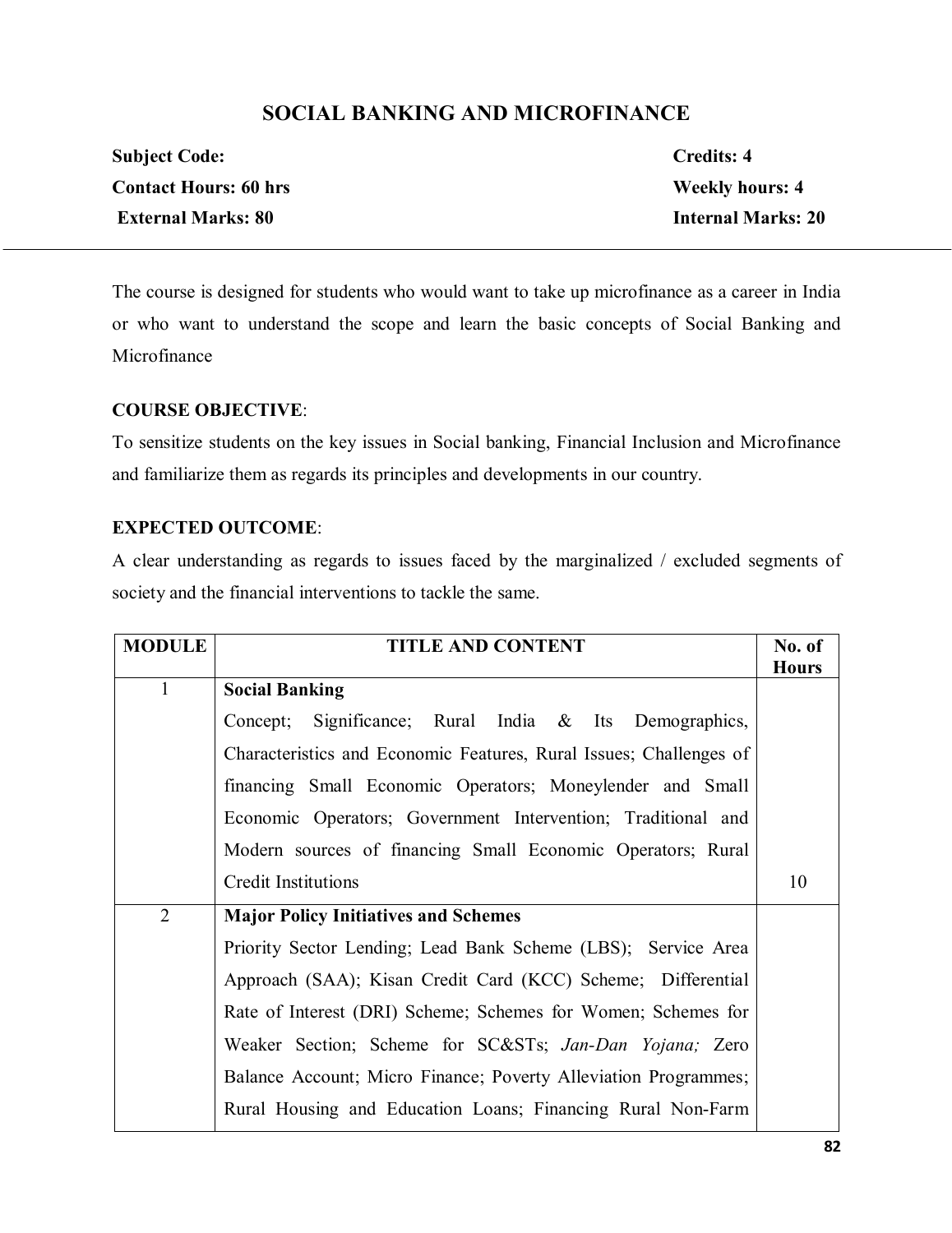|                | Sector (RNFS); Financing Cottage/Handloom/Village Industries;          |    |
|----------------|------------------------------------------------------------------------|----|
|                | Financing<br>Agriculture/Allied<br>Activities;<br>Financing<br>of      |    |
|                | Agriclinics/Agribusiness Centres; CSR Initiatives of Banks;            |    |
|                | Regulation of Rural Financial Services; Major Problems and             |    |
|                | Challenges                                                             | 15 |
| $\overline{3}$ | <b>Financial Inclusion and Government Intervention</b>                 |    |
|                | Concept; Access to Financial Services; Financial Inclusion             |    |
|                | Initiatives; Role of Commercial Banks, RRBs and Cooperative Credit     |    |
|                | Institutions; Technology & Financial Inclusion; State Interventions in |    |
|                | Rural Credit; NABARD & SHG-Bank Linkage Programmes; MF v/s             |    |
|                | Informal Sources of Lending; Grameen Approach V/s SHGs;                |    |
|                | Demand & Supply of MF Services in India; Legal & Regulatory            |    |
|                | Framework of MFIs; Muhammad Yunus Model; Case Studies on               |    |
|                | SHGs; Achievements & Challenges; Constraints.                          | 15 |
| $\overline{4}$ | Micro-Finance Models, its Impact & Emerging Issues                     |    |
|                | Business Correspondents & Business Facilitator Model; Portfolio        |    |
|                | Securitization; Gender Sensitivity; Livelihood Approach; Sustainable   |    |
|                | Livelihood & MF; Inclusion of Urban Poor; New Funding                  |    |
|                | Opportunities; Transparency in the MF Sector; Impact Assessment;       |    |
|                | Poverty & MF; Social Rating; Common Indicators in Social               |    |
|                |                                                                        |    |
|                | Assessment; Marketing in Microfinance Institutions.                    | 10 |
| 5              | <b>Financial Product &amp; Services and Profitability of MFIs</b>      |    |
|                | Financial Products<br>and Services; Credit Delivery<br>Micro           |    |
|                | Methodologies; Revenue Model; Measuring Operating Efficiency &         |    |
|                | Productivity; Risks for MFIs; Transaction Cost and Risk Cost;          |    |

# **RECOMMENDED BOOK:**

1. Microfinance – Perspectives and Operations, Macmillan Publications

2.Rural Banking – IIBF, Macmillan Publications

# **REFERENCE BOOKS AND SUPPLEMENTARY READING MATERIALS:**

1. Understanding Microfinance by Panda and Debadatta K, Wiley India Pvt. Ltd

- 2. The Economics of Microfinance by Beatriz Armendariz and Jonathan Murdoch
- 3. Microfinance: Emerging Trends and Challenges by Suresh Sundaresan
- 4. Microfinance by Dr Vinod Kumar, Laxmi Publications
- 5. The Synergy of Microfinance by Binod Nayak, Sage Publications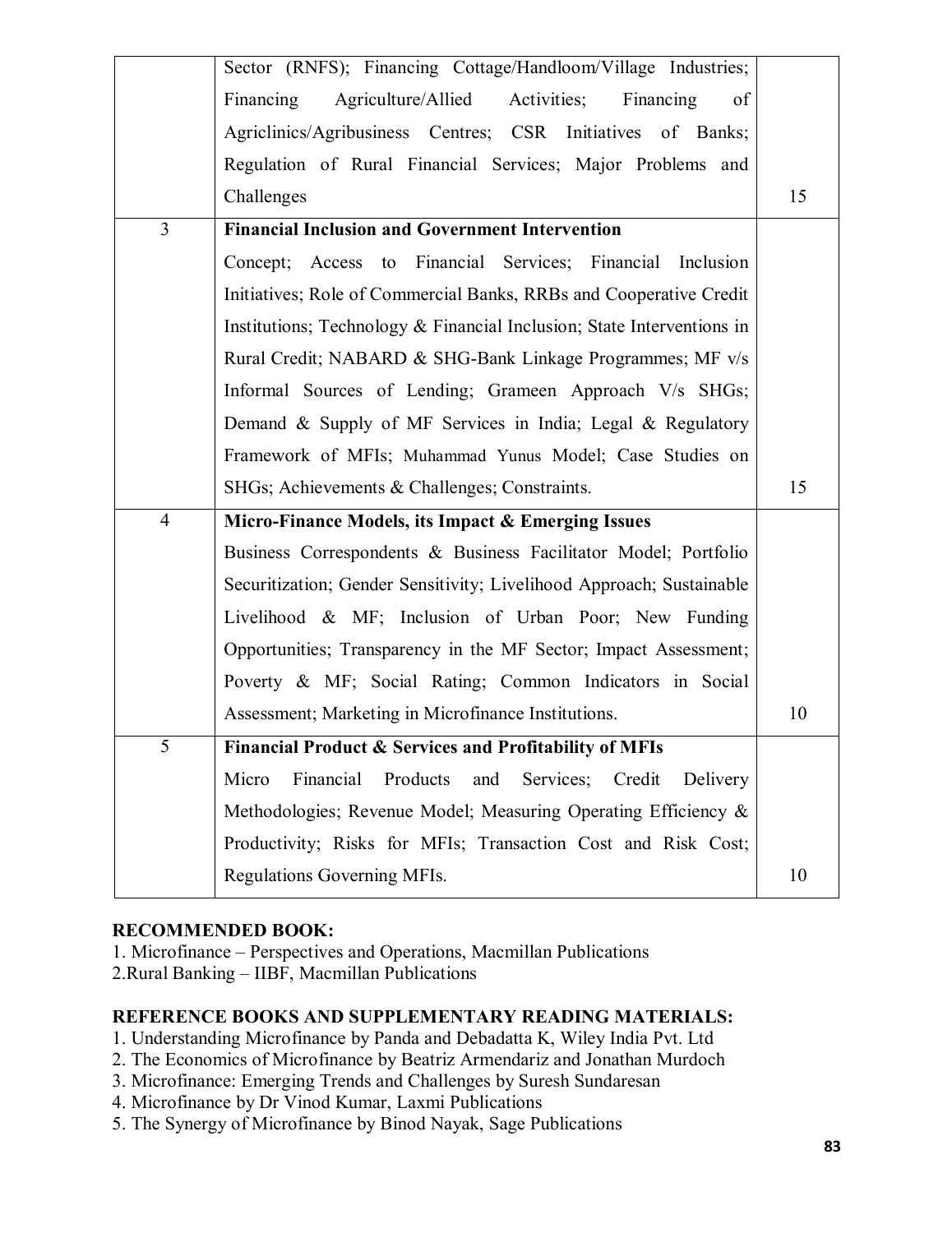6. Towards Financial Inclusion in India by K.G Karmakar, G. D Banerjee & N.P Mohapatra, Sage Publications Pvt. Ltd

7. Financial Inclusion, Inclusive Growth and the Poor by P Mishra, Alok R B & Himanshu S R, Century Publications

8. RBI Publication on Financial Inclusion (Freely Downloadable)

9. Government of India (2008), *"*Committee on Financial Inclusion".

10. Microfinance Handbook – World Bank Publication

11*.* Report on Comprehensive Financial Services for Small Businesses & Low Income Households, RBI.

12. Report of Committee on Financial Inclusion, Govt. of India, 2008

13. Bank Quest, Edition on Financial Inclusion, IIBF, 2012

Websites

1. www.rbi.org

2. www.nabard.org

BANKING BEING A FAST CHANGING AND DYNAMIC INDUSTRY, STUDENTS ARE REQUESTED TO UPDATE THEIR KNOWLEDGE CONTINUOUSLY AND KEEP THEMSELVES ABREAST OF THE LATEST CHANGES AND DEVELOPMENTS IN THE RESPECTIVE TOPICS/AREAS OF RELEVANCE VIS-À-VIS THE SYLLABUS.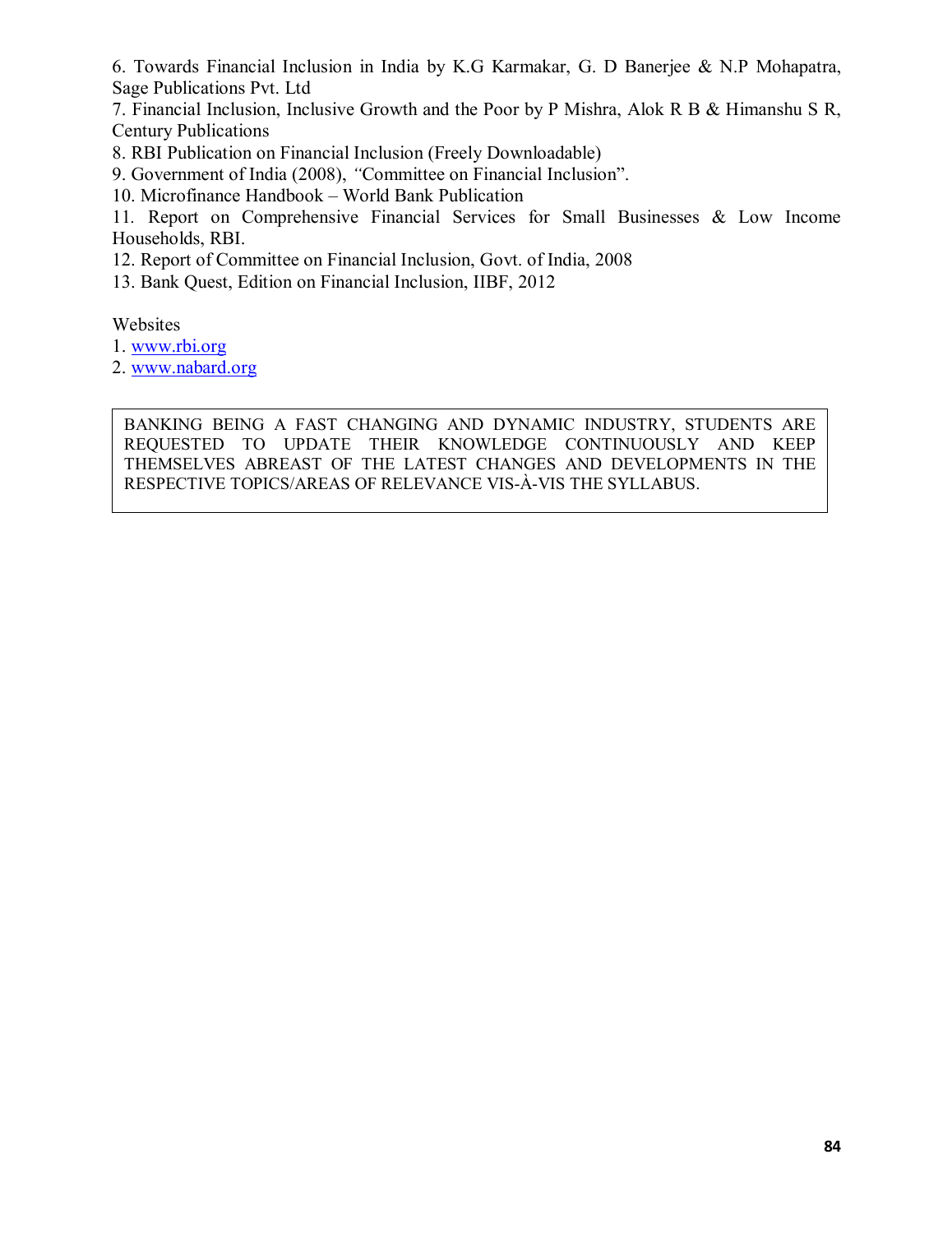# **HUMAN RESOURCE SPECIALIZATION**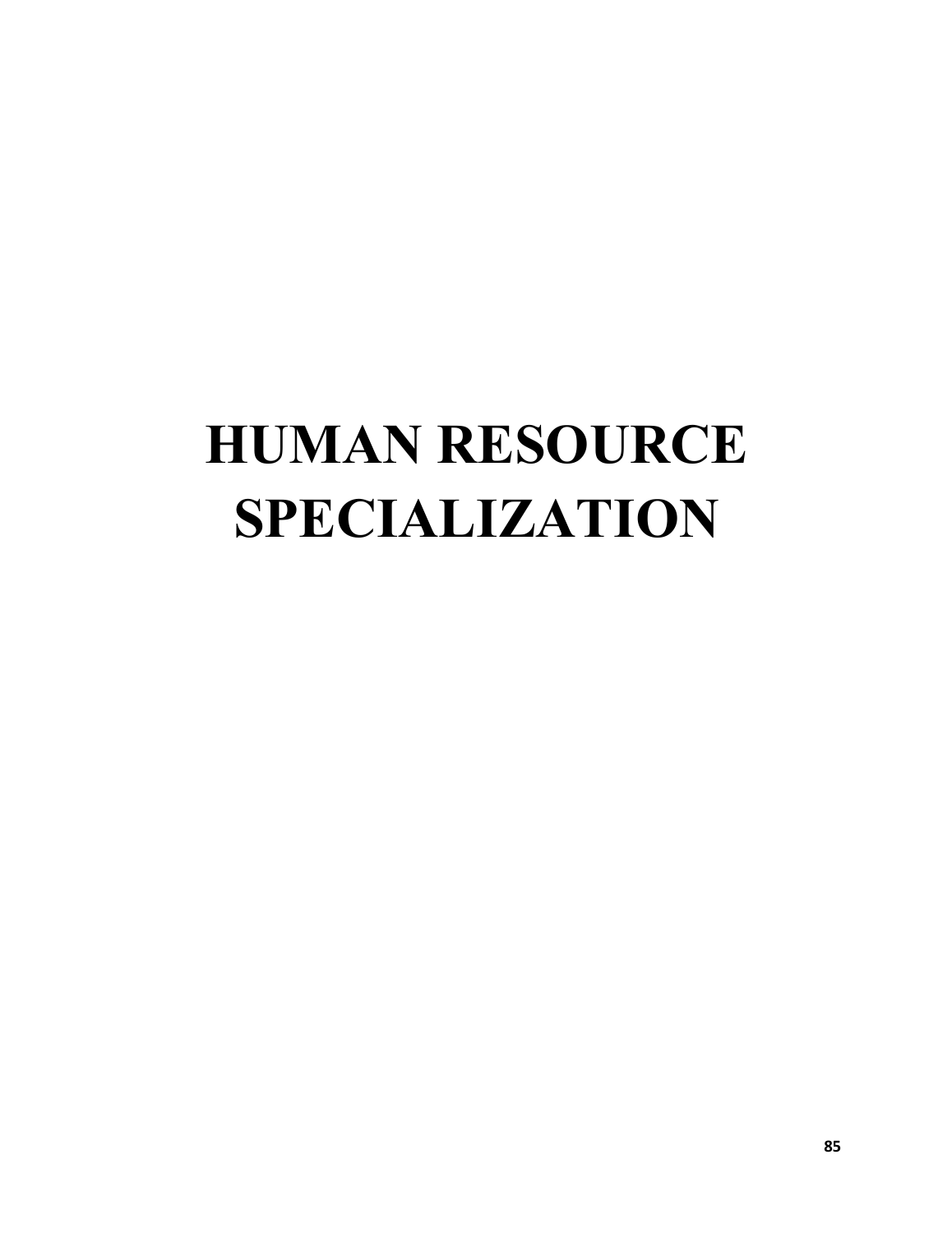# **HUMAN RESOURCE SPECIALIZATION**

| S1.            | Name of the Subject      | Course | Internal     | Semester     | Total        | Teaching | Credit |
|----------------|--------------------------|--------|--------------|--------------|--------------|----------|--------|
|                |                          | Code   | <b>Marks</b> | End          | <b>Marks</b> | Hours    |        |
| No.            |                          |        |              | Exam         |              |          |        |
|                |                          |        |              | <b>Marks</b> |              |          |        |
|                |                          |        |              |              |              |          |        |
| 1              | Learning And             | 2013   | 20           | 80           | 100          | 04       | 04     |
|                | Development              |        |              |              |              |          |        |
|                |                          |        |              |              |              |          |        |
|                | Strategic Human          |        |              |              |              |          |        |
| $\overline{2}$ | Resources                | 2014   | 20           | 80           | 100          | 04       | 04     |
|                | Management               |        |              |              |              |          |        |
|                |                          |        |              |              |              |          |        |
| 3              | <b>Talent Management</b> | 2015   | 20           | 80           | 100          | 04       | 04     |
|                |                          |        |              |              |              |          |        |
|                |                          |        |              |              |              |          |        |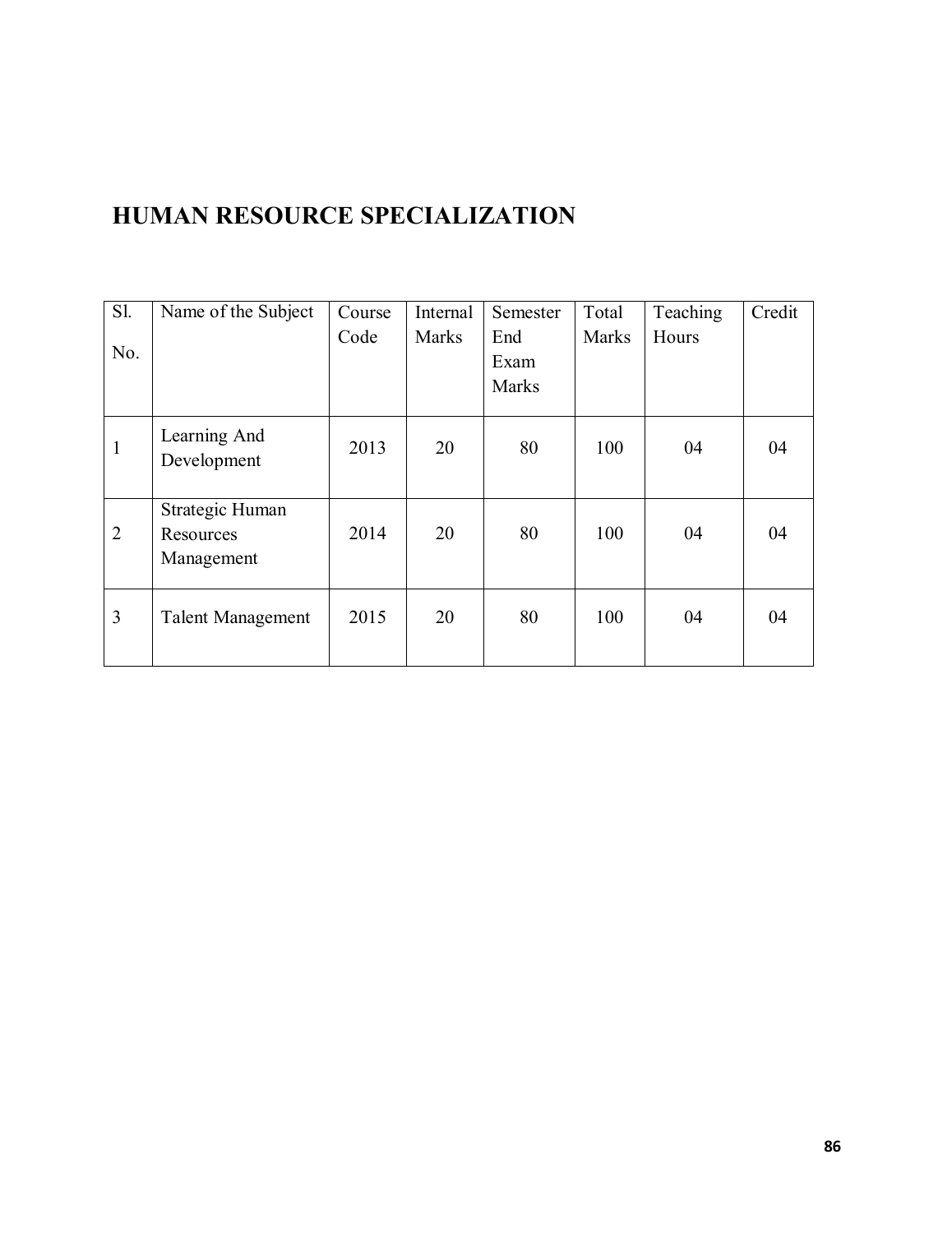# **LEARNING AND DEVELOPMENT**

 $\mathcal{L}_\mathcal{L} = \{ \mathcal{L}_\mathcal{L} = \{ \mathcal{L}_\mathcal{L} = \{ \mathcal{L}_\mathcal{L} = \{ \mathcal{L}_\mathcal{L} = \{ \mathcal{L}_\mathcal{L} = \{ \mathcal{L}_\mathcal{L} = \{ \mathcal{L}_\mathcal{L} = \{ \mathcal{L}_\mathcal{L} = \{ \mathcal{L}_\mathcal{L} = \{ \mathcal{L}_\mathcal{L} = \{ \mathcal{L}_\mathcal{L} = \{ \mathcal{L}_\mathcal{L} = \{ \mathcal{L}_\mathcal{L} = \{ \mathcal{L}_\mathcal{$ 

Subject Code: Credits: 4 Contact Hours: 60 hrs Weekly Hours: 4 External Marks: 80 Internal Marks: 20

# **OBJECTIVES OF THE COURSE**:

- · To understand the concepts, principles and process of Learning and Development
- · To understand various strategies, tools and techniques involved in designing employee training and development programmes that strategically link with organizational goals.
- · To provide inputs on Career Planning and Development

# **LEARNING OUTCOMES:**

- · The students will be able todiscuss employee learning and developmentefforts of an organization with clear conceptual understanding (Knowledge)
- · The students will be able to design training programmefor an organization in consultation with organizational members (Skill & Ability)
- The students will be able to understand the implications of Career Planning

# **MODULE 1 - 10 Hours**

# **Introduction to Learning:**

Nature and Principles of Learning, Components and elements of learning process, Individual Differences in the learning process {Training Adult and Older Workers}; Learning Strategies & Styles-Kolb's Learning Styles, Perceptual Preferences, Gagne's Theory of Instruction,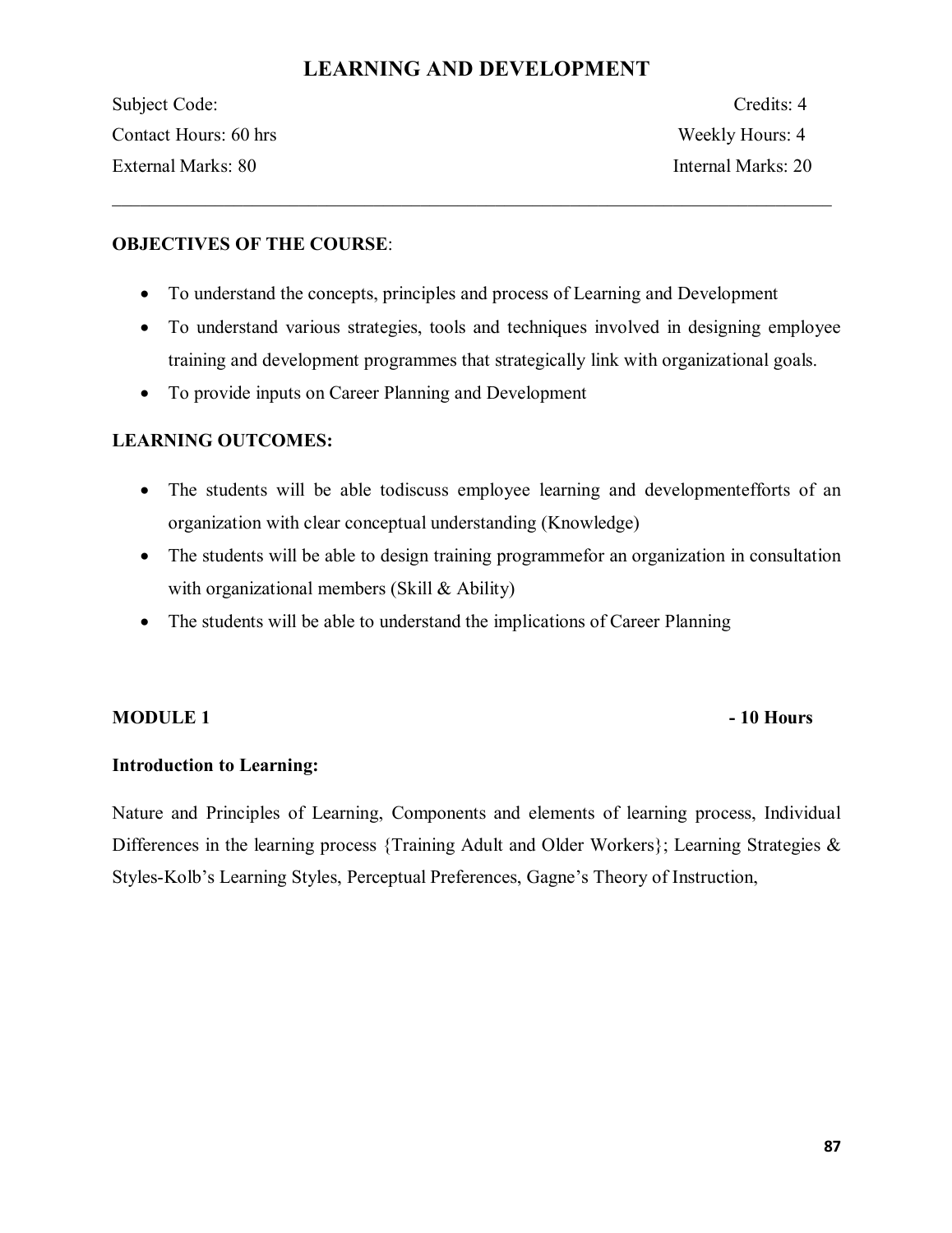# **MODULE 2** -15 Hours

# **Framework of Training& Development (T & D):**

Assessing T&D Needs-Organizational Analysis, Task Analysis, Person Analysis Designing Effective T & D Programs-Methods and Techniques{On-the-job & Off-thejob}Implementing T & D Programs-Identifying trainers/experts (Internal and External), Scheduling, Budgeting and Logistics arrangements.Challenges in Training & Development

# **MODULE 3** -15 Hours

## **Validating and Evaluating T &D Programs:**

Validation-Meaning, Methods of Validation, Trainee Validation; Evaluation-Meaning, Rationale, Need, Criteria, Objectives, Principles and Approaches; Evaluation Instruments, Dimensions of Training Evaluation, Models and Frameworks of Evaluation-Kirkpatrick's Evaluation Framework, Kauffman's five levels of Evaluation of Training impact; Calculation of ROI of T & D programme, Training Audit.

## **MODULE 4 -10 Hours**

# **Applications of Training & Development in different organizations:**

Employee Socialization and Orientation; Skills and Technical Training; Sensitivity Training; Coaching; Employee Counseling and Wellness Services; Management/Executive Development Programme; Diversity Training-Cross Cultural Training

## **MODULE 5 -10 Hours**

# **Career Planning and Development:**

Defining Career Concept; Career Planning-Meaning, Objectives & Process, Career Planning Techniques; Stages of Life and Career Development, Models of Career Development-Traditional and Contemporary; Career Development Practices; Issues in Career Development.

# **RECOMMENDED READINGS**

Essential Readings:

· Training & Development by Dr. B Janakiram, Wiley India Pvt Ltd

## **88**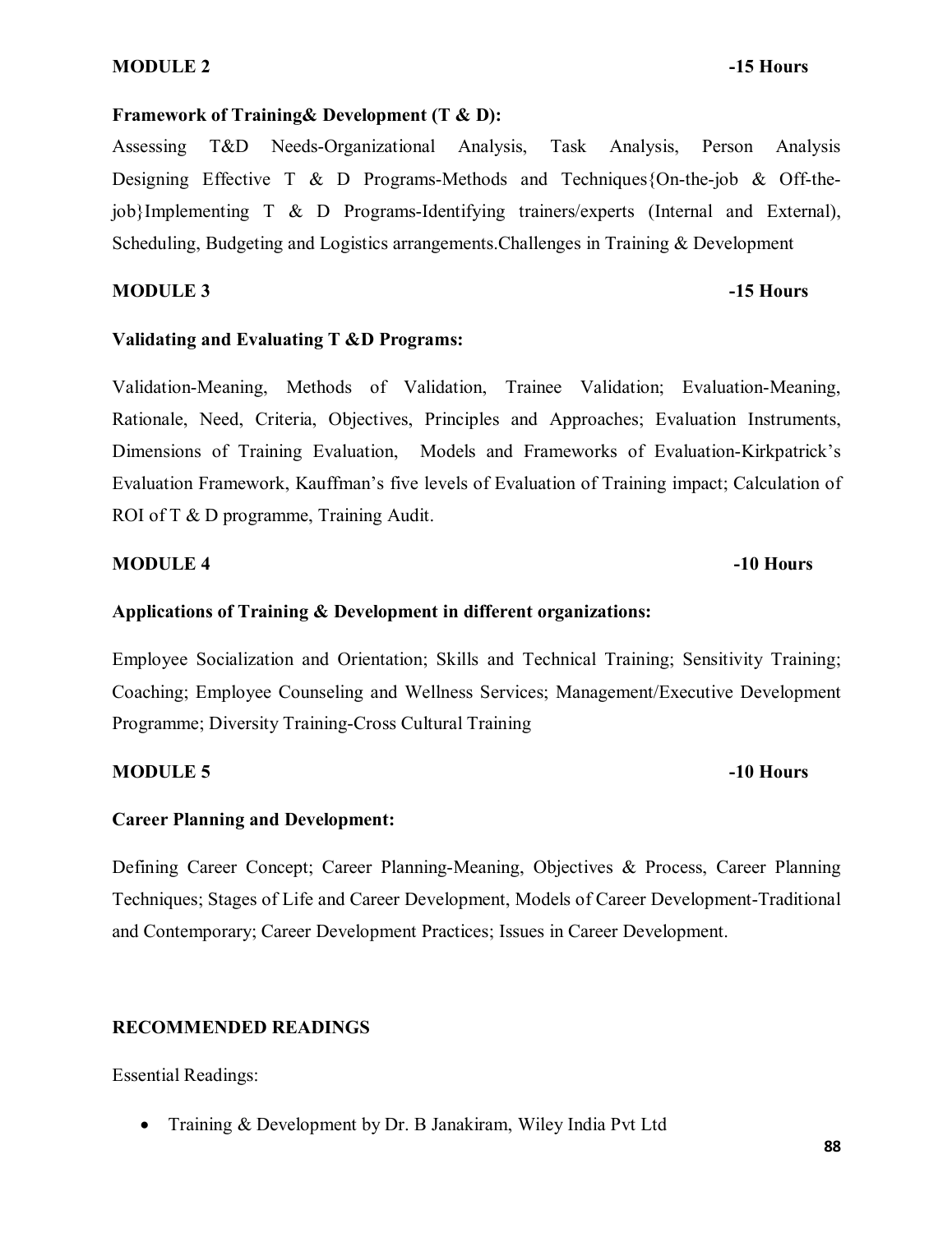- · Human Resource Development by Desimone, Cengage Learning
- Employee Training and Development by Raymond A. Noe. McGraw Hill
- Human Resource Development by P. C Tripathi, Sultan Chand & Sons
- Employee Selection by Lilly Berry, Cengage Learning

# **References:**

- Training In Organizations Needs Assessment, Development & Evaluation by Goldstein Irwin L,Wordsworth Publication.
- Training for Development by Lynton & Parekh, Sage Publication.
- · Effective Training-Systems, Strategies and Practices by Blanchard Pearson Education
- · Effective HR Training Development Strategy by Dr. Ratan Reddy, HPH, 2005
- · Designing and Managing a Training and Development Strategy by S. Mathews, Pearson.
- Training and Development by Vasu Deva, Commonwealth Publishers
- Emerging Human resource Development by S.K. Bhatia, Deep & Deep
- · Human Resource Development by UdaykumarHaldar, Oxford

# **SUGGESTED PRACTICAL ACTIVITIES**

- 1. Student Presentations
- 2. Developing a Training Programme for Educational Institution/Manufacturing Unit/Service Organization
- 3. Compulsory reading of HR Magazines-Human Capital, People Matters, HR Journals, and News Paper Articles/Videos related to Learning, Employee training & development followed by Article Reviews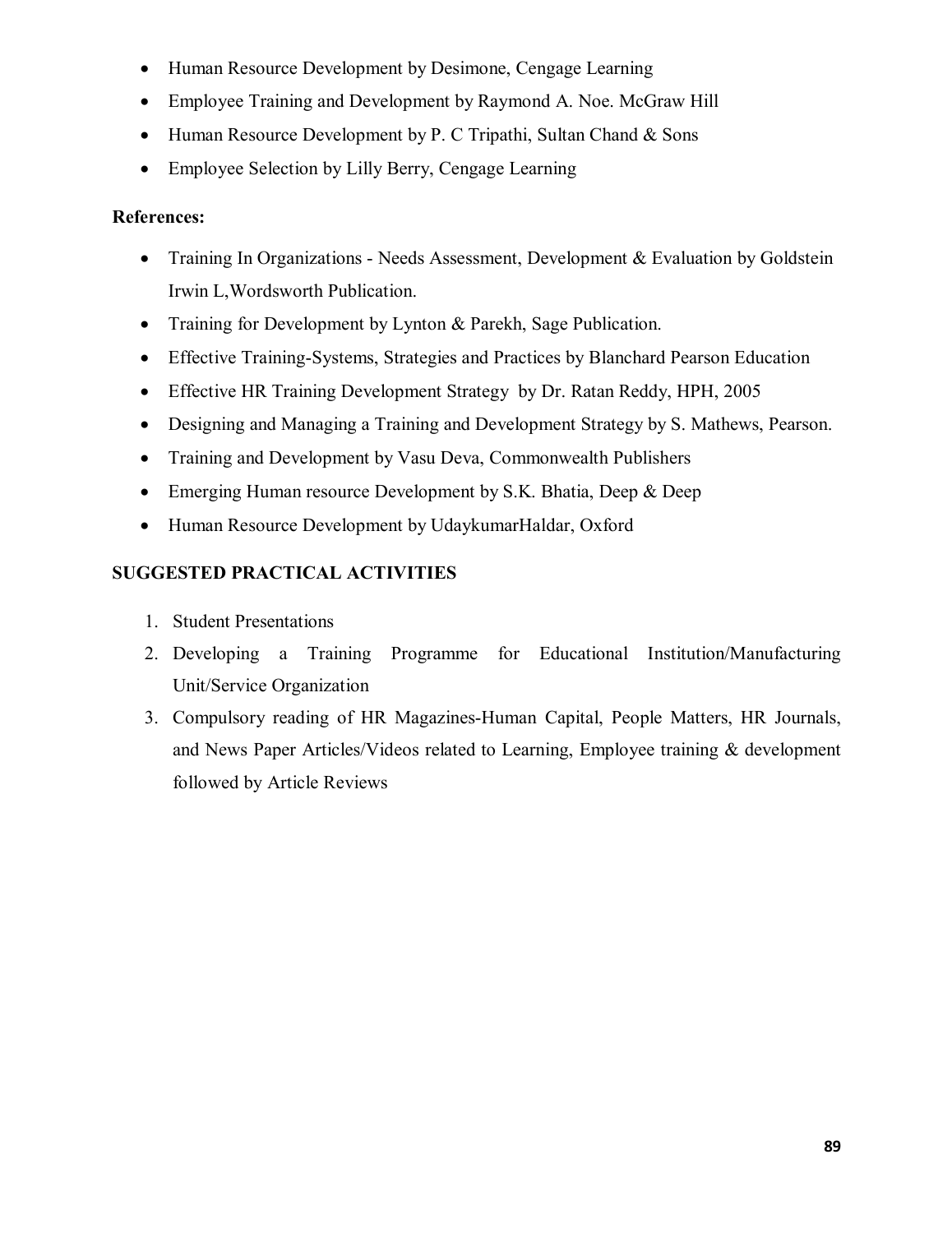# **STRATEGIC HUMAN RESOURCE MANAGEMENT.**

| <b>Subject Code:</b>         | Credits: 4                |
|------------------------------|---------------------------|
| <b>Contact hours: 60 hrs</b> | <b>Weekly hours: 4</b>    |
| <b>External Marks: 80</b>    | <b>Internal Marks: 20</b> |

# **Objectives:**

- 1. The syllabus is designed in such a way that the student can relate HRM issues to the strategy level
- 2. To understand the relationship between top level strategy and human resource management.
- 3. To explain how HRM is a Strategic Business Partner.

# **Outcome:**

1. Enhancement of the student's skill by making him/her aware of strategic dimension of Human Resource decisions.

# **MODULE-I**

# **Introduction to the concept and process. 10 hours**

Strategy – meaning, objectives and steps. Strategic HRM defined; the meaning of strategic HRM, Aims of strategic HRM, Approaches to strategic HRM, Limitations to the concept of strategic HRM, *HR strategies***-** HR strategies defined, Types of HR strategies, Criteria for an effective HR strategy, *Roles in strategic HRM-*the strategic role of top management, the strategic role of front-line management, the strategic role of the HR director, the strategic role of HR specialists.

# **MODULE-2**

# **Formulating and implementing HR strategies. 8 Hours**

Fundamental process considerations, Characteristics of the process, Developing HR strategies, setting out the strategy, conducting a strategic review, Implementing HR strategies. *Improving business performance through strategic HRM* **-** How HR impacts on organizational performance, How HRMstrategies make an impact, How strategic HRM concepts impact on practice.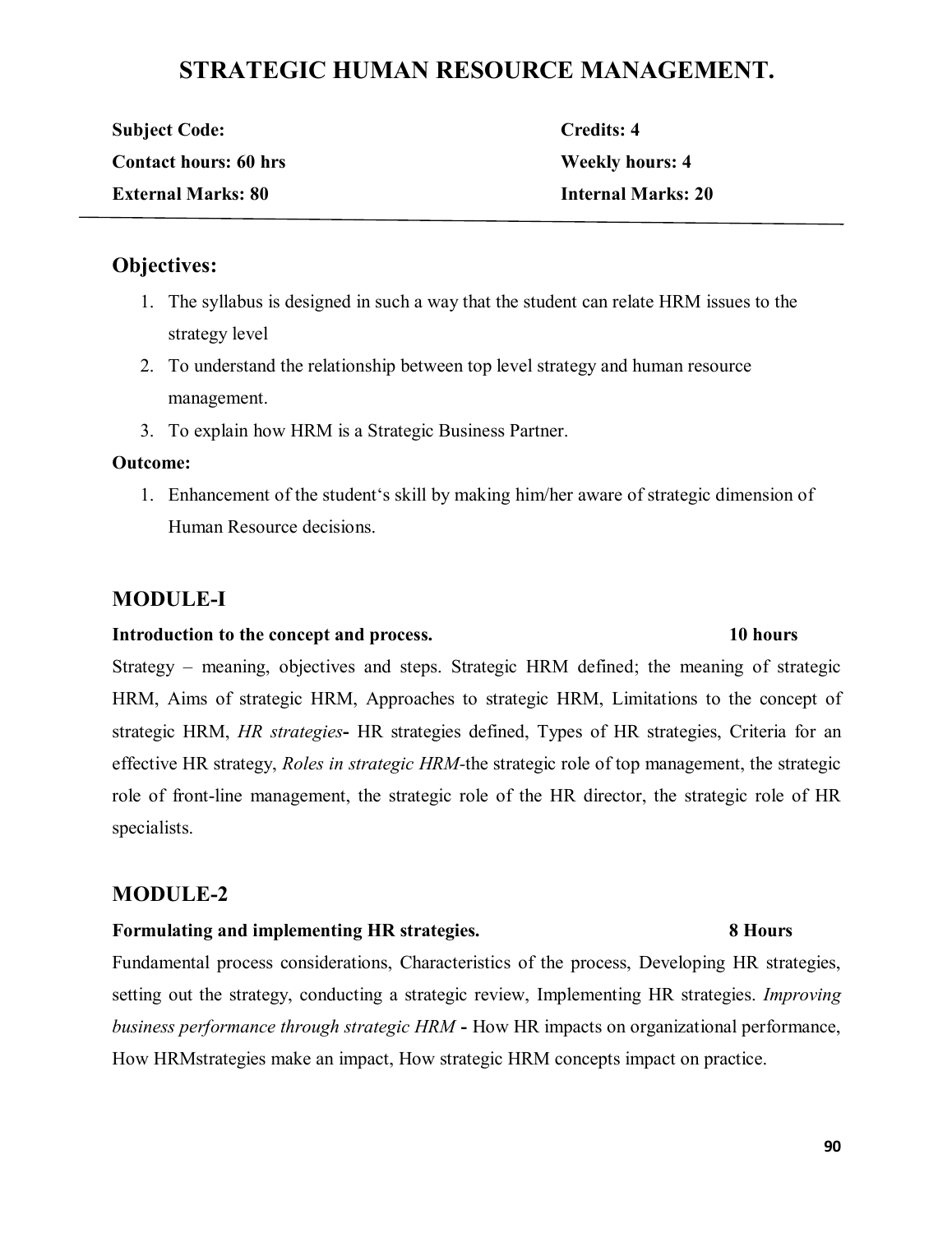# **MODULE-3 12 Hours**

# **Strategies for improving organizational effectiveness**

Strategies for improving organizational effectiveness, Strategies for organizational development, Strategies for organizational transformation, Strategies for culture management, Strategies for knowledge management, Commitment strategy, Strategies for developing a climate of trust, Quality management strategies, Continuous improvement strategies, Customer service strategy. *Resourcing strategy-*Resourcing strategy defined the objective of resourcing strategy, integrating business and resourcing strategies, the components of employee resourcing strategy, human resource planning, resourcing plans.

# **MODULE-4**

# **Learning and development strategy 8 Hours**

# Strategic HRD, Strategies for creating learning, culture, Organizational learning strategies, Learning organization strategy, Individual learning strategies. *Strategies for managing performance***-** The process of performance management.

# **MODULE-5**

# **Reward & Retention strategy** 12 Hours

# Reward strategy defined, Why have a reward strategy?, Characteristics of reward strategy, The structure of rewardstrategy, The content of reward strategy, Guiding principles, Developing reward strategy, Effective reward strategies, Reward strategy and line management capability, *Employee relations strategy*- Employee relations strategy defined, Concerns of employee relations strategy, Strategic directions, The background to employee relations strategies, The HRM approach to employee relations, Policy options, Formulating employee relations strategies, Partnership agreements, Employee voice strategies.

# **Essential Reading:**

1. Strategic Human Resource Management- A guide to action. $3<sup>rd</sup>$  edition, Michael Armstrong, Kogan Page, ISBN 0 7494 4511 4.

# **References Readings:**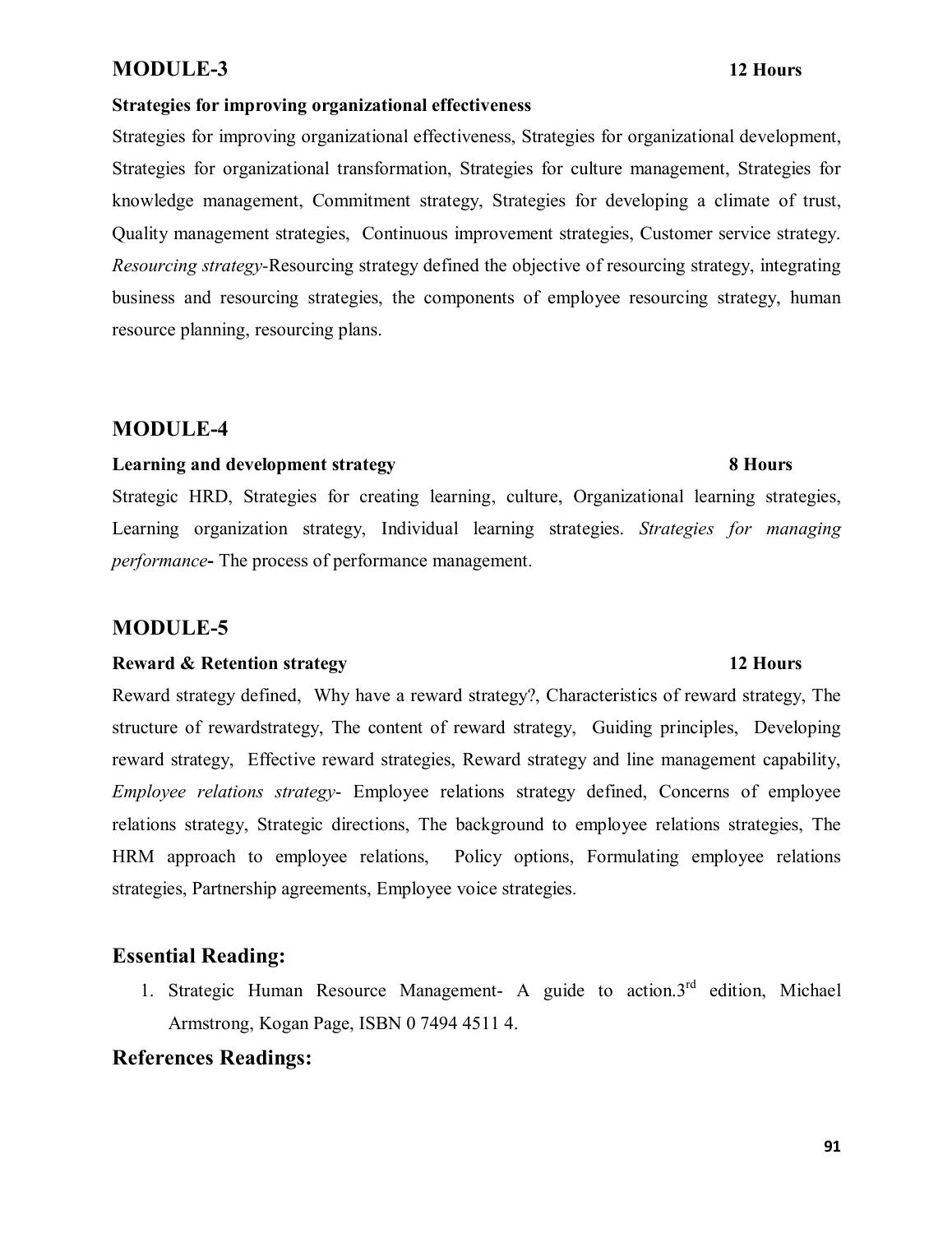- 1. *Strategic Human Resource Management: An Indian Perspective*,By- AnuradhaSharma, SAGE Publications India Private Limited, ISBN-13: 978-0761933601.
- 2. *Strategic Approach to Human Resource Management: Concept, Tools and Application*, By-Tapomoy Deb, Atlantic (2006), ISBN-13: 978-8126906284.
- 3. *Strategic Human Resource Management* Randall S. Schuler, Susan E. Jackson Wiley, 2007.
- 4. Jeoffery Mello., (2009). *Strategic Human Resource Management.* Cengage.
- 5. Charles.R.Greer., (2009). *Strategic Human Resource Management.* Pearson Education.
- 6. Fred.K.Faulkes, (2010). *Strategic Human Resource Management.* Prentice Hall.
- 7. Rajib Lochan Dhar., (2009). *Strategic Human Resource Management*, Excel Books.

# **Activities:**

- 1. Case studies, assignments, role plays and class presentations
- 2. Mini-Projects.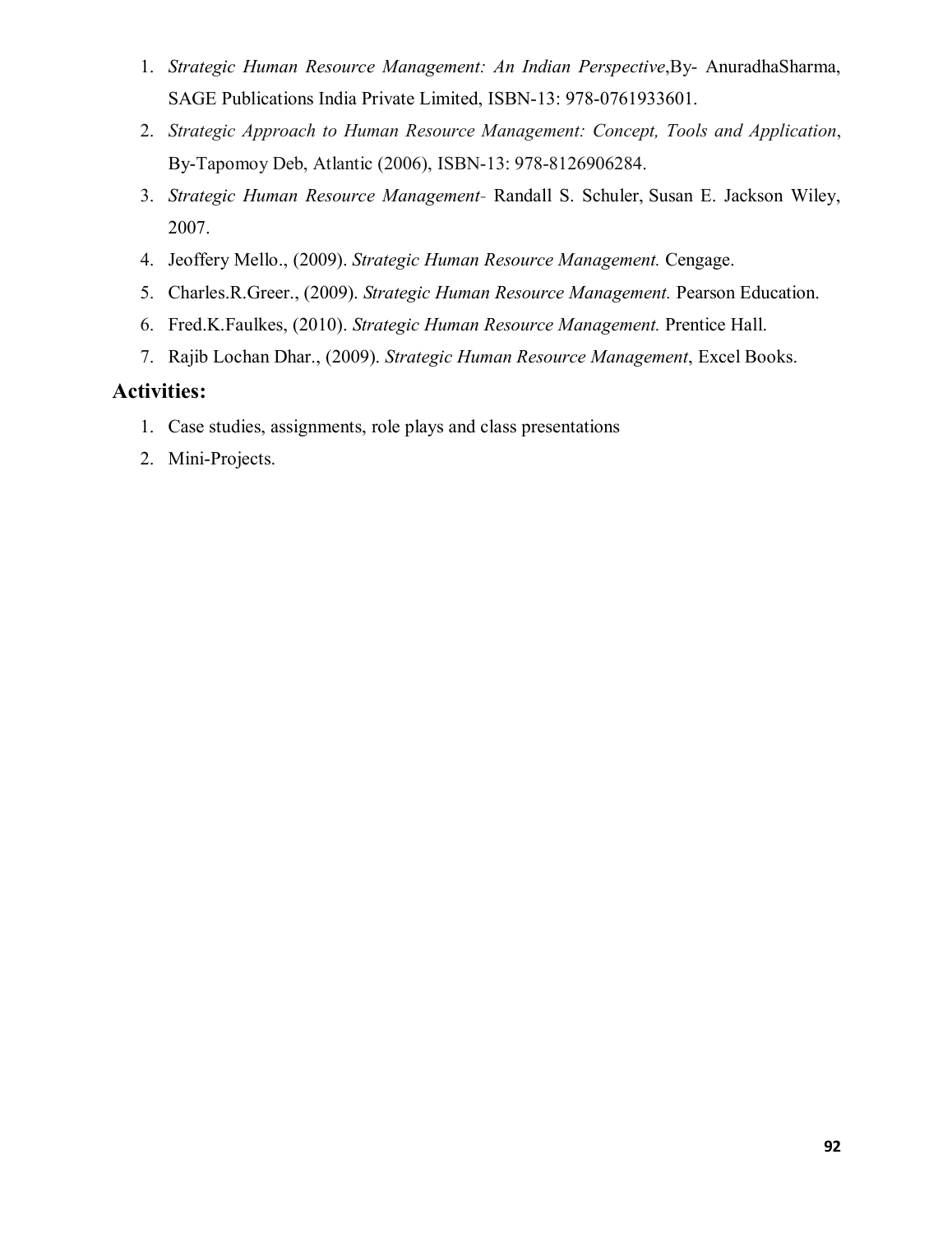# **TALENT MANAGEMENT**

| <b>Subject Code:</b>         | Credits: 4                |
|------------------------------|---------------------------|
| <b>Contact Hours: 60 hrs</b> | <b>Weekly hours: 4</b>    |
| <b>External Marks: 80</b>    | <b>Internal Marks: 20</b> |

# **OBJECTIVES:**

- · To study the importance of talent in the company's core and distinctive competencies.
- · To study the effectiveness of managing Talent in diverse workforce
- · To study the global sourcing, employer and employee branding, retention, and succession planning.
- · To analyze the alignment of the talent management process with business strategy, with culture, and with people.

# **OUTCOMES:**

The students will understand the new concepts in Talent management and its relevance in present Context

# **MODULE I** 08 HOURS

**TALENT MANAGEMENT –** engine of new economy, meaning, definition**,** concept and approaches, importance, elements of talent management, process, Framework of talent management, factors affecting talent management, Career problems and its impact on talent.

**Workforce Diversity** – introduction, opportunities and challenges of talent management, Talent management and competitive advantages, role of HR in talent management and inculcating performance culture, right sizing the workforce, relevant in cross-cultural management issues, Social Environment and talent and interface of both.

## **MODULE -II** 10 HOURS

**TALENT MANAGEMENT PRACTICES AND PROCESS -** Building the talent pipeline; managing employee engagement; Key factors and different aspects of talent management; using talent management processes to drive culture of excellence; Talent management in India; Future directions in talent management practice and research.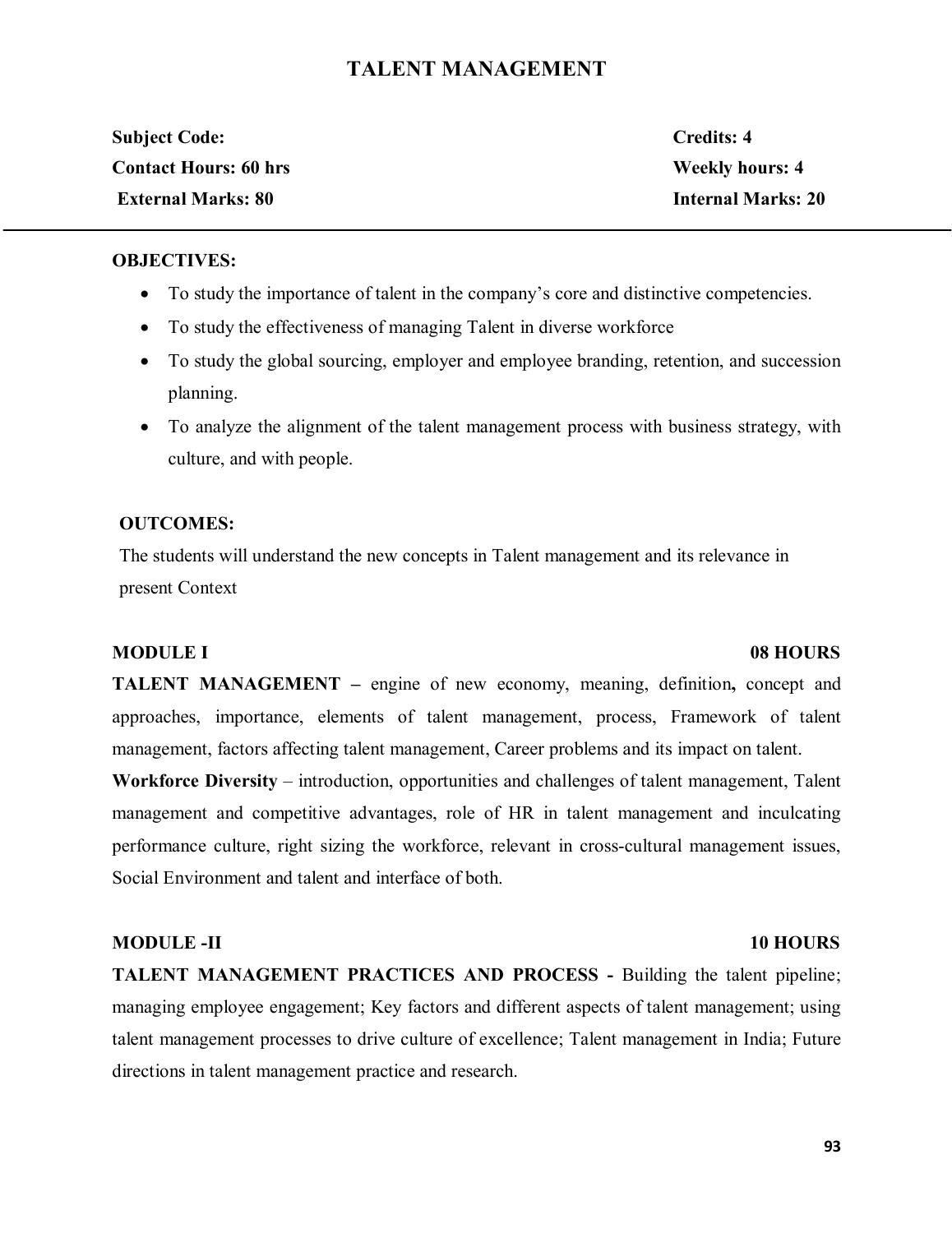## **ATTRACTION, ACQUISITION, ATTRITION AND RETENTION OF TALENTS**

**Attraction -** meaning, scope, importance, **Aligning** HRM goals to business, attracting talent, becoming the best employer by employer branding activities,

**Acquisition-** meaning, definition, importance, Talent Procurement and Deployment – Talent identification, benefits of uniqueness of talent in competitive environment

**Managing Attrition -** meaning, definition, factors influencing on talent to leave the organisation, causes and effect of attrition on performance of the organization, Cost and consequences of talent departure, Management of attrition.

**Talent Retention**- meaning, definition, importance of talent retention, Integration and retention. Factors influencing on talent to stay in the same organization, work life balance initiatives, providing HR leadership to business.

# **MODULE –IV 12 HOURS**

## **SUCCESSION PLANNING, LEARNING AND DEVELOPING OF TALENT**

**Succession planning -** introduction, taking up lateral hiring when there is discontinuity in the succession plans. Succession planning and boundary less career spanning sourcing talent. Identifying second line of leaders and developing their capabilities to occupy the critical positions in the event of the exit of current incumbents.

**Learning and Developing of Talent** - deployment of talent, establishing talent management system, talent multiplication, Conflict resolution and talent management process measuring and monitoring turnover and retention data, designing engagement strategies, drivers of engagements.

## **MODULE –V** 15 HOURS

**RETURN ON TALENT (ROT) AND OPTIMIZING INVESTMENT IN TALENT -** Measuring contribution of talent to business performance, talent metrics, measuring human capital investment, transformation and reorganization of HR, new imperatives, talent forces of tomorrow, need of technology in identifying multi skilled talent in changing environment. Integrating compensation with talent Management.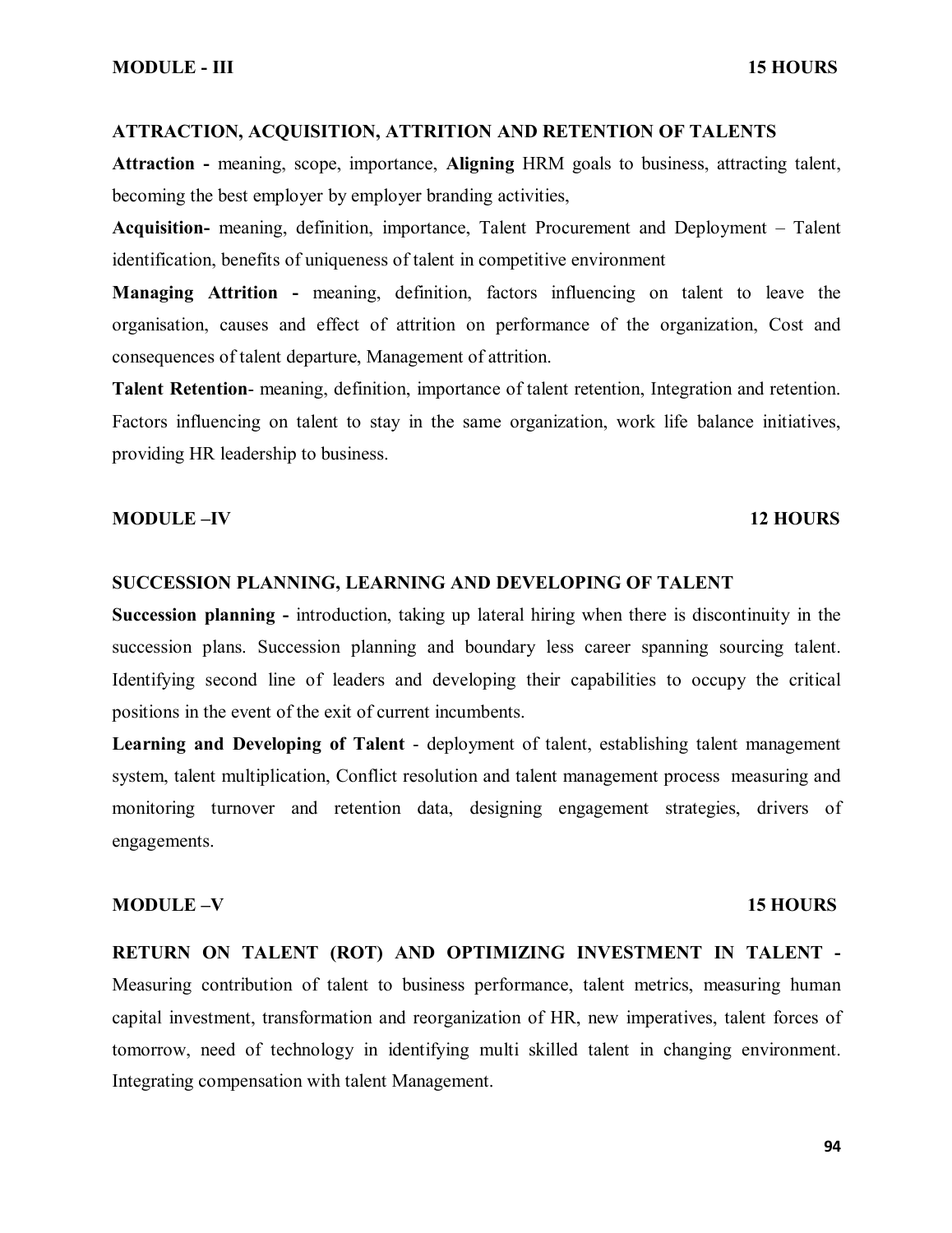## **PRACTICAL/FIELD EXERCISES:**

- $\Rightarrow$  Case studies
- $\Rightarrow$  Students are expected to conduct a study on how talent are very important in organization, ask the students to find out the best employer surveys conducted during the past one year and make a presentation.
- $\Rightarrow$  Students are expected to conduct a study on importance of talent management in India, future directions in talent management practice.
- $\Rightarrow$  Identify how talent is acquired and retained in various industries and various strategies followed by the respective companies. Students can be asked to collect the information related to attrition rates in various sectors and identify the possible reasons for the same through a survey.

**TEACHING PEDAGOGY:** Class Lecture, Group Discussion, Case Studies, Brainstorming Group and Individual presentation

# **RECOMMENDED BOOKS:**

- 1. ASTD, Talent Management: "Strategies for Success From Six Leading Companies", Cengage Learning.
- 2. Rao, T.V., "Hurconomics for Talent Management: Making the HRD Missionary Business-Driven", Pearson Education.
- 3. Berger, L. A. and Berger, D. R., "The Talent Management Handbook", McGraw-Hill Education India.
- 4. Rao, T.V., "Performance Management and Appraisal Systems: HR Tools For Global Competitiveness", Response Books: A Division of Sage Publications.
- 5. Shukla, R., Talent management: Process of developing and integrating skilled worker, Global India Publications, New Delhi.
- 6. Hasan, M., Singh, A. K., Dhamija, S. (eds.), Talent management in India: Challenges and opportunities, Atlantic Publishers & Distributors.
- 7. Stringer, Hank & Rusty Rueff, Talent Force: A New Manifesto for the Human Side of Business, Pearson Education, Prentice Hall Upper Saddle River, New Jersey

# **REFERENCE BOOKS:**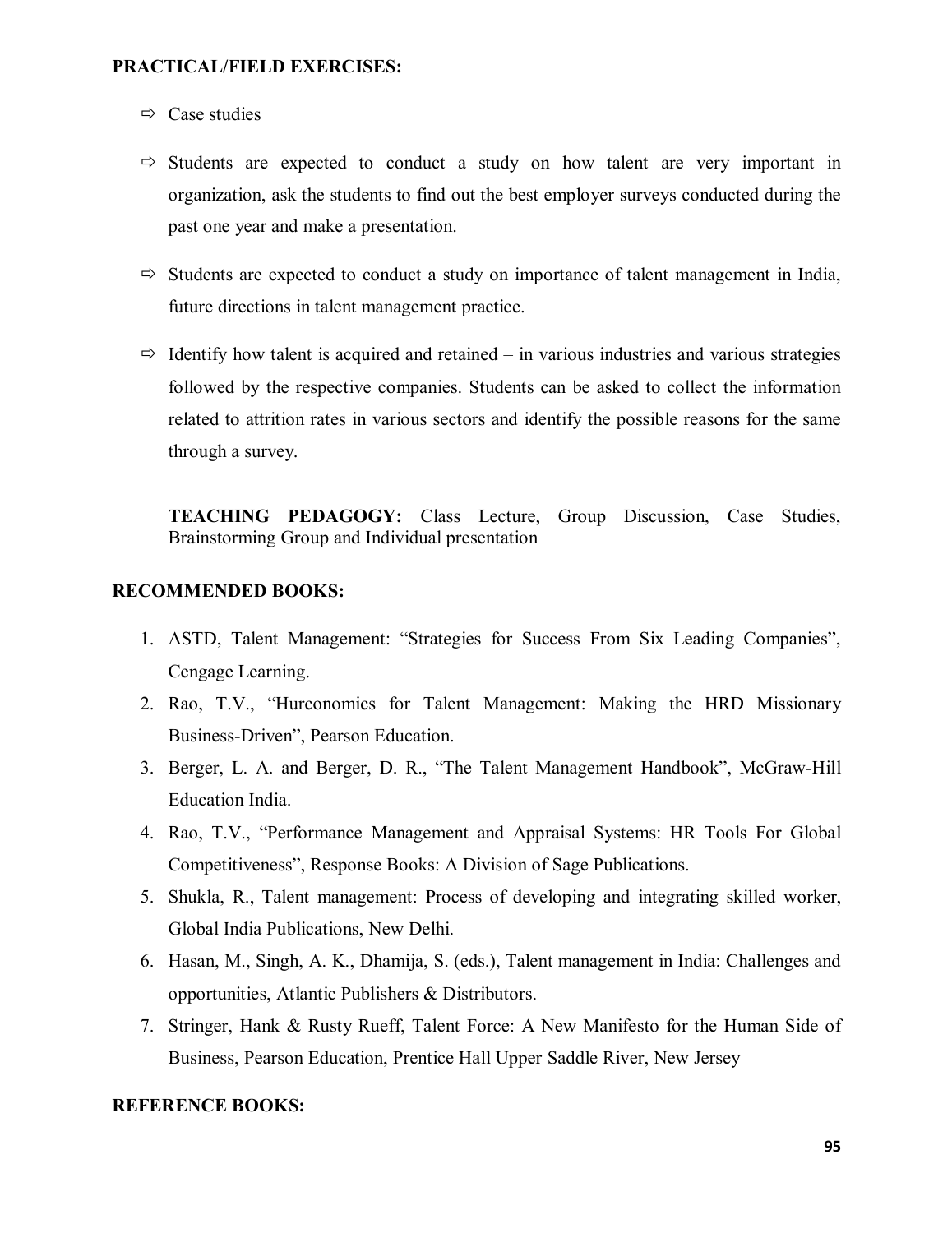- 1. Phillips, Jack J, Lisa Edwards, Managing Talent Retention, An ROI Approach, Pfeiffer, A Wiley Imprint
- 2. Masood Hasan, Anil Kumar Singh and Somesh Dhamija, Talent Management in India, Challenges and Opportunities, Atlantic Publisher and Distributors (p) ltd.
- 3. Cheese, Peter, Robert J Thomas and Elizabeth Craig, The Talent Powered Organization, Kogan Page Ltd.
- 4. David, Tony, Maggie Cutt, Neil Flynn, Peter Mowl and Simon Orme, Talent Assessment, Gower Publishing Ltd., Hampshire Ltd.
- 5. Competence at work Lyle M. Spencer, Signe M. Spencer. John Wiley 1993
- 6. The Talent Management Hand Book Lance A. Berger & Dorothy R. Berger, Tata McGraw Hill
- 7. Sears David, Successful Talent Strategies, American Management Association, AMACOM, Press, New York
- 8. Harvard Business Review on Talent Management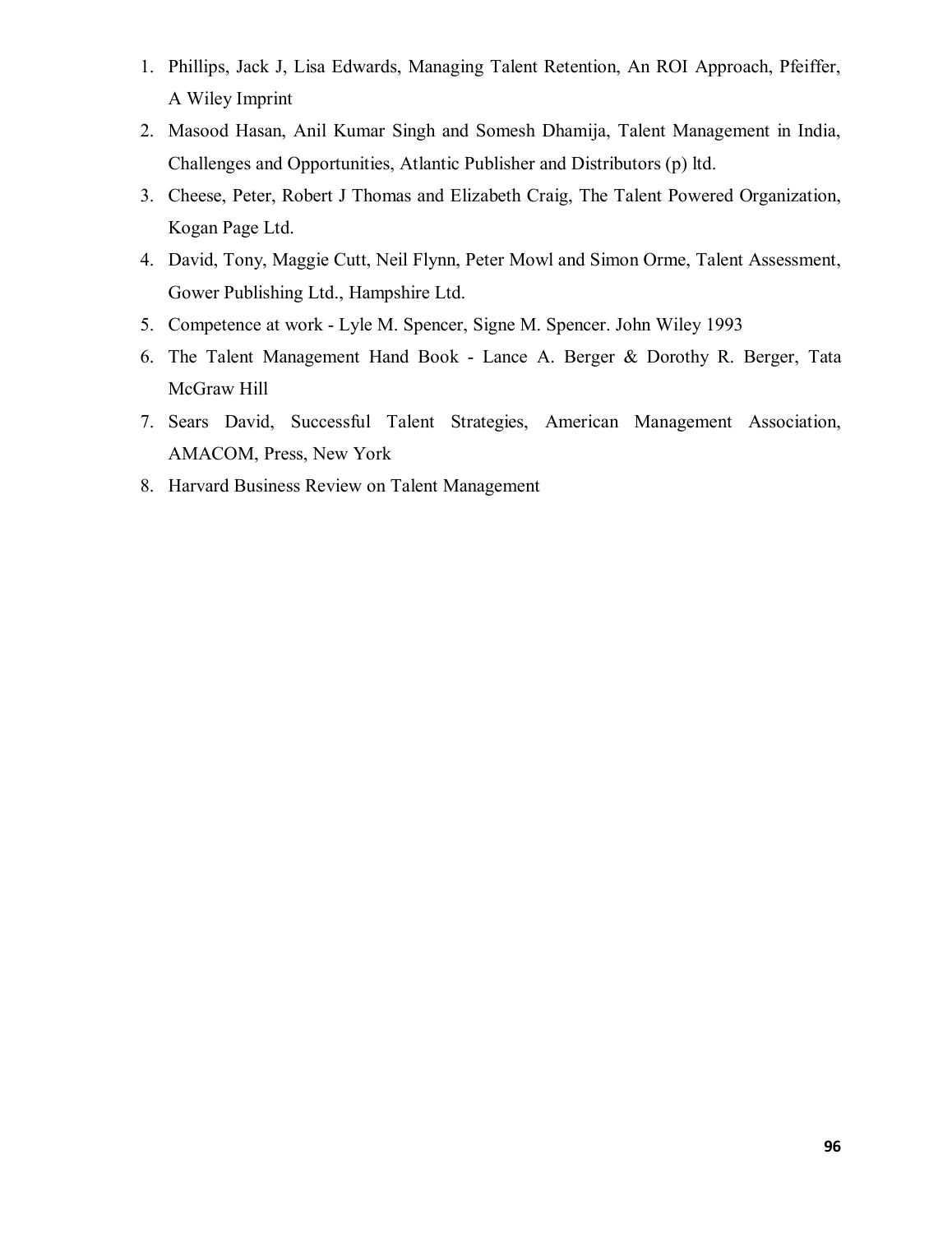# **MARKETING SPECIALIZATION**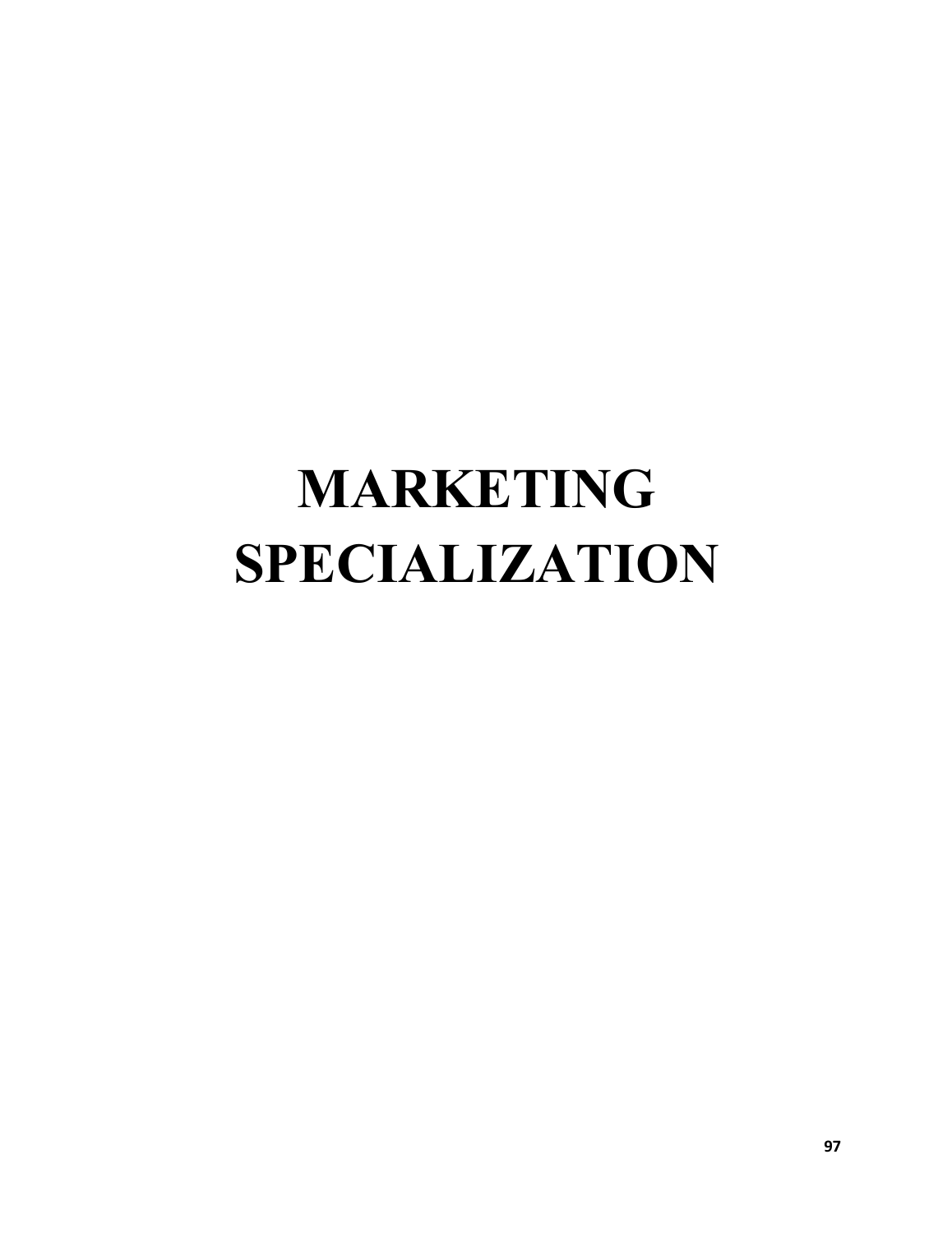| S1.            | Name of the Subject       | Course | Internal     | Semester | Total | Teaching | Credit |
|----------------|---------------------------|--------|--------------|----------|-------|----------|--------|
|                |                           | Code   | <b>Marks</b> | End      | Marks | Hours    |        |
| No.            |                           |        |              | Exam     |       |          |        |
|                |                           |        |              | Marks    |       |          |        |
|                |                           |        |              |          |       |          |        |
| $\mathbf{1}$   | <b>Consumer Behaviour</b> | 2016   | 20           | 80       | 100   | 04       | 04     |
| $\overline{2}$ | <b>Sales Management</b>   | 2017   | 20           | 80       | 100   | 04       | 04     |
| $\overline{3}$ | <b>Service Marketing</b>  | 2018   | 20           | 80       | 100   | 04       | 04     |

# **MARKETING SPECIALIZATION**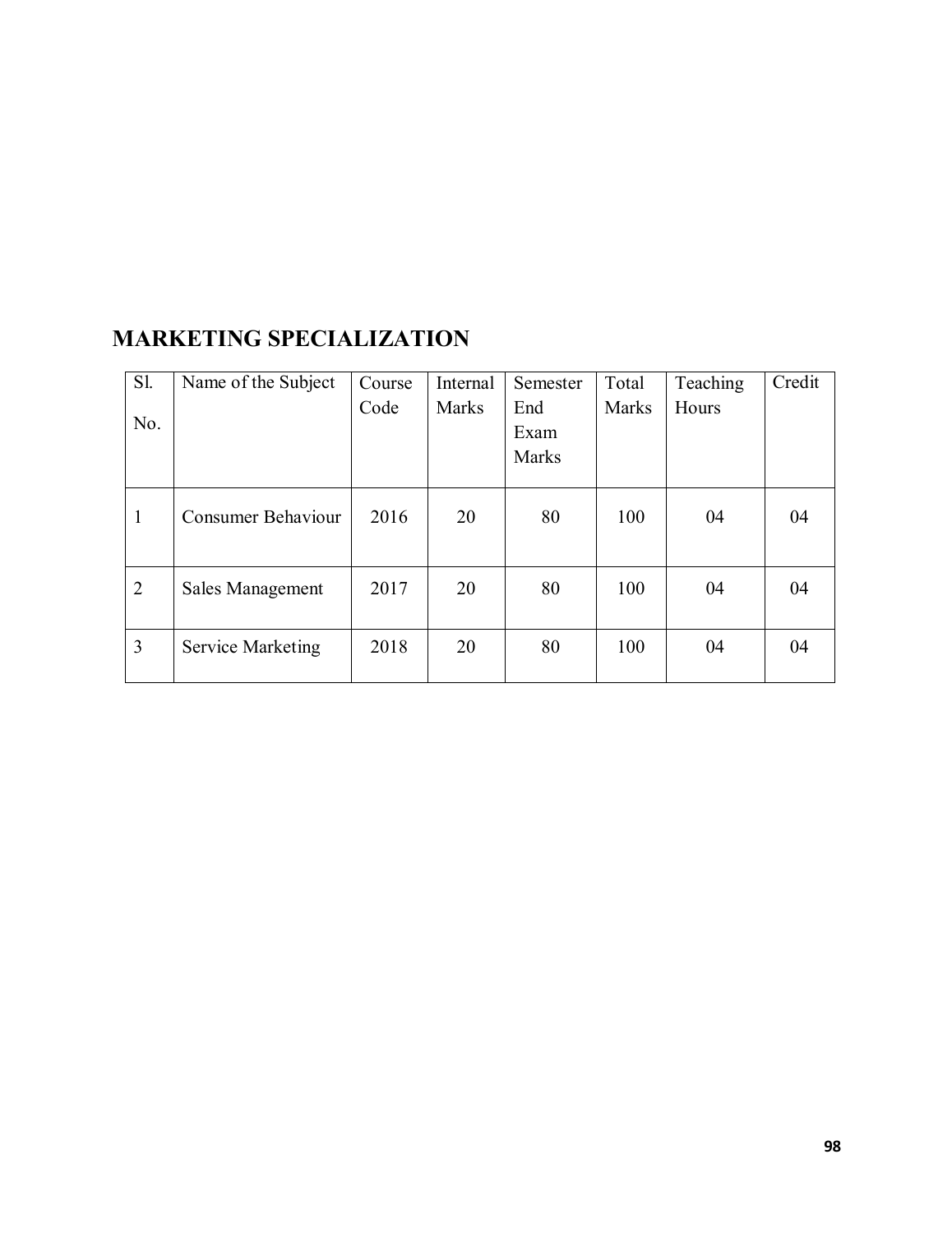# **CONSUMER BEHAVIOUR**

| <b>Subject Code:</b>         | <b>Credits: 4</b>         |
|------------------------------|---------------------------|
| <b>Contact Hours: 60 hrs</b> | <b>Weekly hours: 4</b>    |
| <b>External Marks: 80</b>    | <b>Internal Marks: 20</b> |
|                              |                           |

# **OBJECTIVES:**

- 1. To impart the skills in students for understanding the consumer behaviour
- 2. To equip the students to develop and implement marketing strategies

# **Expected outcome:**

The students gets ready for a career in Marketing

# **Module 1: (10Hours)**

# **Introduction to Consumer behavior**

Definition, Meaning, Scope and Importance of consumer behavior, Product, Selling and Marketing concept, Traditional Vs Modern marketing concept, Customer value, satisfaction, and retention, Evolution of Consumer behavior, Factors influencing Consumer behavior.

Consumer decision making process (Input-Process –Output model, Economic, Learning, Sociological, EKB Model). Introduction to Indian Consumer (Changing profile and Values). Consumerism in India. Impact of digital technologies on marketing.

# **Module: 2 (15 Hours) Introduction to Consumer as an Individual**

**Consumer motivation-**Meaning, Process, and importance, Types of needs and goals, Selection of goals, positive and negative motivation, Rational and emotional motives.

Theories of Motivation - Maslow's Hierarchy of Needs, Trio of needs, W. J. McGuire's Behavior motives. An evaluation of the need hierarchy and marketing applications. Ethics and consumer motivation.

**Personality and consumer behavior-**Meaning, Nature, Types and Determinants (Nature/ Nurture), Theories of personality (Freud, Horney, Trait theory). Defense Mechanism, Personality and understanding, consumer diversity. Brand personality**,** Consumer Self Image**(**One , Multiple, Extended, Altering, Virtual Self). Self Esteem – Actual, Ideal and Expected

**Consumer perception-**Elements of perception, Sensation, The absolute threshold, sensory adaptation & marketing strategies. Differential threshold- weber's law, marketing applications of the j.n.d., subliminal perception.

Dynamics of perception, Elements of perception process, Consumer imagery, Retail store image & Manufacturer's image. Perceptual Map, Perceived risk. Ethics and consumer perception

# **Module: 3 (13 Hours)**

# **99**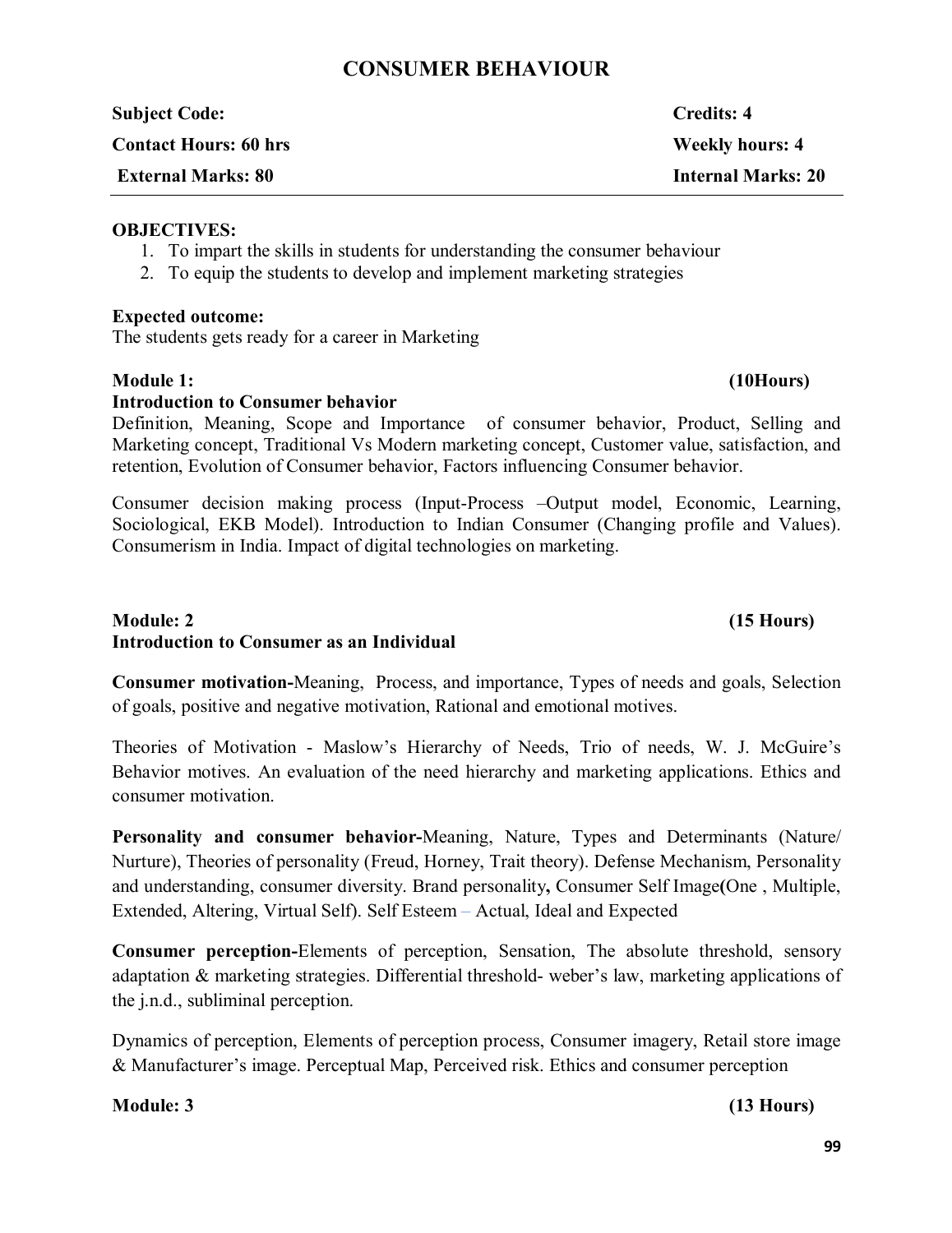**Consumer learning:** Elements, Behavioral Learning theories and its applications in marketing - Classical conditioning, Instrumental conditioning, Modeling or observational learning

Cognitive learning theory - Memory (SR, STM & LTM), Schema and means to enhance memory recall. Involvement theory - Involvement theory & media strategy, Involvement theory & consumer relevance, Elaboration likelihood model, marketing applications of involvement theory. Ethics and consumer learning

**Consumer Attitude -** Meaning, Features and Importance, Structural models of attitudes (Tri Component, Multi Attribute, Trying -to-consume and the Attitude-toward-the-ad models**).**

Attitude formation-Sources of influence and Personality factors**.** Strategies of Attitude change - &The Elaboration Likelihood Model (ELM)Cognitive dissonance theory & Attribution theory

# **Module: 4 (12 Hours)**

# **Group Behavior, Social Class and Culture**

**Reference Groups and Family -** Meaning, Types and Importance - Factors that affect reference group influence**.** Selected reference groups – all**.**The Family - Meaning, Types and Evolution - Family decision making and Roles& structure-all

**Social class and consumer Behavior -** Indian social classes, social class and social status, social class & segmentation, measurement of social class, Consumer behavior applications of social class.

**The Influence of Culture-** Meaning, Features, Components, Process and Importance. How culture is learned (Enculturation and acculturation).Indian Vs. Western (North American). Core values .Importance of cultural values, Evolving Universal Values, Adaptive global marketing. Indian Cultural diversity of India and its impact on consumer behavior.

# **Module: 5 (10 Hours)**

**Consumer influences-**Dynamics of the opinion leadership process,Importance of WoM**.**  Opinion leader, Strategy designed to stimulate buzz

**Diffusion of innovations-**The diffusion process. Adoption of innovation. The adoption process A profile of the consumer innovator. **Consumer Decision Making-**Levels of consumer decision making - Extensive problem solving, Limited problem solving, Routinized response behavior, Consumer Decision Rules.

# **Activities:**

- 1. Students can analyze the brand personality of various brands.
- 2. A project on understanding consumer perception towards brand/ retail store can be assigned to students
- 3. A project can be assigned to find out the buying roles, decision making in a family for a given product.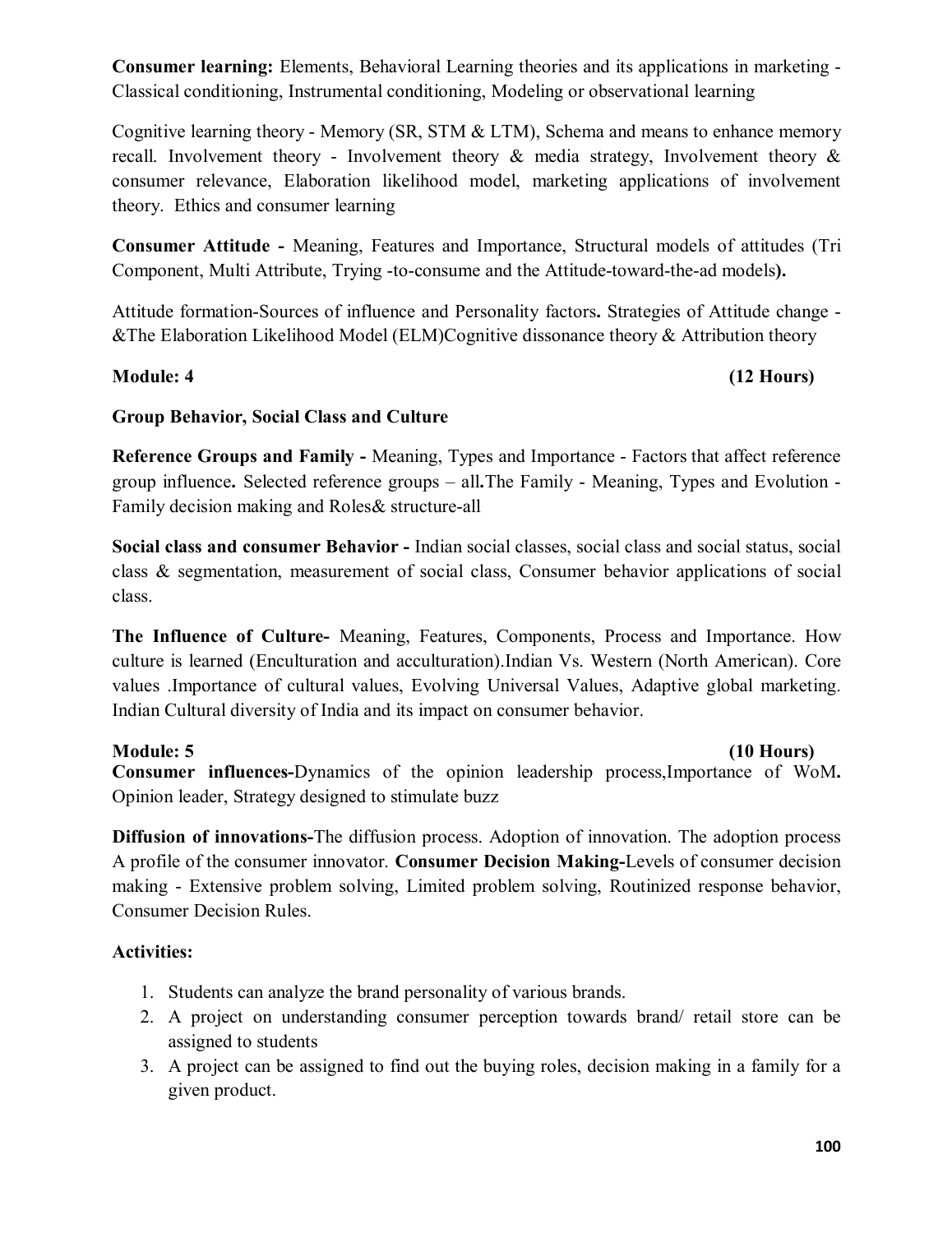# **RECOMMENDED READINGS:**

# **a) Essential Reading**

Consumer Behavior -9<sup>th</sup>edition, Schiffman and Kanuk,, PHI

# **b) References:**

- 1. Consumer Behavior , by Suja Nair, Himalaya Publishing
- 2. Consumer Behavior, Text & Cases, 2<sup>nd</sup> edition by Satish Batra, SHH Kazmi, Excel Books
- 3. Consumer Behavior, by Rajneesh Krishna, Oxford Higher Education
- 4. Consumer Behavior Buying, Having, and Being, 7<sup>th</sup> edition, by Michael R Soloman, PHI
- 5. Consumer Behavior, India ed, by Blackwell, Miniard, Engel, Cengage learning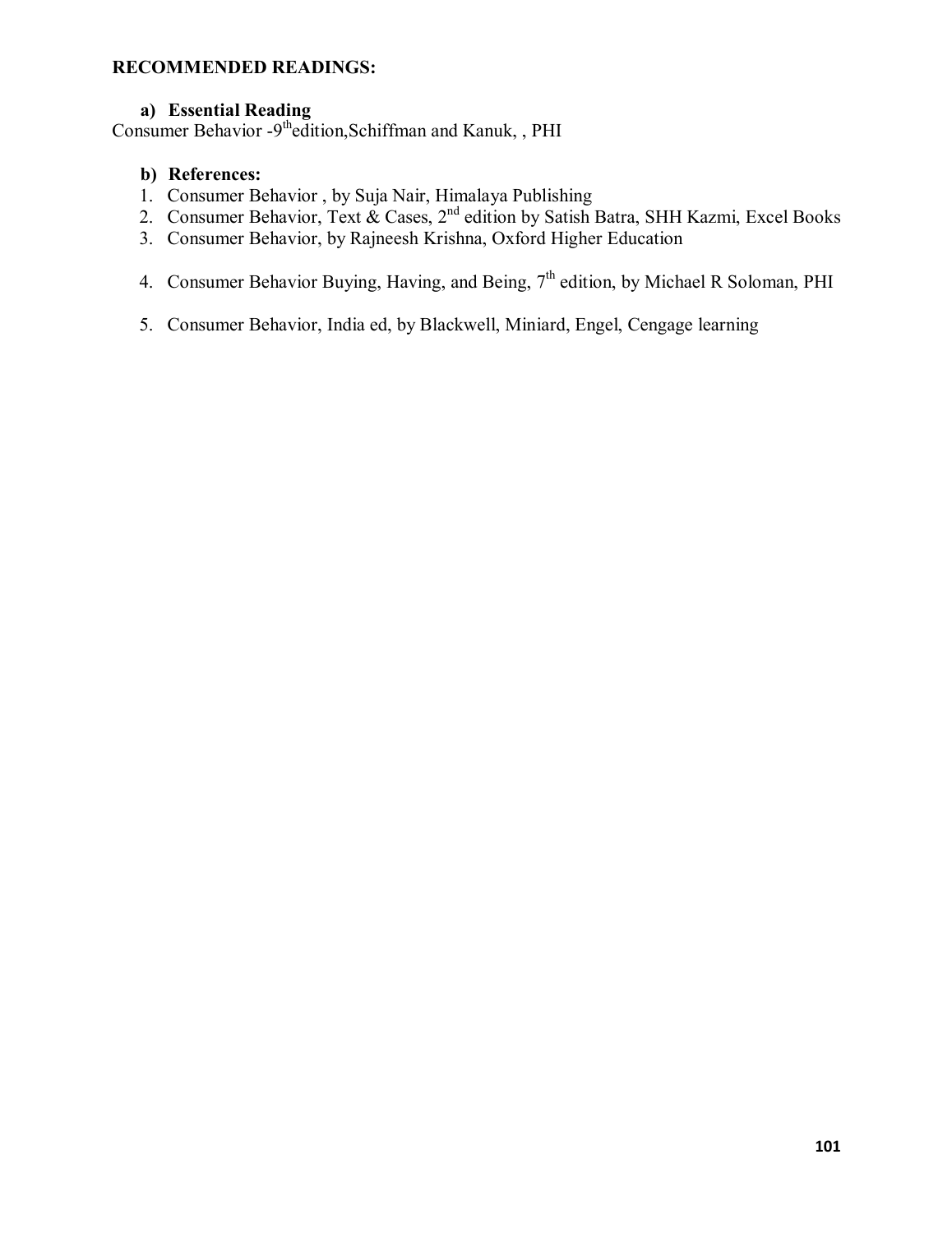# **SALES MANAGEMENT**

**Subject Code: Credits: 4 Contact Hours: 60 hrs Weekly hours: 4 External Marks: 80 Internal Marks: 20**

# **OBJECTIVES:**

- **1. To introduce the basic concepts of Sales management**
- **2. To understand sales environment**

# **Expected Outcome:**

The students acquire necessary selling skills and knowledge of sales.

# **MODULE 1 (16 hours)**

# **Introduction – Sales managements, Concepts and Theories**

Evolution of sales management, Importance of Sales Management, Nature and Roles of Sales management, Types of Personal Selling (Industrial, Retail and Services), Types of Selling (Order Takers, Order Creators and Order Getters), Differences between Selling and Marketing, Environmental changes affecting Sales management – Shorter product life cycle, Complex sales cycle, Reduced customer loyalty, Intense competition among manufacturing companies, Rising customer expectations, Increase Buyer Expertise and Electronic revolution in Communication.

Buyer Seller Dyads, Theories of Personal Selling – AIDAS Theory and Buying formula theory of Selling.

# **MODULE 2 (14hours)**

# **Selling process and Forecasting**

Personal selling process (diagram with stages), Prospecting – Process and Method of Prospecting,Sales presentation – Methods (Canned, Organized, Tailored). Methods of handling customer objections, Methods of closing the sale.

Market Potential, Sales potential, Sales forecast – Forecasting Market Demand (Display and explanations of Market demand curve). Importance of Forecasting, Process of forecasting. Methods in Sales forecasting – Qualitative methods (Expert opinion, Survey of Buyers expectation, Sales force composite, Delphi technique and Historical Analogy)and Quantitative methods (Test marketing, Nai``ve method, Trend method, Moving Average, Regression and Exponential)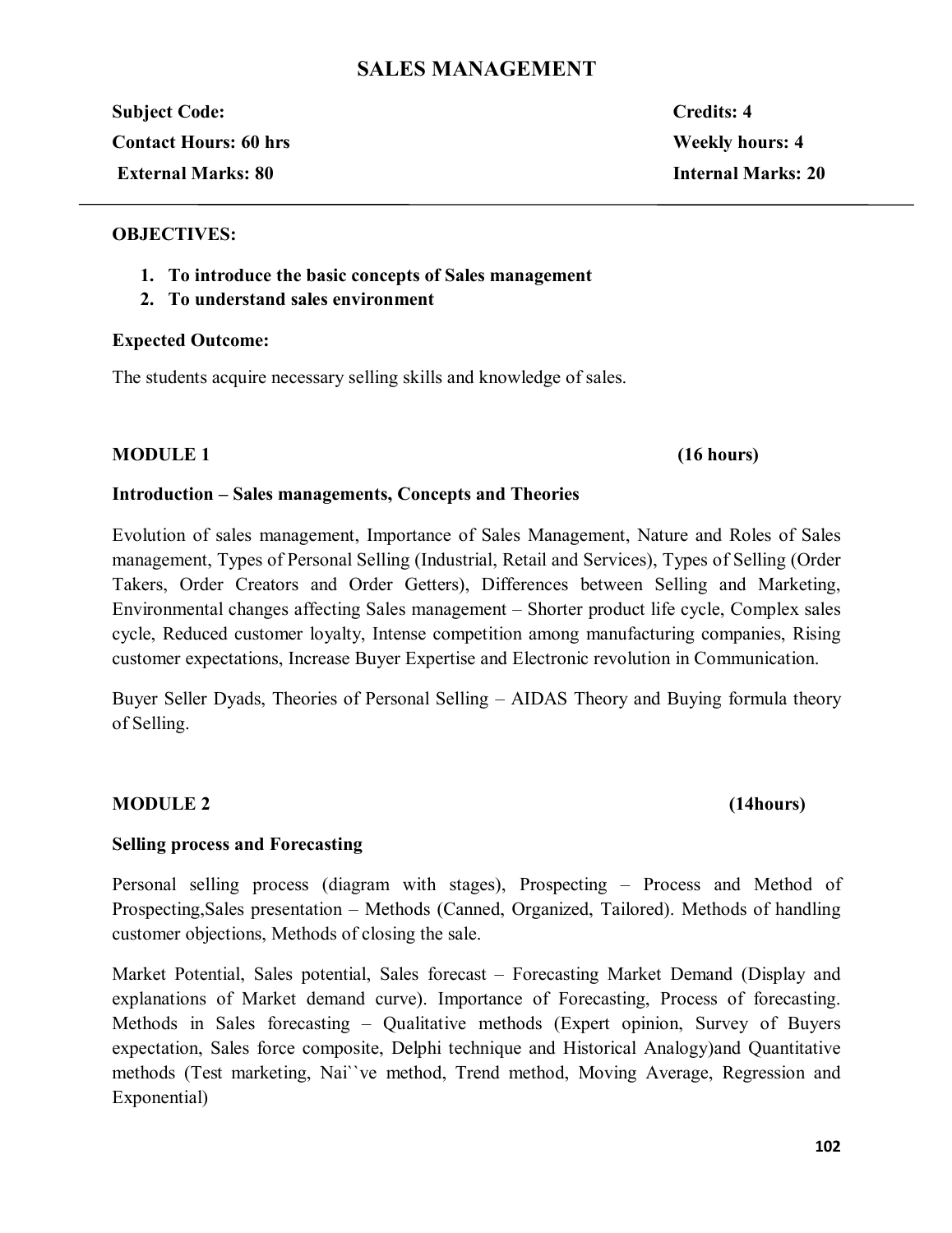Difficulties associated with forecasting – Lack of Adequate sales history, Lack of time, money and qualified personnel, Changing customer attitudes fashions and fads.

# **MODULE 3 (12 hours)**

# **Sales Organization and Sales territory**

Role of Sales force organization, Bases for designing a sales organization, Types of sales force structure – product based, geographic based and customer based.

Sales territory – Purpose, Allocation and Designing a sales territory, Criteria and starting point, Methods of Territory design. Build up, Break down and Incremental method. Operating the territory management system – Routing Patterns (Clover leaf, Hopscotch, Straight line, Circle and Wedge).

# **MODULE 4 (10 hours)**

# **Sales Quota management and Formulating Personal Selling strategy**

Concept of Sales quota, Procedure for quota setting, Types of Sales quota – Sales volume, Sales Budget, Sales Activity and Combination quota. Methods of setting Sales quota – Based on Sales forecast and Potential, Based on Past sales or Experience, Based on Executive judgement, Based on Salespeople judgement and Based on Compensation.

Personal selling strategy with respect to Monopolistic competition, Oligopolistic Competition and No direct competition. Product Market Analysis – Product specialist, Market specialist and Product/Market specialist with the grid diagram and an example of a product.

# **MODULE 5 (8 hours)**

# **Sales personnel Recruitment, Training, Compensation and Motivation**

Criteria used for selecting sales Personnel – Mental Aptitude dimensions (Mental alertness, Business terms and memory recall aptitude, Communication skills, Numerical Ability, Mechanical interest) and Personality dimensions (Honesty or Character strength, Sociability, Cynicism, High energy levels, Dominance, Competitiveness, Emotional Maturity, Work Habits, Work Motivation)

Sources for Recruiting – Internal and External.

Sales force training methods (Didactic, Visual Support, Participative, Conferences, Seminars, Discussion & Role plays)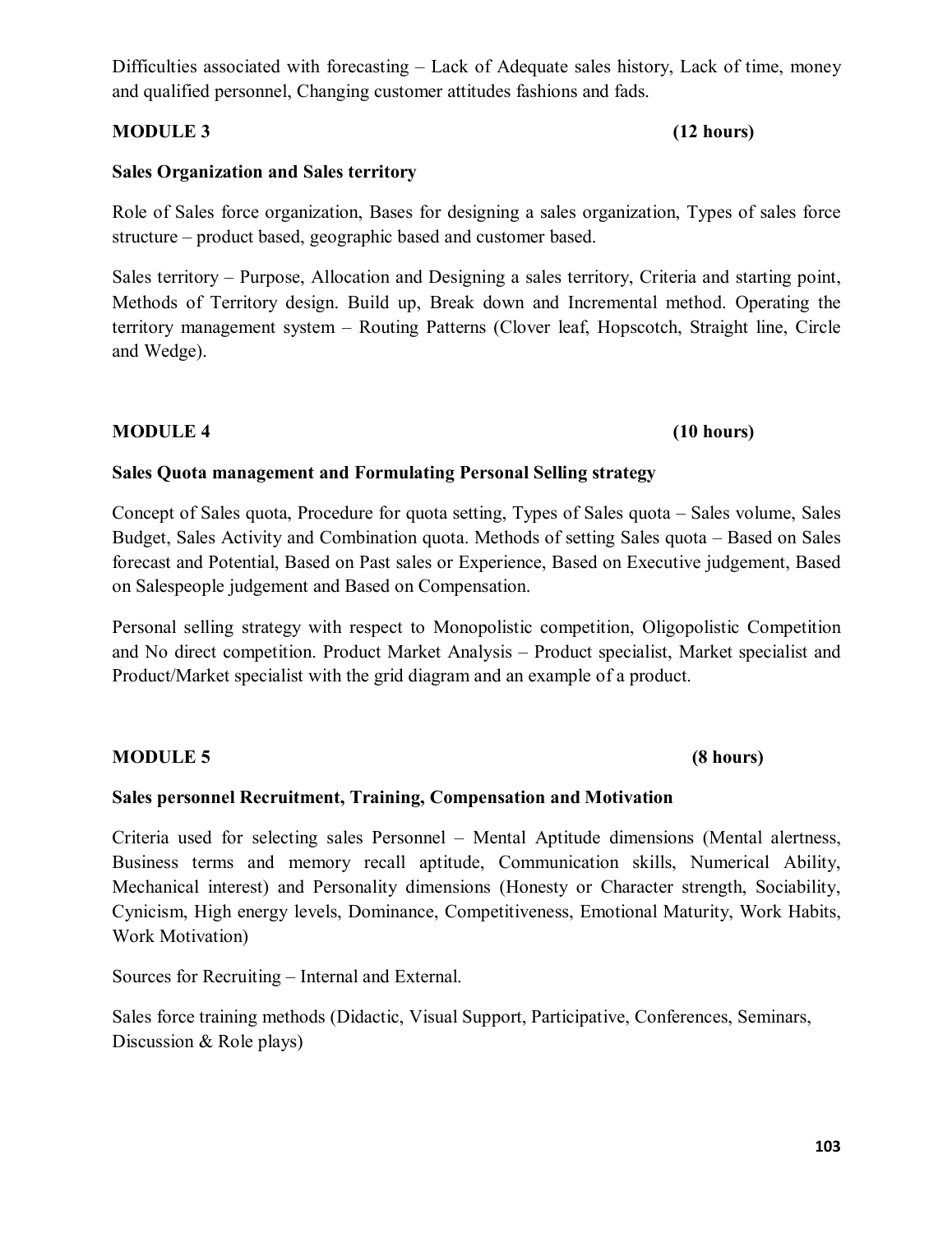Compensation – Objectives, Types of Compensation Plans (**Financial**- Straight salary, Straight commission, Bonus plus Incentive, Salary plus incentive. &**Non-Financial**–Promotions, Recognition Programes, Fringe benefits, Expense accounts, Perks)

Factors influencing the motivation of a sales person – Personal factors, Environmental conditions and Organizational policies.

# **Activities:**

- 1. Visit any milk factory and study how they route their milk van
- 2. Identify your Newspaper boy's circulation route
- 3. Choosing and selling a product on the streets individually

# **RECOMMENDED READING**

# **a) Essentials**

- 1. Sales and Distribution Management Tapan K. Panda & Sunil Sahade, 2/e, Oxford
- 2. Sales Management Richard Still, Edward Cundiff& Norman Govoni, Pearson, 5/e

# **b) Reference Books**

- 1. Sales Management Stanton, McGraw Hill
- 2. Sales & Distribution Management Krishna Havaldar&VasantCavale. 2/e, McGraw Hill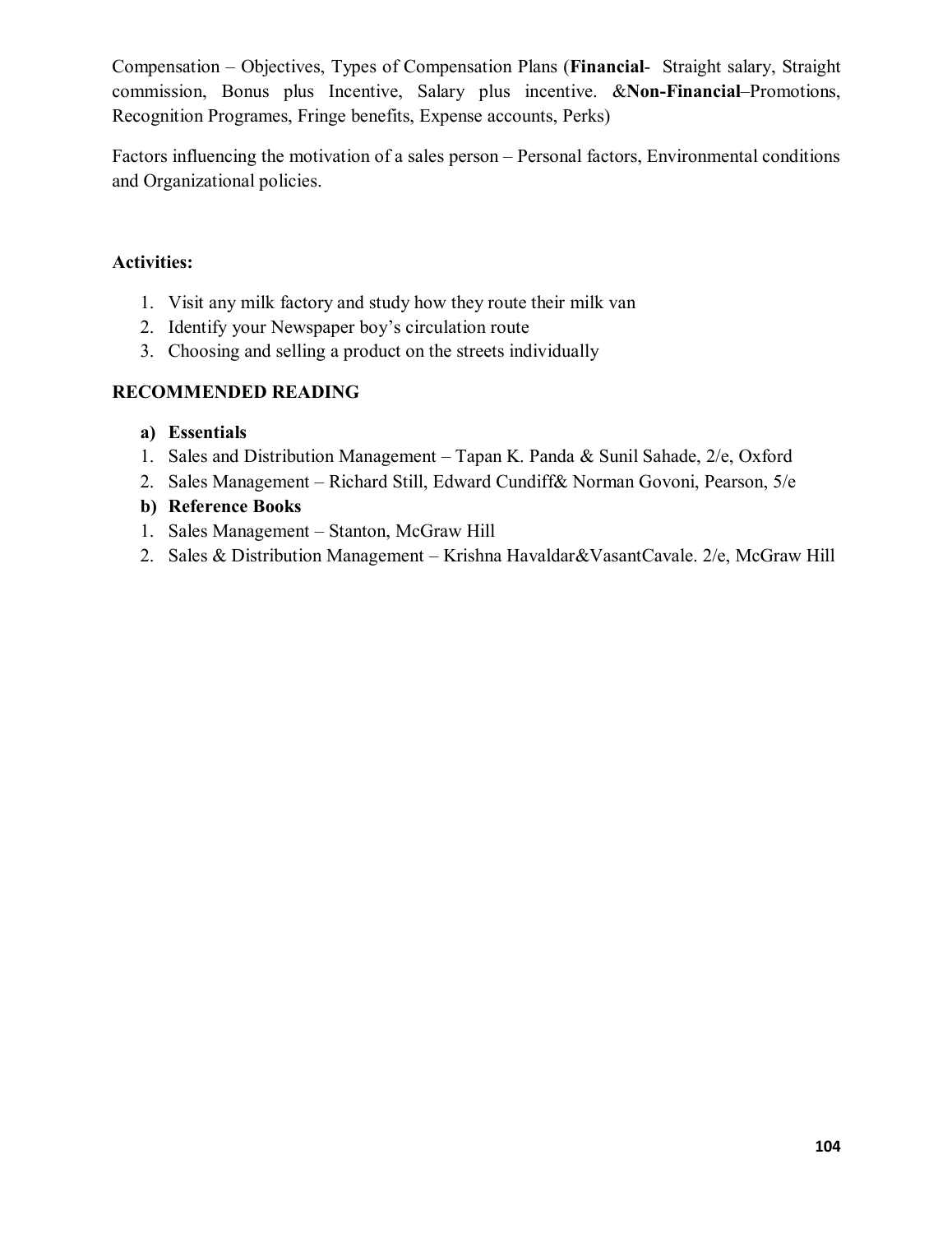# **SERVICES MARKETING**

**Subject Code: Credits: 4** 

**Contact Hours: 60 hrs Weekly hours: 4**

# **External Marks: 80 Internal Marks: 20**

# **OBJECTIVES:**

1. To gain insights into several facets in the area of services marketing

2. To equip the students with all aspects of services – design, standards, delivery and measurement

# **Expected outcome:**

The students get ready for a career in services sector.

**Module: 1** 12 Hours **Introduction to Services:** What are Services? Why Services Marketing? Differences in Marketing of Tangible Goods versus Services Marketing. Service Life Cycle, Classification of Services, Services and Technology - technology in service encounter, emergence of self service, automation in services, Internet services, The Services Marketing Mix. GAPS Model of Service Quality, Ethical issues in Services Marketing

# **Module:2 14 Hours**

Focus on The Customer-Consumer Behavior in Services, Customer Expectations of Services, Customer Perceptions of Services. Building Customer Relationships Through Segmentation, Relationship Strategies, and Services Recovery Strategies.

# **Module:3 12 Hours**

Aligning Service Design and Standards, Customer-Defined Service Standards, Services Blueprint, Physical Evidence & Servicescape, Measuring and Improving Service Quality (SERQUAL)

# **Module:4 12 Hours**

Delivering and Performing Service - Employee's Roles and Customers Role in Service Delivery, Delivering Service Through Intermediaries and Electronic Channels, Customer's Role in Service Delivery, Strategies for managing Demand and Capacity

# **Module:5 10 Hours**

The role of Advertising, Personal Selling and Other Communication, Services Marketing Triangle, Pricing of Services – Pricing Strategies That Link Four Value Definitions, Service positioning (positioning on the five dimensions of service quality)

# **Activities:**

- 1. A mini project on SERQUAL
- 2. Select a service of your choice and study the 7 P's